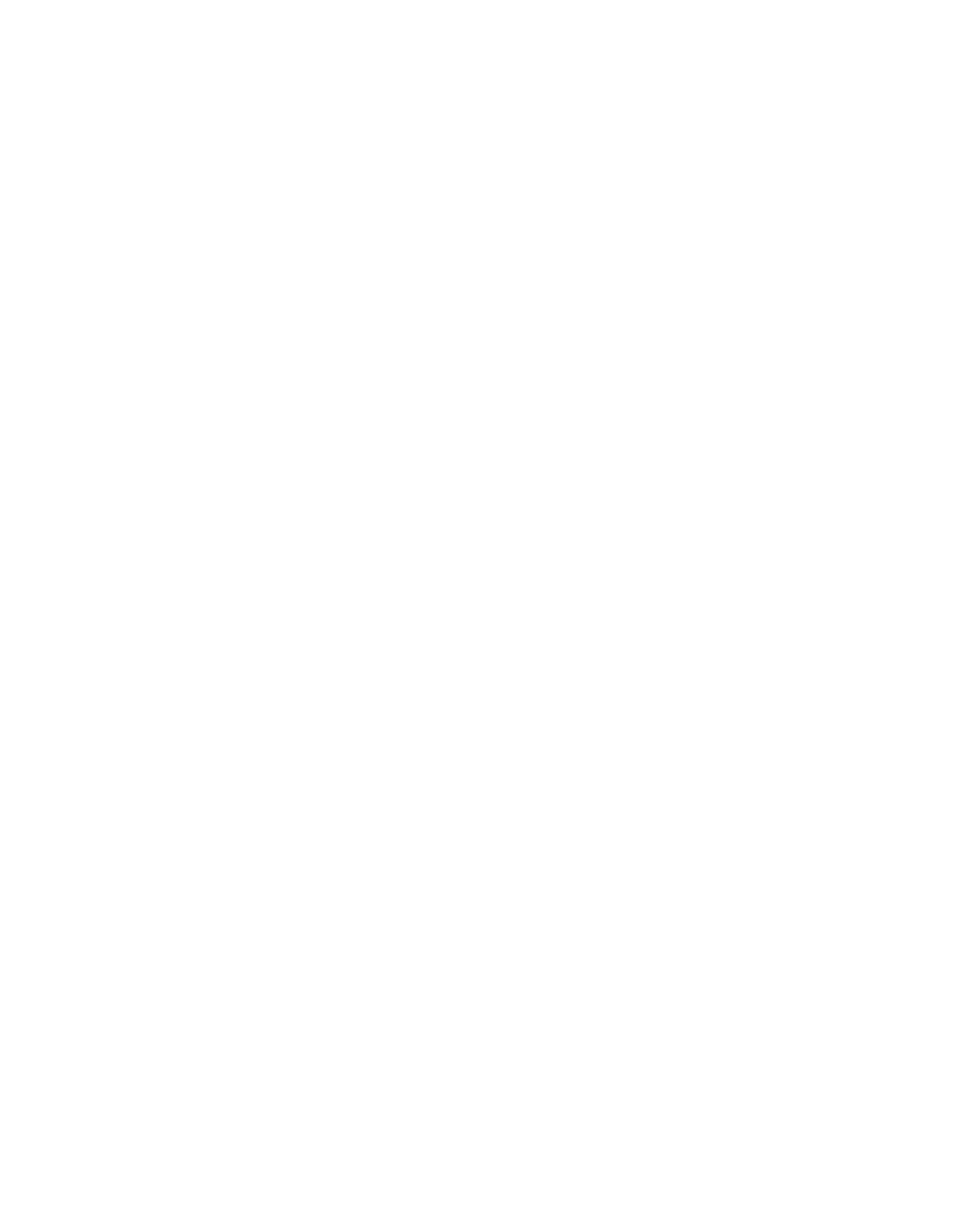#### INTERNATIONAL MONETARY FUND

#### FRANCE

#### **Staff Report for the 2007 Article IV Consultation**

Prepared by Staff Representatives for the 2007 Consultation with France

Approved by Michael Deppler and G. Russell Kincaid

January 25, 2008

#### **Executive Summary**

**France's near-term economic outlook is moderately positive, but clouded by risks from the global environment.** While direct linkages between the ongoing financial turbulence and France's domestic real economy have so far been limited, staff analysis indicates that France's economy is highly sensitive to global common shocks. In 2008, spillovers arising from higher oil prices, the financial turbulence, and the rise in the euro are set to more than offset a tax cut stimulus. Staff forecasts GDP growth of 1.6 percent in 2008, with a recovery in 2009. Core inflation remains low, but has edged up. With weaker growth and some likely slippages, the fiscal deficit is forecast to widen temporarily to 2.7 percent of GDP in 2008.

**The authorities' reform stance provides an historic opportunity to place France onto a sustained growth path.** Other countries' experience and staff simulations suggest that a "critical mass" of structural reforms is the most apt to exploit synergies, generate faster and larger payoffs, and attenuate opposition. Experience also indicates that the payoffs are largest where current market distortions are the greatest. In France's case, labor market rigidities and pervasive constraints on competition in services markets are appropriately at the center of the reform agenda. Staff and the authorities differed however on the importance assigned to raising "purchasing power" and on the related demand-side orientation of some of the government's measures.

**With a pause in fiscal adjustment in 2008, France remains distant from its medium-term objective of budget balance.** The 2008 budget entails no underlying adjustment—due to tax cuts—and fiscal balance has been deferred to 2012. The authorities see the cuts as fulfilling campaign pledges and paving the way for the broader reform effort. Staff view the postponement of the medium-term objective as eroding credibility and is critical of some of the measures (notably the tax exemption of overtime, a second-best response to the original distortion of the mandatory workweek reduction). Going forward, it advocated the return to an ambitious fiscal adjustment path. The authorities are conducting potentially far-reaching, and welcome, tax and spending reviews.

**The financial system has weathered the market turmoil comparatively well, and repercussions on the real economy have so far been limited.** Bank losses to date imply manageable effects, and lending standards have been tightened only marginally. Well capitalized banks, limited exposure to the U.S. subprime market, and a comprehensive supervisory framework have contributed to this relative resilience, but global market conditions have yet to return to normal and there are risks of a deeper fallout. The authorities have launched a "Paris-Place Financière" initiative, providing an opportunity to modernize France's financial system and boost its contribution to growth, purging the remnants of a heavily regulated and administered past. The authorities are also supportive of ongoing efforts to strengthen the EU's cross-border crisis management framework.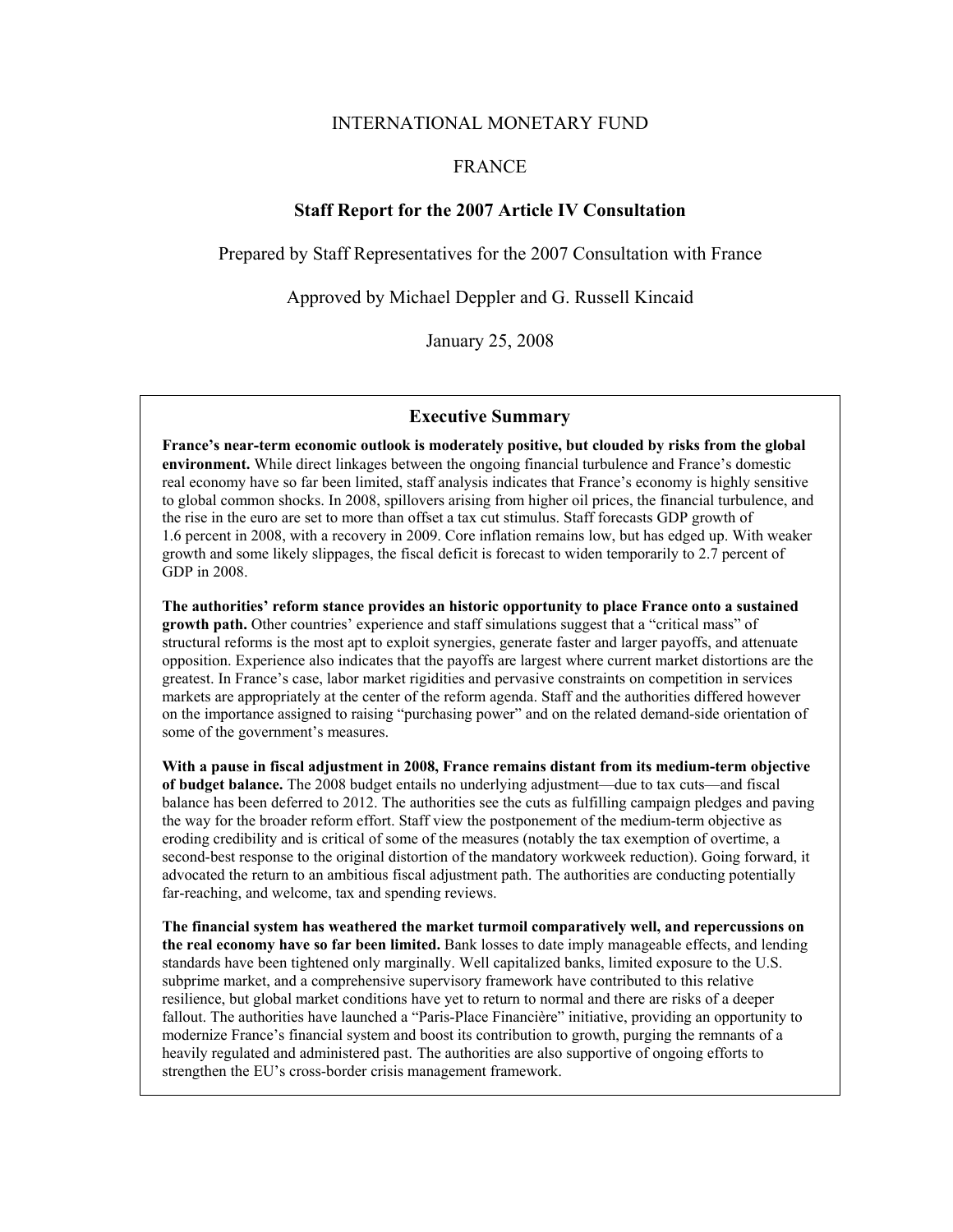| Goods and services markets—raising competition and consumer welfare 11            |  |
|-----------------------------------------------------------------------------------|--|
|                                                                                   |  |
|                                                                                   |  |
|                                                                                   |  |
|                                                                                   |  |
|                                                                                   |  |
|                                                                                   |  |
|                                                                                   |  |
| Figures                                                                           |  |
| 1.                                                                                |  |
| 2.                                                                                |  |
| 3.                                                                                |  |
| 4.                                                                                |  |
| 5.                                                                                |  |
| 6.                                                                                |  |
| 7.                                                                                |  |
| Combining Fiscal Consolidation and Structural Reform-Canada30<br>8.               |  |
| Tables                                                                            |  |
| 1.                                                                                |  |
| 2.                                                                                |  |
| 3.                                                                                |  |
| 4.                                                                                |  |
| 5.                                                                                |  |
| 6.                                                                                |  |
| 7.                                                                                |  |
| 8.                                                                                |  |
| <b>Text Boxes</b>                                                                 |  |
| 1.                                                                                |  |
| 2.                                                                                |  |
| Canada's Experience: Combining Fiscal Consolidation and Structural Reform15<br>3. |  |
| 4.                                                                                |  |
|                                                                                   |  |
| Appendices                                                                        |  |
| $\mathbf{I}$ .                                                                    |  |
| II.                                                                               |  |

# Contents

# Page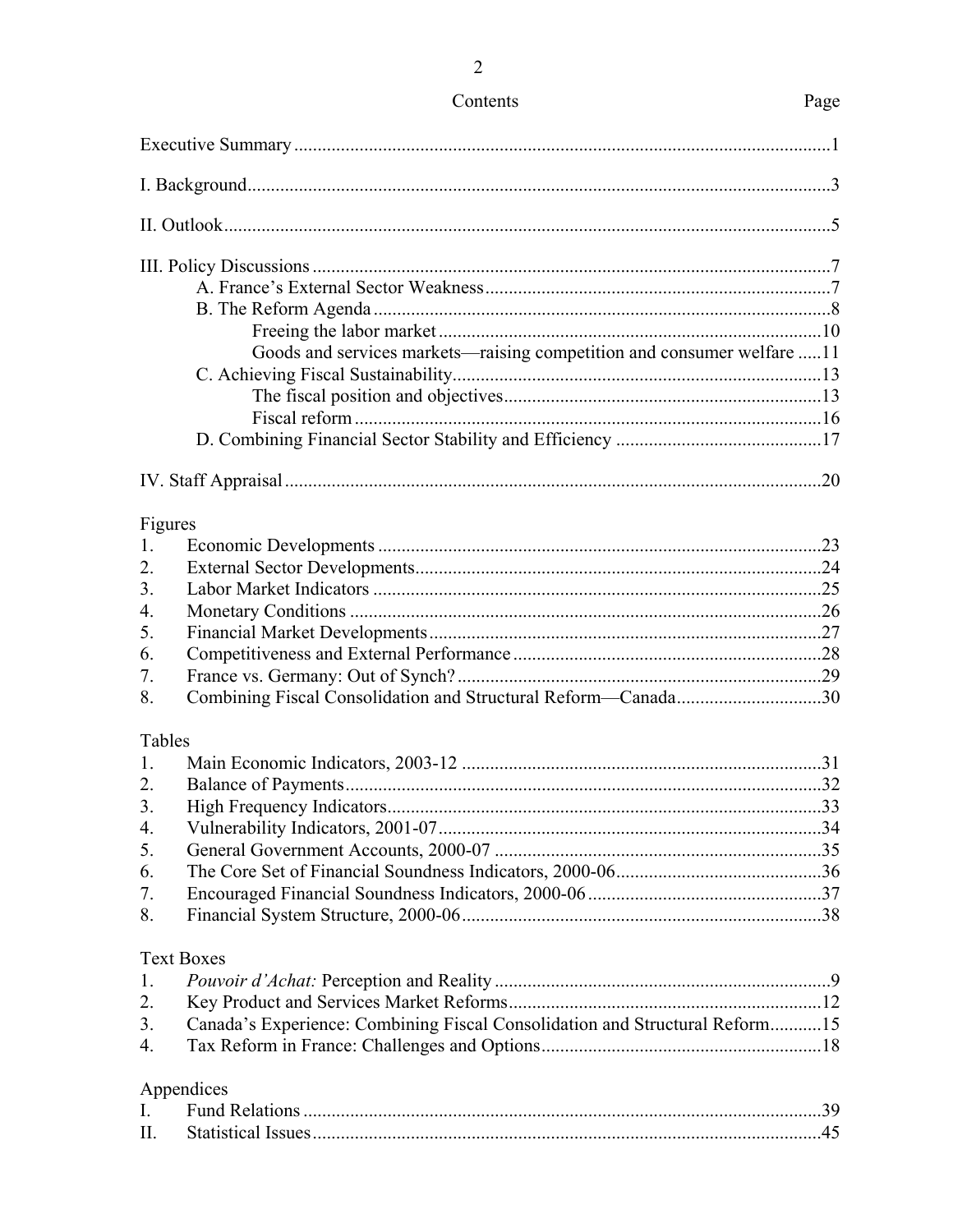#### **I. BACKGROUND**

1. **While reforms have advanced in recent years, France's economic performance has remained comparatively weak.** In its conclusions of the Article IV consultation last year, the Executive Board observed that France "has changed more than is commonly perceived," but that "much remains to be done." This continues to be the case. Reform progress has been gradual and piecemeal, growth has stalled below other major industrial economies, unemployment—though falling—has remained high, and export growth has been weak. A growing consensus has emerged that a more aggressive reform strategy is required to move the country onto a higher growth path—a consensus reflected in President Sarkozy's explicitly reformist platform.

2. **GDP growth has been modest due to supply-side weakness.** GDP has risen by less than the euro area average for nine consecutive quarters (2005Q3-2007Q3), with France not participating in the revival of European growth since 2004, prompting political emphasis on

a "growth deficit." For 2007, growth is expected to be 1.9 percent, down from 2.0 percent in 2006 (Figure 1 and Table 1). Growth has been sustained by domestic demand, with the external sector persistently negative. The main contribution to growth has come from private consumption, reflecting steady increases in real disposable income. With domestic demand growth outstripping supply, imports have surged, with a net external drag on growth of some ½ percent of GDP per annum over the past five years.



#### 3. **Export growth has slowed in recent years, heightening concerns about**

**competitiveness.** Real export growth has lagged behind the euro area average since 2003, generating a drop in market shares for French exports, both worldwide and within the EU and the euro area (Figure 2). With strong import growth, France's current account balance has deteriorated from a surplus of 1.4 percent of GDP in 2002 to a projected deficit of 2.0 percent of GDP in 2007 (Table 2); current account and trade balances with the euro area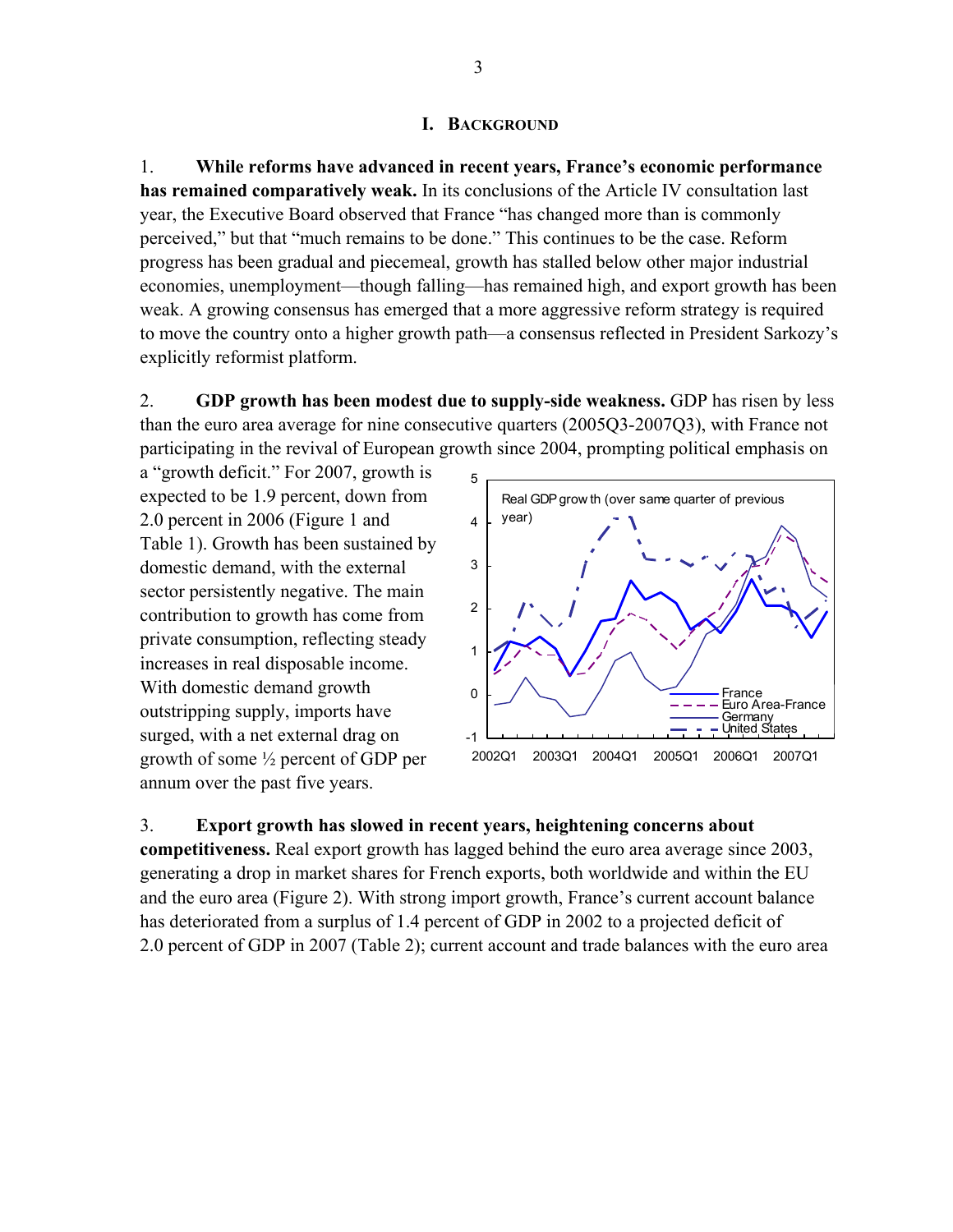have also deteriorated.<sup>1</sup> The ratio of exports to GDP has risen by 2 percentage points versus a surge in import penetration of 5.1 percentage points of GDP.

# 4. **While unemployment has declined, labor market performance remains weak**

(Figure 3). The (EU harmonized) unemployment rate has fallen 1 point over the past year (to 7.9 percent), mirroring the decline in the euro area (to 7.2 percent). However, unemployment remains stubbornly above the EU average and is particularly acute among younger workers (near 20 percent). At the same time, the employment rate is among the lowest in Europe. While employment creation has improved since 2004, it remains under 1 percent per year. Growth of the minimum wage (SMIC) has sharply outstripped general wages (and productivity), pricing many low-end workers out of the market.

5. **Inflation was muted through the summer, but has since spiked.** Core inflation has edged up since early 2006, but remains at 1.7 percent, below the euro area average. Headline inflation fell sharply in 2006 and early 2007 to a 1.2 percent annual rate in August. Since then, however, the sharp increase in food and energy prices pushed headline inflation to 2.8 percent in December. Notable in the good performance of French inflation through the summer has been the role played by measures to liberalize product

<u>.</u>





markets. The authorities estimate that laws easing restrictions on large stores and retail sales margins helped lower inflation by  $\frac{1}{2}$  percentage point since mid-2004, with most of this

4

<sup>&</sup>lt;sup>1</sup> Balance of payments data should be interpreted with caution, given the size of the "errors and omissions" item.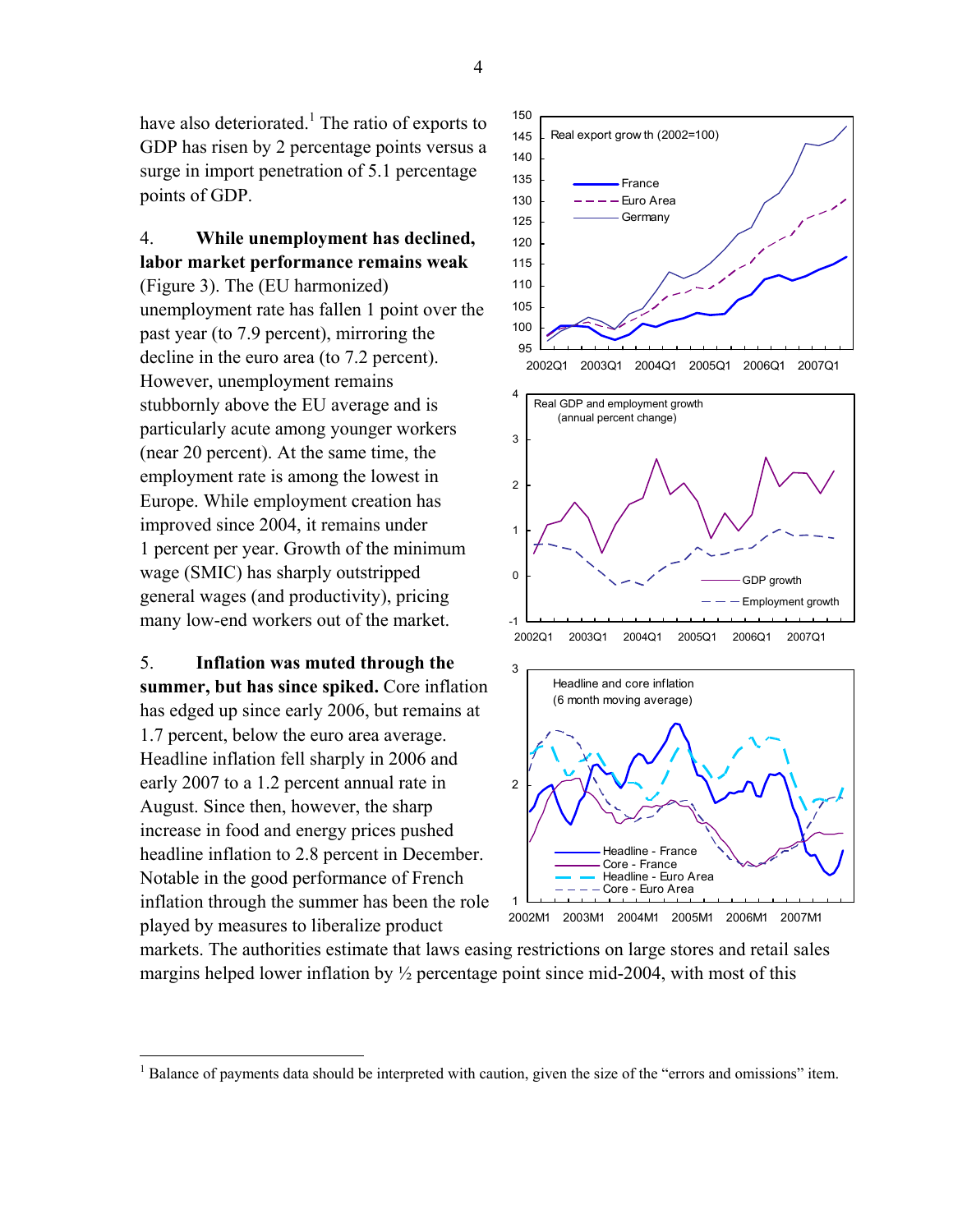effect since 2006. Unit labor costs have been climbing, as productivity gains have lagged wage inflation. French labor costs rose 3.2 percent in the year to Q3 2007 (versus 2.5 percent for the euro area).

6. **Monetary conditions have tightened since 2006.** The monetary conditions index (MCI) has moved sharply upward since early 2006, reflecting ECB tightening and, more recently, euro appreciation. Moreover, risk premia on lending have increased due to the fallout from the financial turbulence (Figure 4). While long-term interest rates have risen moderately, short-term rates have spiked in recent months. In contrast, the fiscal stance has eased.

 $\overline{a}$ 



#### **II. OUTLOOK**

7. **Financial turbulence has had little impact on the domestic economy to date, with limited effects on French banks, but global spillovers stand to dampen growth**. Banks' performance has continued to be solid, and exposure to the U.S. subprime market appears limited. Credit default swap spreads have risen, but somewhat less than for some other major European banks (Figure 5), and no bank has yet experienced the type of difficulties seen elsewhere. French banks are generally well-capitalized and there is no domestic subprime market as such. While real estate prices have risen markedly and may be somewhat overvalued, French households are much less indebted than their U.K. or U.S. counterparts, and the share of variable rate mortgages is low. This low leverage of French households may soften the impact of any weakening of the real estate market. Nevertheless, the turmoil is expected to dampen growth in 2008 via effects on partner country demand as well as generally tighter credit conditions. Lending standards have been tightened by French banks, but less so than elsewhere in the euro zone.<sup>2</sup> Tighter conditions in 2006-07 may also trim growth in 2008-09, given the lags in monetary transmission.

8. **For 2008, staff forecasts growth of 1.6 percent, weaker than anticipated earlier**  and below official projections.<sup>3</sup> The spike in oil prices, the rise in the euro, and weakening economic prospects in partner countries will be a drag on growth, offsetting the stimulus

 $2^{2}$  Lending survey data through October indicate that only 10 percent of French banks reported tightening conditions, versus 30 percent for the euro area as a whole.

 $3$  The December consensus forecast growth for 2008 is 1.8 percent. Staff forecasts might be reviewed further in the course of the current WEO process, and would be reflected as needed in a Supplement.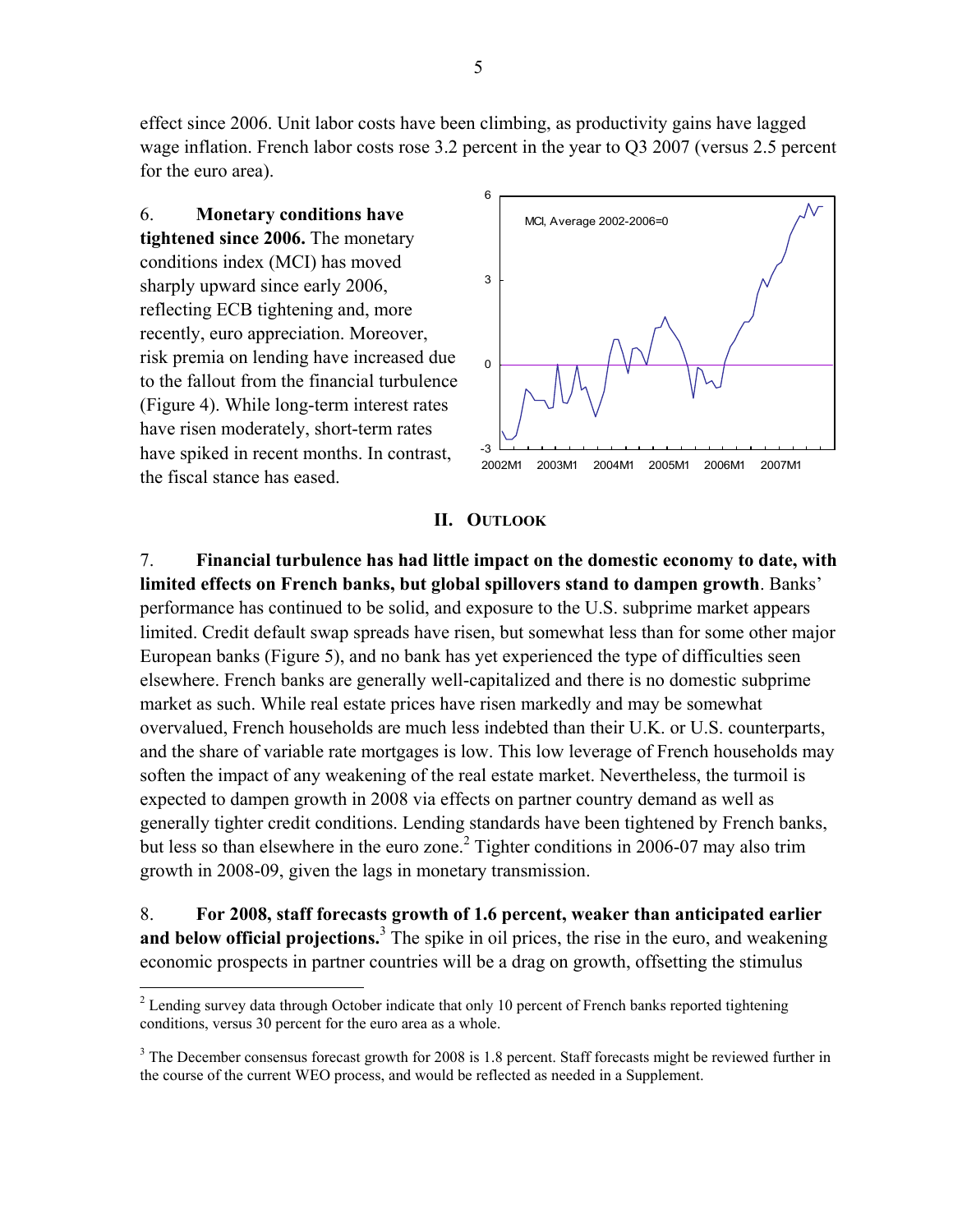from the 2007-08 tax cuts.<sup>4</sup> Domestic demand will continue to sustain output, with the external sector contributing negatively. Downside risks predominate, notably concerning the depth and persistence of the financial market turmoil and its effects on other advanced economies. On the upside, rapid reform progress could help sustain confidence and growth. The authorities maintain the budget forecast of growth of 2-2½ percent for 2008. Core inflation is expected to remain around  $1\frac{1}{2}$ -1 $\frac{3}{4}$  percent, but headline inflation may rise due to pressure on food and energy prices.



• persistent tightening of financing conditions;

● 1 percent drop in foreign demand;

 $\overline{a}$ 

- boost in domestic confidence reflecting steady progress in reform agenda;
- a US recession and a disorderly unwinding of global imbalances.

They are weighted by the staff's subjective probability assessment of their occurrence.

9. **The staff baseline for medium-term trend growth is just under 2.2 percent annually—close to the authorities' 2.1 percent.** Growth is forecast to remain somewhat below potential in 2009 due to the aftereffects of slower global growth and tighter monetary conditions. Thereafter, staff projects growth to accelerate, with scope for an increase in potential output growth through structural reform. Staff projects 1 percent total factor productivity growth annually in the medium term. Relatively high fertility, strong immigration, and lower mortality should attenuate the effects of aging of the labor force. Staff estimate that the incentive effects of reduced taxation on overtime and other measures of the 2007-08 fiscal package might marginally boost growth, but more far-reaching,

● 10 percent euro appreciation;

<sup>&</sup>lt;sup>4</sup> Staff analysis indicates that France's economy is highly sensitive to global common shocks (especially demand shocks, which seem to originate from the U.S.) and reacts more through changes in employment and productivity than through wage and price flexibility, buttressing the case for structural reforms (Alain Kabundi and Francisco Nadal De Simone, "France in the Global Economy," *IMF Working Paper 07/129*).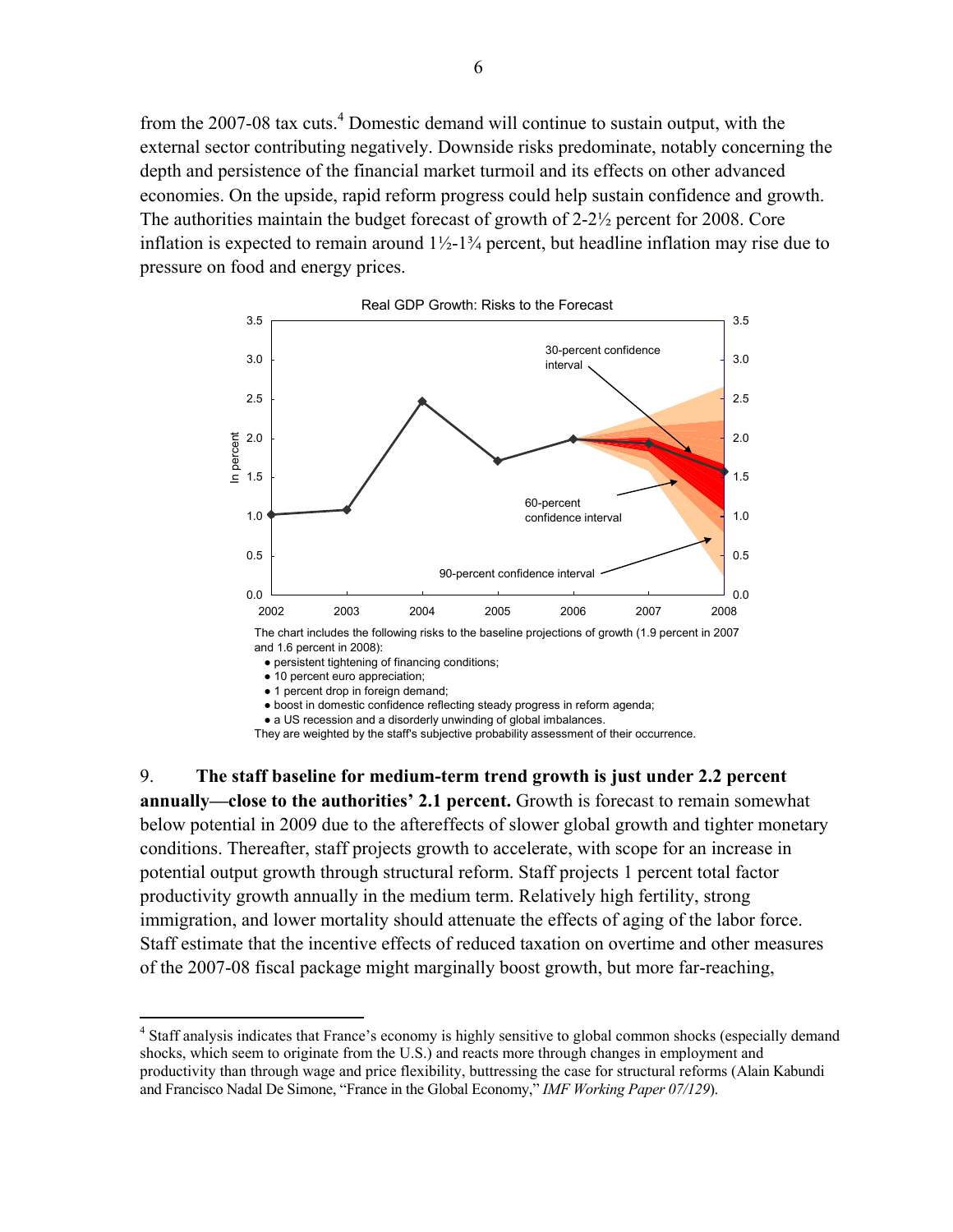simultaneous reforms could boost long-run GDP by much more—up to 10 percentage points over 10 years.<sup>5</sup>

#### **III. POLICY DISCUSSIONS**

10. **The government's policy agenda is centered on implementing comprehensive structural reforms to generate higher growth, raising employment and purchasing power.** Labor market reform is central to the government's program, as is captured in the slogan "work more to earn more." Key initiatives are also underway in product and services markets, as well as broad tax and expenditure reviews. Policy discussions centered on these initiatives, with staff stressing the need for ambitious efforts and a focus on the country's supply deficiencies. The supply-side focus was prompted by some early (mainly demandoriented) measures and the emphasis on increasing households' purchasing power, where there is sharp political pressure for action. Fiscal policy was also central to the discussions, with differences of view over the perceived trade-off between fiscal adjustment and structural reforms, and the related "adjustment pause" in 2008, but full agreement on the importance of rethinking the state's role in the economy in order to secure expenditure-based consolidation in the medium term.

#### **A. France's External Sector Weakness**

# 11. **Competitiveness—as measured by the real effective exchange rate—has deteriorated, but the appreciation fails to fully explain France's poor export performance.** France's real effective exchange rate has risen by 4½ to 12 percent since

2002, depending on the deflator used––due to euro appreciation and to higher French labor cost growth (Figure 6, panel 1). Within the euro area, competitiveness deteriorated against Germany, but improved against other countries; on balance, it strengthened modestly. Wages have increased faster in France, only partially compensated by higher productivity growth (Figure 6, panel 5). According to CGER-based estimates, France's competitiveness gap remains modest—in a range of 1 to 9 percent (Figure 6, panel 6).

<u>.</u>



#### 12. **Broader structural factors underlie faltering export performance.** A

strengthening euro is no doubt increasingly challenging exporters, but staff viewed structural factors, including high wage increases, supply constraints, and insufficient flexibility in

<sup>&</sup>lt;sup>5</sup> Luc Everaert and Werner Schule, "Structural Reforms in the Euro Area: Economic Impact and Role of Synchronization Across Markets and Countries," *IMF Working Paper 06/137.*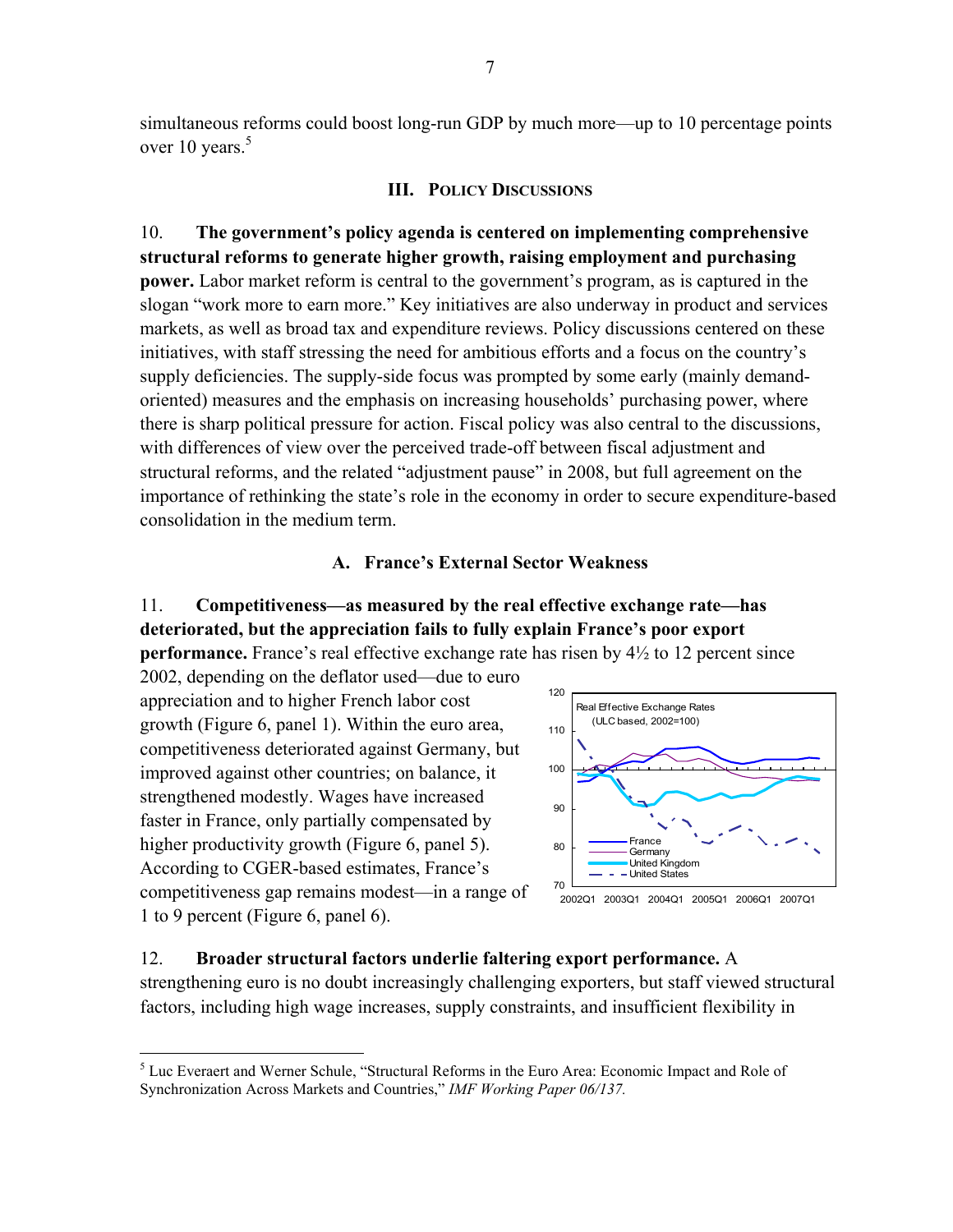responding to changing global demand as more important constraints on export performance. The authorities acknowledged the structural rigidities, but also saw a widening cost gap chiefly with Germany as a key factor in weakening French export performance within the EU.<sup>6</sup> France's sector specialization is also unfavorable—with export weakness concentrated in automobiles and small firms.<sup>7</sup> Consequently, strengthening the export capacity of SMEs and increasing investment in R&D were seen as major levers to further export performance in the medium run. While few workers in the export sector are at the minimum wage (SMIC), strong SMIC increases have contributed to wage pressure elsewhere, and have helped boost imports.

#### **B. The Reform Agenda**

13. **The move to a more forceful reform stance raises several political economy considerations.** The authorities have opted to pursue simultaneous reforms across a wide range of areas, breaking with the incrementalist approach of the past. Staff supported this strategy, noting that important synergies exist in contemporaneous action. Properly calibrated, simultaneous reforms—addressing rents in several areas—could help attenuate the political opposition of special interests.  $8 \text{ A}$  "critical mass" of reforms would also generate faster and larger payoffs in terms of growth, employment, productivity, and lower prices for consumers, thereby garnering consensus. However, staff and the authorities had different views about the interaction between fiscal adjustment and structural reforms. The authorities felt it important to fulfill campaign pledges and provide early tangible benefits to pave the way for reforms whose results take more time. It was in this light that they justified the government's early tax reduction measures. These measures also addressed a key concern of the electorate—the perception of stagnant or declining real incomes (*pouvoir d'achat*). While acknowledging the political potency of these arguments, staff's reading of the data suggests that French incomes have actually risen more than in other euro area countries (Box 1). Staff noted that the emphasis on purchasing power risked obfuscating the true nature of France's growth difficulties—the weakness of its supply potential—while raising expectations that could not be met. More generally, staff viewed fiscal adjustment and structural reforms as complementary and thus considered the decision to pause fiscal consolidation in 2008 illadvised.

1

<sup>&</sup>lt;sup>6</sup> It has been apparent for some time that the German and French economies have been out of synch on several dimensions (Figure 7).

<sup>&</sup>lt;sup>7</sup> See the background study on non-price competitiveness from a regional perspective, forthcoming.

<sup>&</sup>lt;sup>8</sup> The authorities did not see much scope for pursuing proposals (cf. in particular Jacques Delpla and Charles Wyplosz, *La Fin des Privilèges: Payer pour Reformer*, 2006) to "compensate" stakeholders for the loss of rents created by long-standing public policy.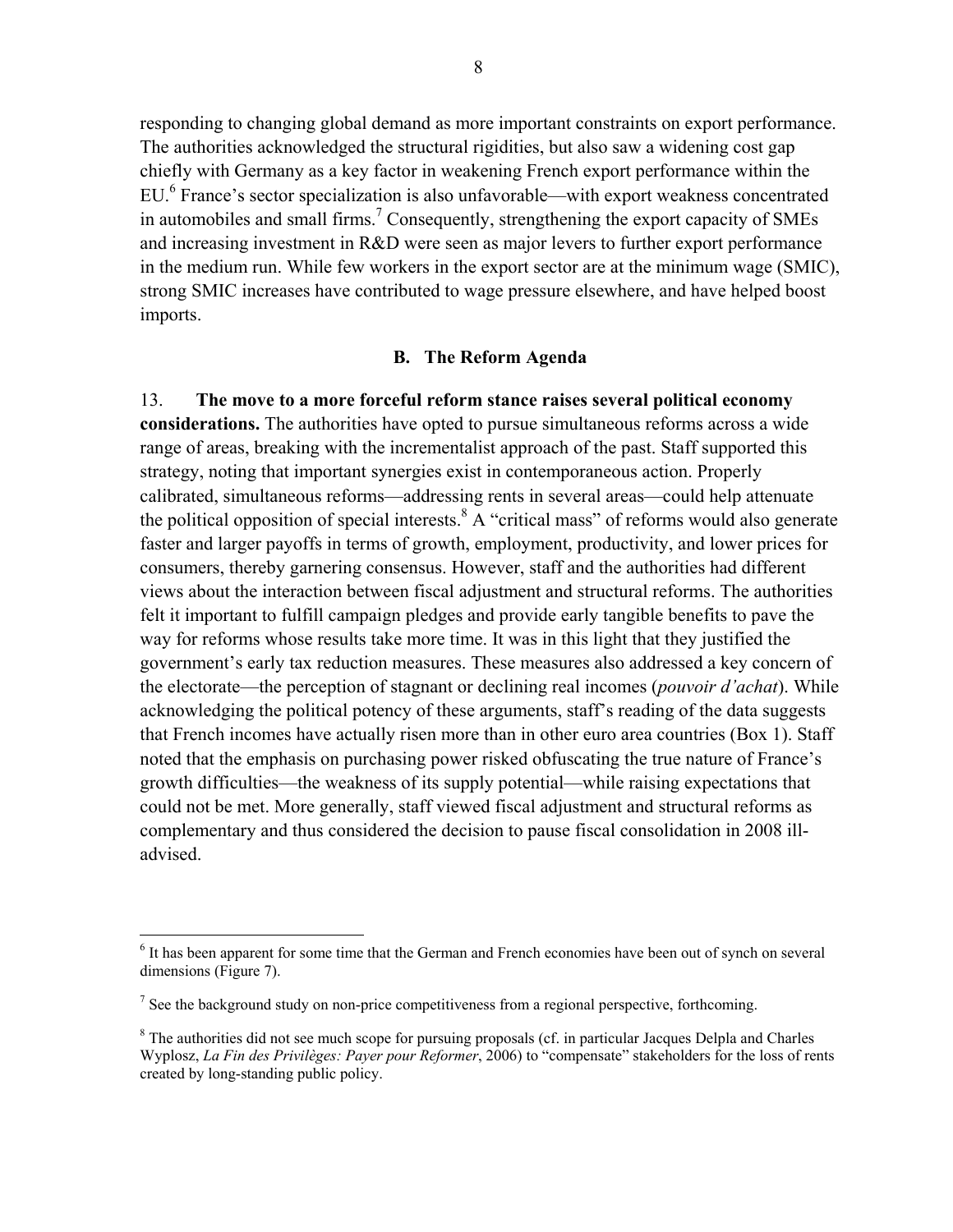## **Box 1:** *Pouvoir d'Achat***: Perception and Reality**

In recent opinion polls, French consumers rank eroding purchasing power (*pouvoir d'achat*) as their greatest economic concern, above unemployment. Yet data show that over the past seven years, real disposable household income has increased in France faster (18 percent) than in the euro area (11 percent), and significantly faster than in most neighboring countries (panel 1). There is thus a wide disparity between a public perception and the national accounts data.<sup>1</sup> Reasons for this disparity may include:

- **Income per head** has increased less than the aggregate due to population growth (0.6 percent).
- While real wages per hour have risen, real wage incomes have stagnated since the 1980s largely due to a **decline in paid hours worked**.
- **Perceived inflation** has been persistently higher than measured inflation since early 2001 (panel 2). Highly visible price increases (e.g for food) may have had a disproportionate impact on perceptions.
- Strong **increases in rents**, which are weighted less in the consumer price index (6.1 percent) than in the national accounts (18.6 percent weight in private consumption, including imputed rents by owners).
- A **rising share of non-discretionary spending**, such as for housing, financial services, and insurance. Down payments on housing loans, for example, are savings in the national accounts, but many private households regard them as reducing their purchasing power.
- An **unequal distribution of income**, leaving certain households financially pressed. Income distribution data (available only through 2004) indicate that real incomes for the lowest and highest deciles of the population rose between 2002-04, but most other deciles were stagnant or declining, resulting in a middle class "squeeze." As noted in the October 2007 WEO, however, "among the largest advanced economies, inequality appears to have declined only in France."



Sources: European Commission, Ameco, and EC consumer survey.

1 J. Accardo and others (2007), *La mesure du pouvoir d'achat et sa perception par les ménages*, in *L'économie française, 2007.* The statistical agency (INSEE) has been charged with elaborating new purchasing power data, and Nobel laureates Stiglitz and Sten have been asked to consider including "quality of life" factors in measuring growth.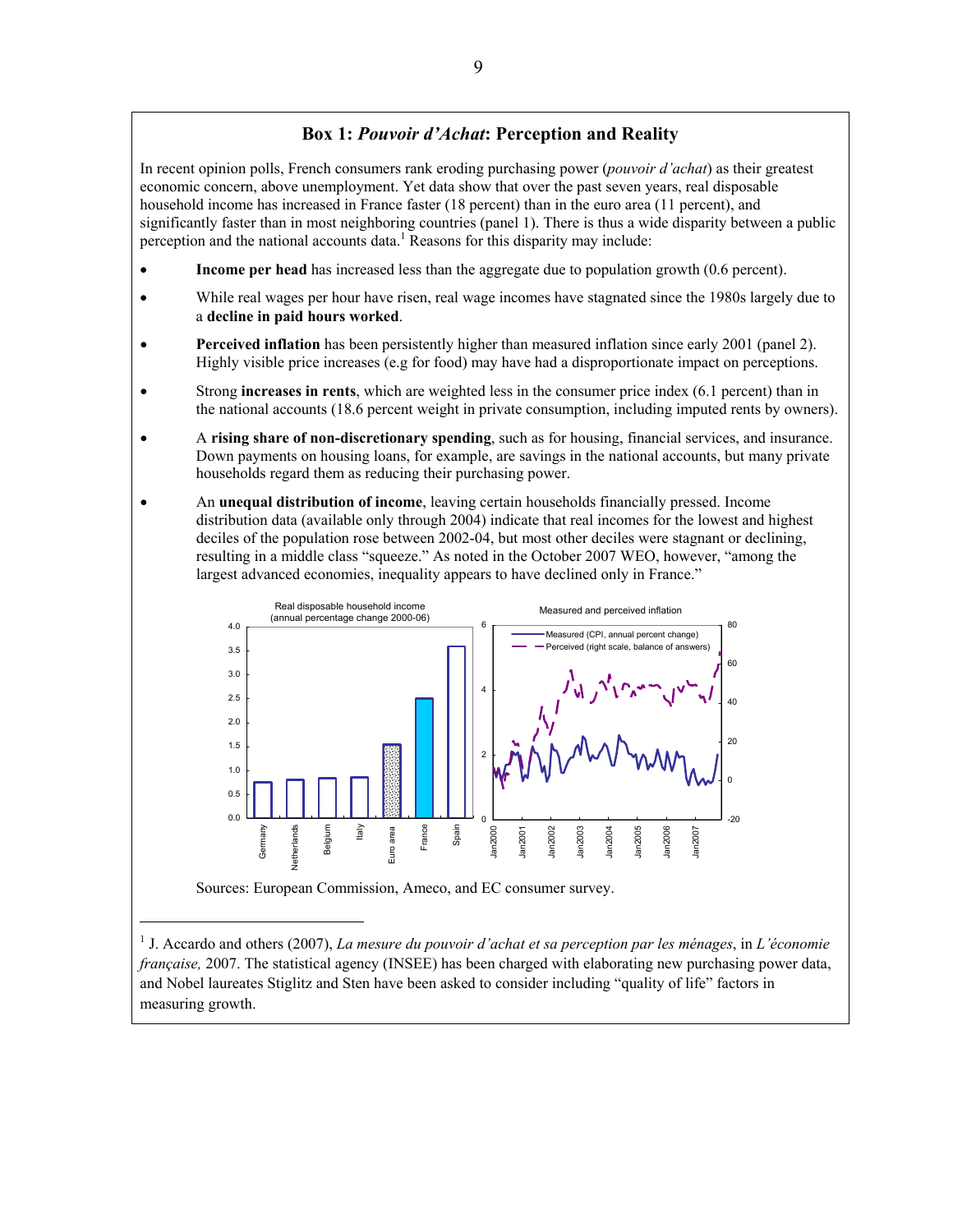### **Freeing the labor market**

 $\overline{a}$ 

14. **There was agreement that labor market rigidities are probably the single most significant barrier to higher economic growth and employment.** France's already low labor input declined further in recent years, reflecting both high unemployment and lower working hours among the employed. Main shortcomings in the labor market, as identified by the authorities and the OECD (Figure 3), are: (i) burdensome legal restrictions on hiring, firing, working hours, and functional mobility under permanent contracts, generating inefficiencies and a severe "insider-outsider" divide; (ii) pervasive judicial involvement in labor relations; (iii) inefficiencies and lack of coordination among public job placement and unemployment compensation agencies; (iv) a high minimum wage; and  $(v)$  one of the highest tax wedges on employment in the OECD. These distortions in turn weigh heavily on the public purse, as tax breaks attempt to compensate for the rigidity of labor market institutions.

15. **The social partners have concluded a 4-month long negotiation on the reform of labor contracts.** Changes in the labor framework include an increase in the trial period, a new labor contract that will allow project-linked employment and new incentives to end permanent contracts through amicable separation. Dismissed workers will carry with them rights to complementary health insurance, training and unemployment benefits that reflect the contributions they made while employed. While this agreement should allow increased use of temporary contracts and facilitate separations on permanent contracts, it falls short of a comprehensive reform. Staff noted that studies suggest that reforms making the labor market more flexible at the margin are ineffectual, tending to artificially increase the turnover rate and only modestly affecting job creation, while having potentially harmful effects on welfare.<sup>9</sup>

16. **The government is undertaking other initiatives to mitigate labor market distortions.** The most important among these are a review of the mechanism for setting the SMIC, the merger of the unemployment and job placement agencies, and steps to impart greater flexibility to the 35-hour workweek arrangement. There was agreement that the secular rise of the SMIC has priced young and unskilled workers out of jobs and compressed wages at the bottom end, demotivating effort. To begin correcting these distortions, the government omitted the habitual discretionary increase of the SMIC in 2007 (the so-called *coup de pouce*), limiting the adjustment to that determined by the indexation formula (a combination of inflation and the increase in the average base salary). While staff saw drawbacks in the formula, it is unlikely to change. The authorities are leaning rather toward a

<sup>&</sup>lt;sup>9</sup> See Pierre Cahuc and Stéphane Carcillo, "The Shortcomings of a Partial Release of Employment Protection Laws: The Case of the 2005 French Reform," *IMF Working Paper 06/301*. The scope for reform may also be affected by the fact that France is among eight OECD signatories of the ILO Termination of Employment Convention No. 158. In November 2007, an employment contract introduced in 2005, aimed at facilitating hiring and dismissals in small enterprises (the *Contrat Nouvelles Embauches*—CNE), was found by the ILO as not in observance of the Convention.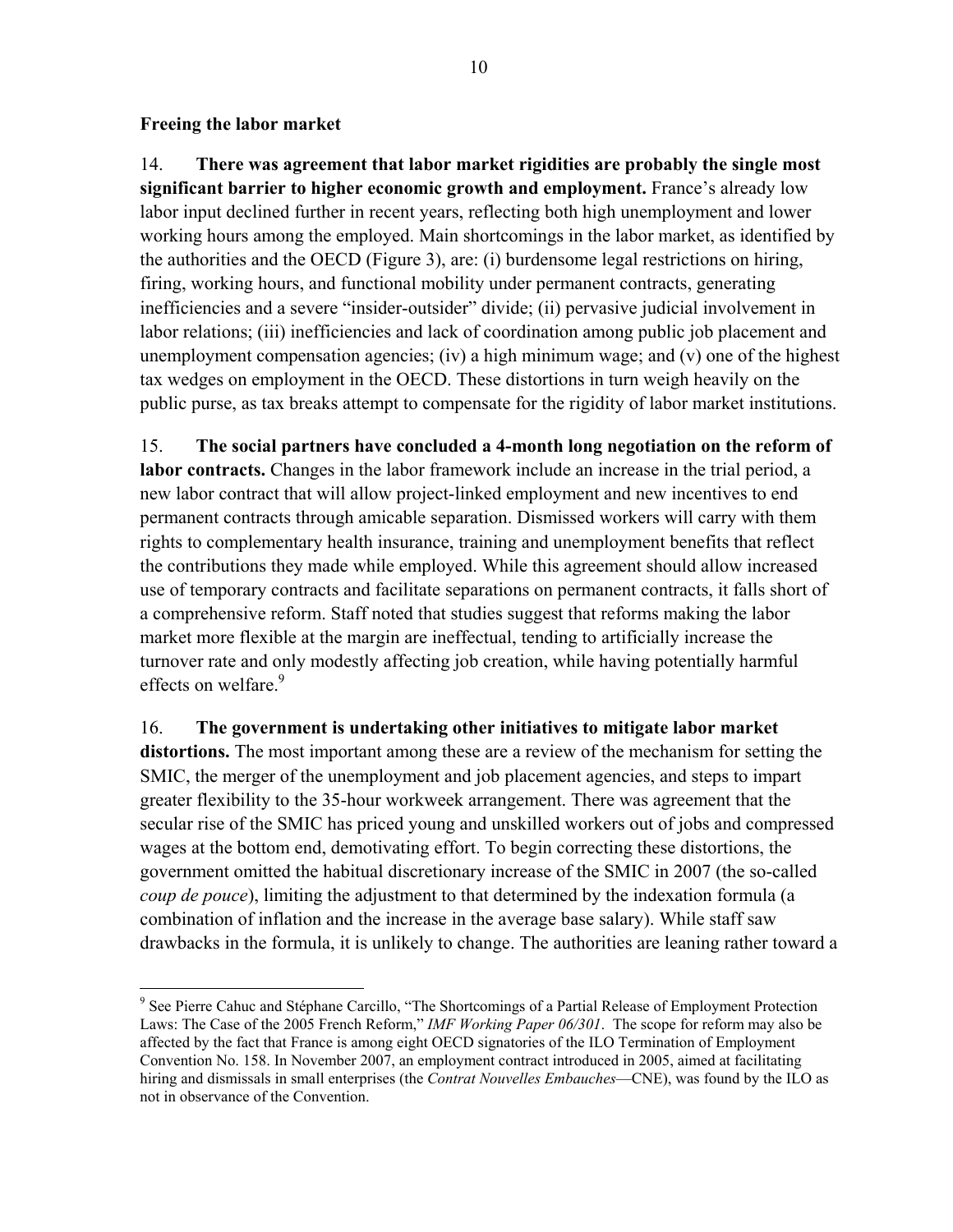U.K.-style "low pay commission" to provide technical input and de-politicize decisions. The merger of the job placement and unemployment agencies aims to promote a "return-to-work" orientation via a closer, one-stop guidance of job-seekers.

17. **The authorities have attempted to make the 35-hour workweek less binding, without formally reversing what is viewed as a social** *acquis***.** 10 The main measure to date is the elimination of taxes and social charges on overtime work. While uncertain, estimates suggest that the measure would create relatively few new jobs, at a budget cost of about 0.3 percent of GDP. The authorities highlighted the signaling value of the measure in extolling work effort, providing greater flexibility, and reducing marginal wage costs, while not completely discounting staff criticisms of its shortcomings (windfall effects, operational complexity to avoid probable fraud, and further recourse to the budget to alleviate a distortion). More recently, the president has announced other possibilities to ease the workweek limit, including through majority agreements in individual companies in exchange for wage increases. These steps have met with a mixed reception, given their administrative complexity, especially for smaller firms.

# **Goods and services markets—raising competition and consumer welfare**

18. **Staff and the authorities agreed that further goods and services market reforms could significantly boost potential output, competitiveness, and consumer welfare**. This emphasis is supported by studies showing that the benefits would be sizeable.<sup>11</sup> The authorities have assigned priority to early reforms in the retail distribution sector, while undertaking preparatory work for the implementation of the EU Services Directive. A careful review of all existing regulations is underway to ascertain their compatibility with the Directive's provisions. There was agreement that action need not await the Directive's drawn-out timetable, and could proceed in several areas—notably as regards regulations in retail distribution, hotels, and restaurants, and tightly controlled activities and professions (Box 2).

 $\overline{a}$  $10$  Staff work raises questions about the extent to which workers approve of the mandatory reduction in working hours, which is estimated to have constrained the choice of a significant number of individuals. See Marcello Estevão and Filipa Sá, "Are the French Happy with the 35-Hour Workweek?" *IMF Working Paper 06/251*.

<sup>11</sup> Romain Bouis, "*Évaluation de l'impact macroéconomique de reformes sectorielles a l'aide d'un modèle a deux secteurs*," September 2007, finds an increase in GDP growth of 1.2 percentage points and of 250,000 jobs resulting from structural reforms in financial markets, the distribution sector, and hotels and restaurants (representing about 15 percent of GDP). These results are comparable to those in Everaert and Schule (2006).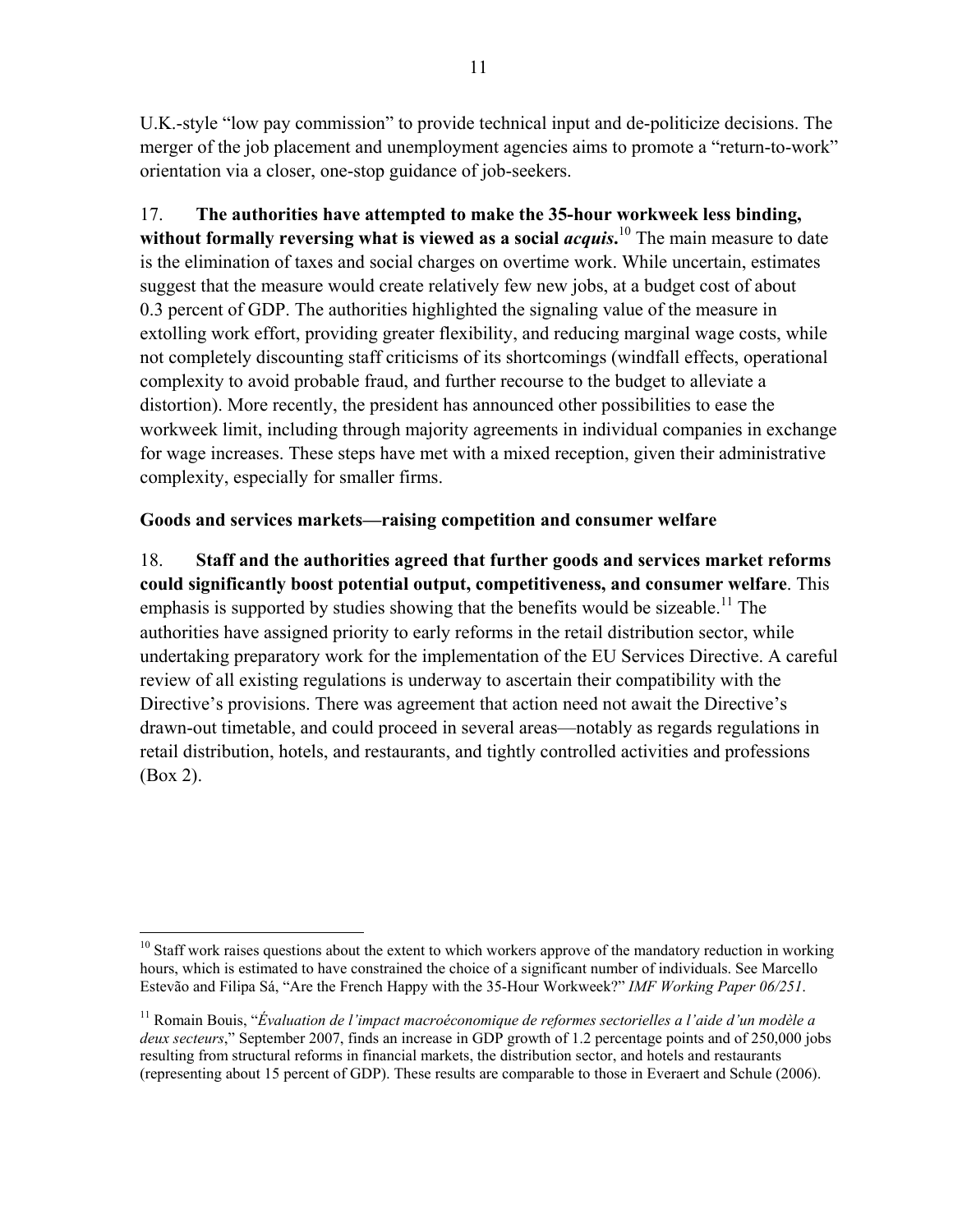# **Box 2. Key Product and Services Market Reforms**

Several reform areas appear particularly promising in their ability to improve economic efficiency, yielding lower consumer prices and greater productivity:

- **Supplier-retailer relations.** Heavy-handed regulations originally designed to protect against predatory pricing (codified in the *loi Galland*) have in practice strengthened the market power of large existing firms, resulting in higher consumer prices. Previous steps to contain prices on national branded products and the 2005/06 reform of the *loi Galland* yielded positive results. More recently, the government introduced legislation to free wholesale margins, passing savings fully on to consumers.
- Retail space and openings. Legal entry barriers<sup>1</sup> have reduced new establishment of large retail shops, hotels, and restaurants by almost 60 percent and limited the share of "maxi-discounters" to 13 percent in France, compared to 30 percent in Germany. These barriers strengthen the bargaining position of large retailers against suppliers and protect incumbents from competition. The authorities also intend to ease regulations on retail opening hours and on sales periods.
- **Regulated activities and professions**. Pervasive entry barriers include training requirements (certified accountants, notaries, lawyers, architects), licenses (taxi drivers), and restrictions on establishment (medical profession, pharmacies). Partly a result of self-regulation, entry barriers limit the supply of services, providing rents. Accordingly, there is significant scope for reforms, as recognized by earlier reports (e.g. Camdessus,<sup>2</sup> and Cahuc and Kramarz<sup>3</sup>). The latter includes a list of 75 regulated activities (*métiers*) and 28 regulated liberal professions.

<sup>1</sup> The *Lois Royer* (1973) and *Raffarin* (1996) protect small retailers by subjecting the establishment of "*grandes* surfaces" (above 300 m<sup>2</sup>)—including hotels—to special approval.

<sup>2</sup> *Le sursaut—Vers une nouvelle croissance pour la France,* 2004.

<u>.</u>

3 Cahuc, P. and F. Kramarz, *De la précarité à la mobilité: Vers une sécurité sociale professionnelle*, 2004.

19. **Moving competition policy to center stage would, in staff's view, be aided by a unified, independent, and reinforced competition authority.** In line with both the OECD and the Attali Commission, $^{12}$  staff advocated a change in France's institutional framework for competition policy, modifying its dualistic setup (split between the *Conseil de la Concurrence* and a Directorate at the Ministry of Economy and Finance), including removing responsibility for merger control from the ministry—an arrangement at odds with international best practice. The authorities concurred that there was scope for greater advocacy vis-à-vis the public of the virtues of competition, but expressed doubts that the French institutional arrangement has compromised policy effectiveness. They pointed to the favorable ratings France has received in comparisons of national competition authorities, and questioned whether a unified authority was a genuinely superior arrangement.

 $12$  The Commission has been charged with recommending measures to boost France's growth.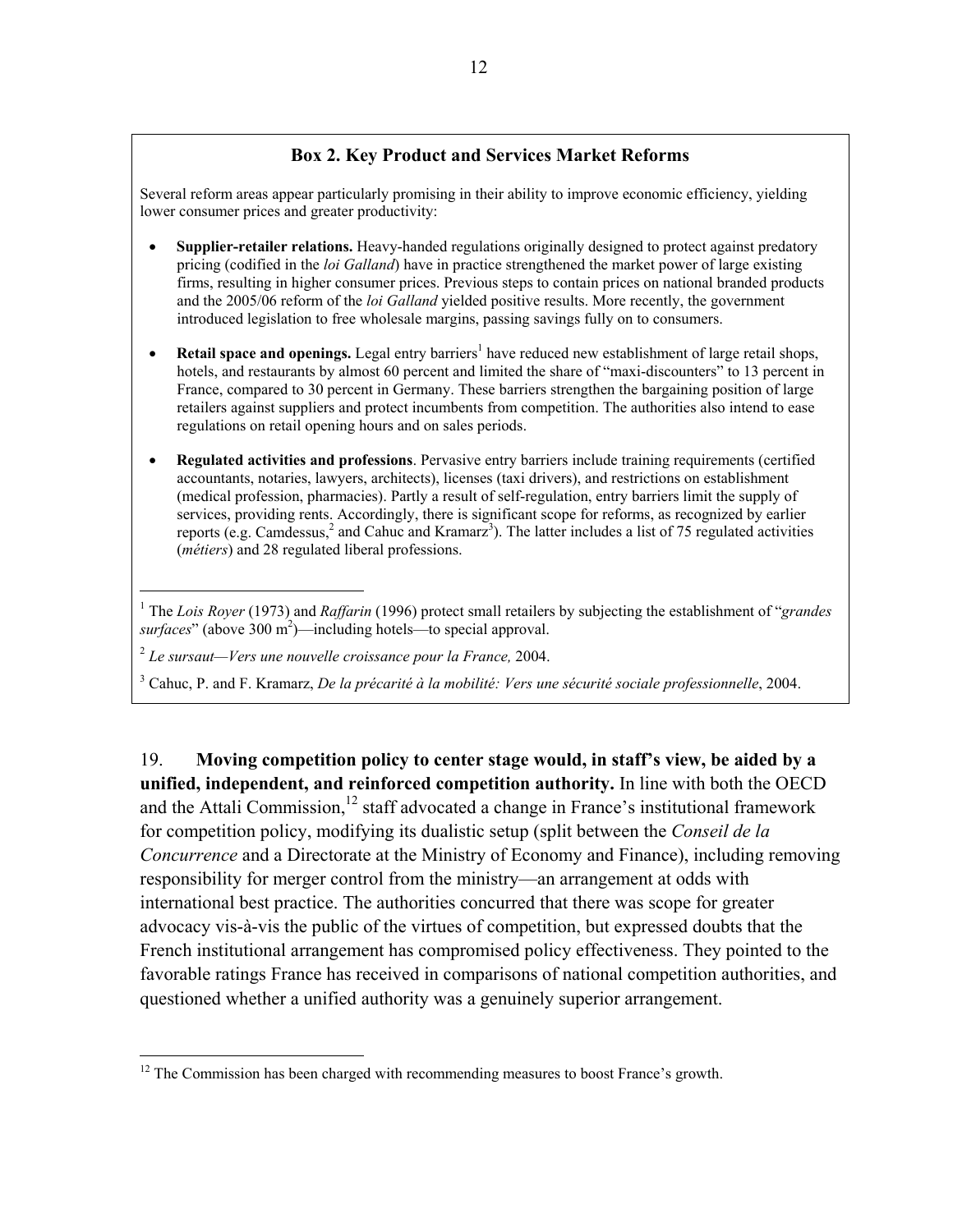# **C. Achieving Fiscal Sustainability**

## **The fiscal position and objectives**

1

20. **After several years of fiscal adjustment, progress stalled in 2007**. Between 2003 and 2006, the structural deficit fell by over 1½ percentage points of GDP, bringing the overall deficit to 2½ percent of GDP in 2006. However, higher revenues contributed most to the adjustment, with the share of general government outlays to GDP remaining broadly unchanged. Strong growth of social security and local government spending largely offset tight control of central government expenditures. This trend continued into 2007 due to slippages in health and pension-related spending. As a result, the general government deficit is estimated to have remained broadly unchanged in 2007 (at 2.4 percent of GDP), implying an underlying adjustment of only ¼ percentage point of GDP—half the SGP-recommended pace for countries and still distant from their medium-term objectives.

21. **Despite continued spending restraint, the 2008 fiscal plans entail no underlying adjustment due to the costs of tax-reducing measures.** On the positive side, real general government spending growth is limited to 1.4 percent, which would produce a 0.6 percentage point decline in the expenditure-to-GDP ratio (to a still high 52.6 percent of GDP). The budget also incorporates an unprecedented reduction in public employment (by 23,000); improves the coverage of the central government expenditure norm; limits the growth of transfers to local authorities; increases precautionary reserves; and contains further steps to enhance the co-responsibility of health care users and discourage early retirement. However, this expenditure restraint is largely undone by the cost of the tax package  $\frac{1}{2}$  percent of GDP). In addition to the tax exemption for overtime hours, the package includes tax credits for mortgage interest—viewed critically by staff due to its demand-side orientation with likely little impact on home ownership or economic growth (as demonstrated by international experience).<sup>13</sup> Indeed, France had removed this deduction in the mid-1990s. More positively, the 2008 budget includes a reformed research tax credit. The authorities project a general government deficit of 2.3 percent of GDP (based on GDP growth of 2¼ percent), resulting in an essentially unchanged structural balance and a marginal reduction in the public debt ratio (to 64 percent of GDP).

22. **The 2008 budget appears subject to risks of slippage.** The budget's macroeconomic and revenue assumptions are optimistic, social security overruns remain a major risk (notably in health care), and expected efficiency gains in central government outlays could prove elusive. As a result, staff expects a structural balance deterioration of <sup>1/4</sup> percent of GDP and the overall deficit to reach 2.7 percent of GDP, close to the Maastricht

<sup>13</sup> Edward Glaeser and Jesse Shapiro ("The Benefits of the Home Mortgage Interest Deduction," *NBER Working Paper* No. 9284, October 2002) find the mortgage interest deduction to be "a particularly poor instrument for encouraging homeownership."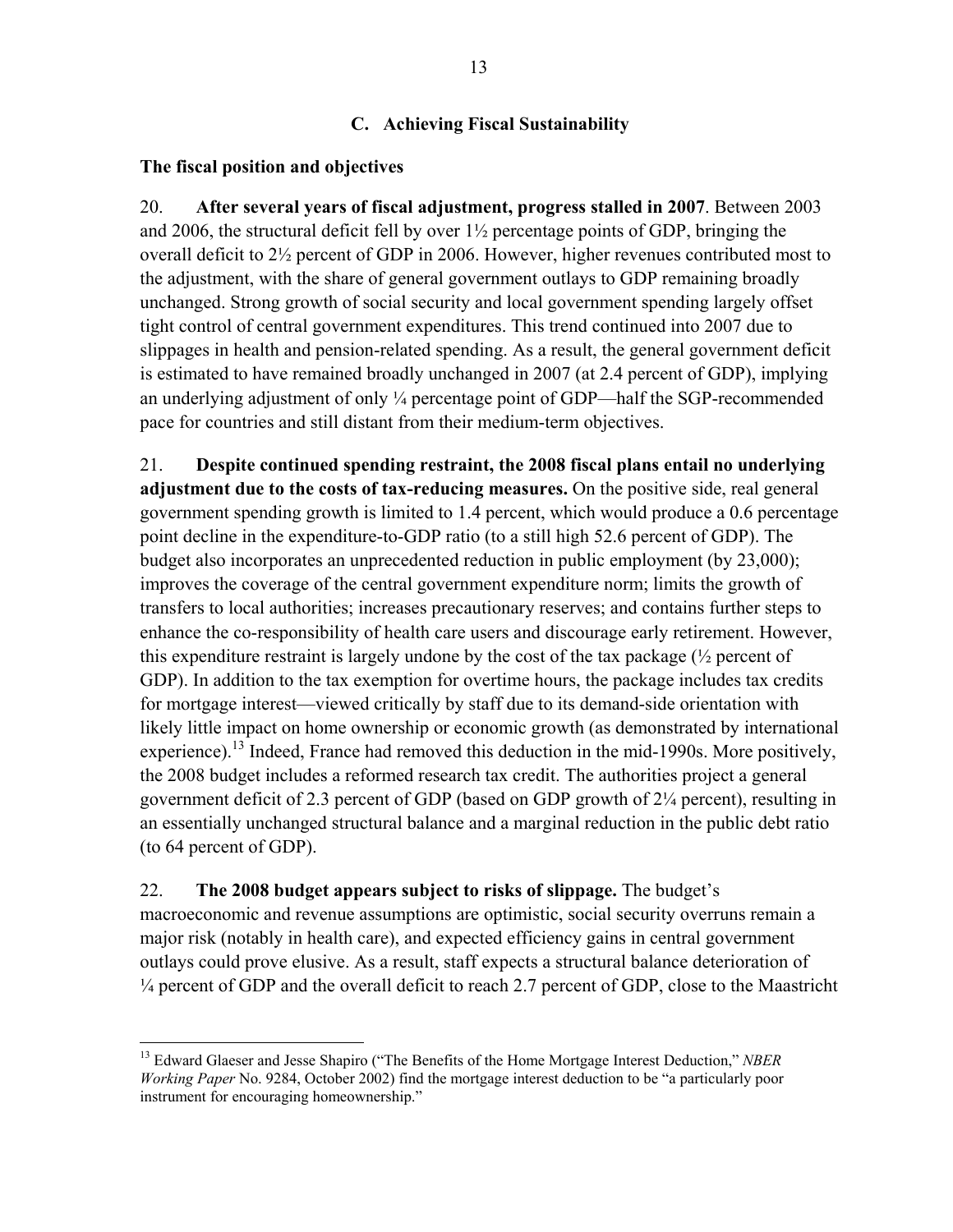limit (Text Table)—perilously so were downside risks to growth to materialize.<sup>14</sup> The authorities thought staff overstated the risks, and viewed the possibility of approaching the Maastricht limit as remote.

|                                                                           |        |        |        | <b>Staff Projection</b> |        |        |        |
|---------------------------------------------------------------------------|--------|--------|--------|-------------------------|--------|--------|--------|
|                                                                           | 2006   | 2007   | 2008   | 2009                    | 2010   | 2011   | 2012   |
| Staff projection (baseline)                                               |        |        |        |                         |        |        |        |
| Tax revenue                                                               | 44.2   | 44.0   | 43.7   | 43.5                    | 43.4   | 43.4   | 43.4   |
| Real spending growth (in percent) 1/                                      | 2.1    | 2.0    | 1.6    | 1.6                     | 1.6    | 1.6    | 1.6    |
| Overall balance 2/                                                        | $-2.5$ | $-2.4$ | $-2.7$ | $-2.6$                  | $-2.3$ | $-1.9$ | $-1.4$ |
| Structural balance 2/3/                                                   | $-1.9$ | $-1.6$ | $-1.7$ | $-1.6$                  | $-1.5$ | $-1.4$ | $-1.2$ |
| Structural change (in percent)                                            | 0.8    | 0.3    | $-0.1$ | 0.1                     | 0.1    | 0.2    | 0.2    |
| Gross debt 2/                                                             | 64.2   | 64.1   | 64.6   | 64.8                    | 64.4   | 63.6   | 62.5   |
| Real GDP growth assumption                                                | 2.0    | 1.9    | 1.6    | 2.2                     | 2.5    | 2.5    | 2.5    |
| Authorities' budget plan                                                  |        |        |        |                         |        |        |        |
| Tax revenue                                                               | 44.2   | 44.0   | 43.7   | 43.5                    | 43.4   | 43.4   | 43.4   |
| Real spending growth (in percent) 1/                                      | 2.1    | 2.0    | 1.4    | 1.1                     | 1.1    | 1.1    | 1.1    |
| Overall balance 2/                                                        | $-2.5$ | $-2.4$ | $-2.3$ | $-1.7$                  | $-1.2$ | $-0.6$ | 0.0    |
| Structural balance 2/3/                                                   | $-2.5$ | $-2.2$ | $-2.1$ | $-1.6$                  | $-1.1$ | $-0.6$ | 0.0    |
| Structural change (in percent)                                            | 0.8    | 0.3    | 0.1    | 0.5                     | 0.5    | 0.6    | 0.6    |
| Gross debt 2/                                                             | 64.2   | 64.2   | 64.0   | 63.2                    | 61.9   | 60.2   | 57.9   |
| Real GDP growth assumption                                                | 2.0    | 2.3    | 2.3    | 2.5                     | 2.5    | 2.5    | 2.5    |
| Memorandum items (percent change):<br>Difference in structural adjustment |        |        |        |                         |        |        |        |
| Authorities' objective - staff's baseline                                 | 0.0    | 0.0    | 0.2    | 0.4                     | 0.4    | 0.4    | 0.4    |
| Due to: Higher expenditure growth                                         | 0.0    | 0.0    | 0.2    | 0.3                     | 0.3    | 0.3    | 0.3    |
| Lower non-tax revenue                                                     | 0.0    | 0.0    | 0.0    | 0.1                     | 0.1    | 0.1    | 0.1    |

Text Table 1. General Government Accounts 2006-12 (In percent of GDP; unless otherwise indicated)

Sources: INSEE; IMF staff calculations; and 2008 Budget proposal.

1/ Real growth (in percent) adjusted using CPI excluding tabacco prices.

2/ Maastricht definition.

<u>.</u>

3/ Excludes pension transfers and other one-off measures; assumes a tax revenue-to-GDP elasticity close to unity.

23. **Views differed on the 2008 fiscal adjustment pause.** The authorities considered the 2008 budget to contain positive pro-growth measures and other effects underestimated by staff, particularly in terms of generating goodwill for future, fundamental reforms. Staff, for its part, viewed fiscal consolidation and structural reforms as complementary and pressed that fiscal consolidation be restored as a national priority, as enshrined in last year's budget documents and in the Pébereau Report on public debt. Experience in other industrial

<sup>&</sup>lt;sup>14</sup> Each 0.2 percentage point in lower growth increases the deficit by roughly 0.1 percent of GDP. Thus, if growth fell to 1 percent in 2008 (a 20 percent probability by staff's estimate), the deficit could breach the Maastricht limit absent corrective action.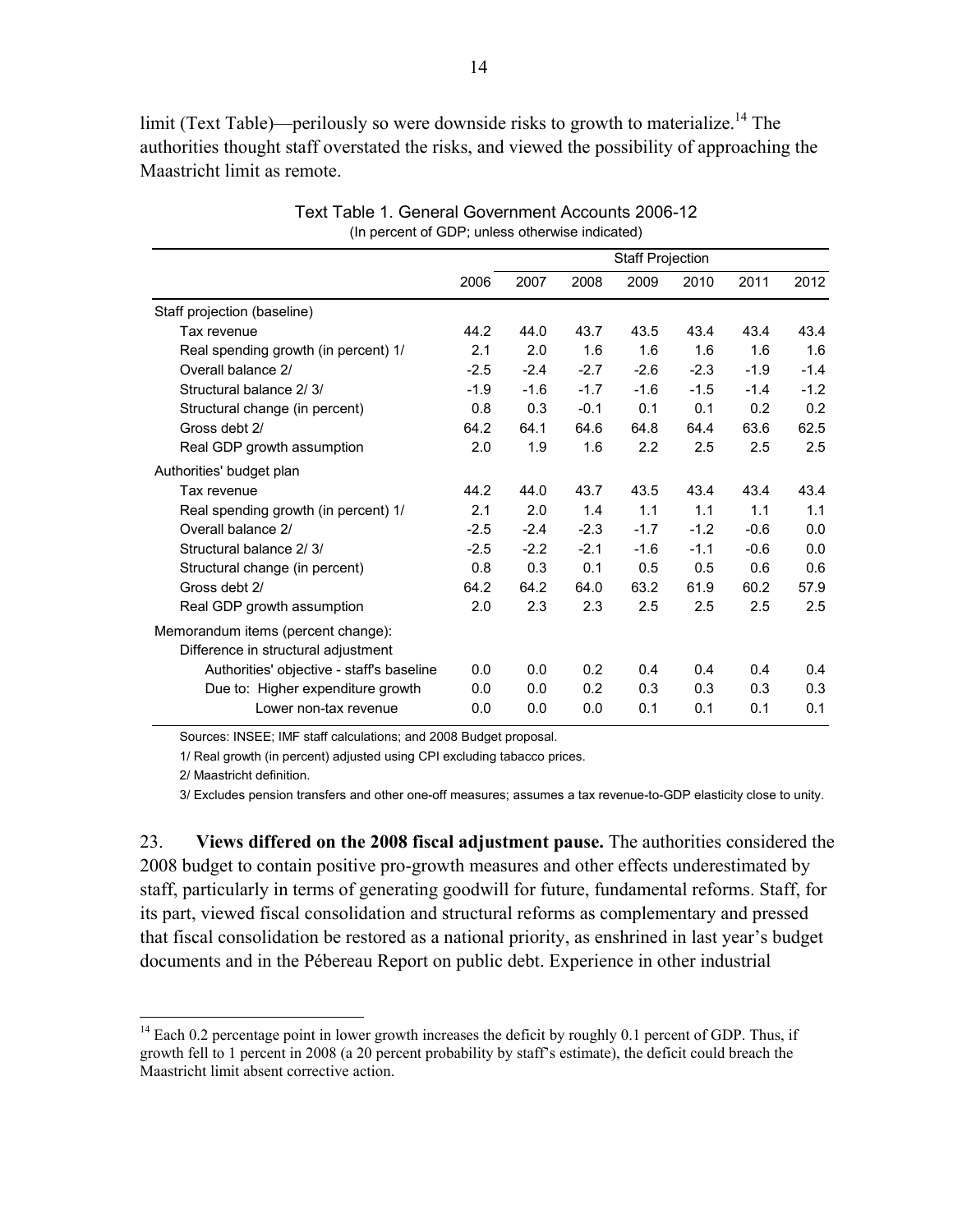economies (such as Canada—see Box 3—and others<sup>15</sup>) has shown that contemporaneous fiscal consolidation and structural reforms can generate virtuous cycles of improved competitiveness, higher growth, and healthier public finances. Maintaining a steady pace of fiscal adjustment would promote credibility, eroded by the continuous postponement of the

# **Box 3. Canada's Experience: Combining Fiscal Consolidation and Structural Reform**

**Facing debilitating economic conditions, Canada launched path-breaking fiscal and structural reforms in the mid-1990s.** During the 1980s and early 1990s, Canadians saw a marked deceleration in the growth of living standards combined with a chronic deterioration of public finances. Slowing productivity and employment growth led to sub-par economic performance while lax public spending contributed to further policy dislocation and spiraling debt dynamics (Figure 8). In 1994, the government set out a bold economic reform to strengthen Canada's macroeconomic performance by cutting government deficits, rebalancing the policy mix (with lesser reliance on monetary tightening), and establishing conditions to heighten competition and boost job creation.

**A key priority was to eliminate the federal government deficit** of over 5 percentage points of GDP based on the following initiatives:

- *A retooling of the budget process* to incorporate a transparent budget forecasting framework, including a contingency reserve for debt reduction.
- *An expenditure review of all federal ministries* to refocus the role of the government and stress the cost effectiveness and efficiency of public services. A similar approach is guiding France's recently launched review of public policy.
- *An ambitious state reform* including notably a 20 percent cut in the federal civil service; a reduced presence of the government in the economy through selective privatization, and contracting out; and broad deregulation.

**Steps to raise economic flexibility and competitiveness complemented the fiscal reforms**. Key initiatives included reform of employment insurance and social assistance, pension reform, reduction of internal and external trade barriers, deregulation of major network industries, and cutback of administrative burdens.

**The fiscal turnaround after 1994 was remarkable**. The federal government outperformed its fiscal targets every single year thereafter and achieved fiscal surplus in 1998, a year earlier than planned. Expenditure cuts allowed federal spending to fall from near 17 percent of GDP in 1994 to about 12 percent in 1998. With the improvement of the fiscal situation, the government enacted one of the largest tax cuts in Canadian history in 2000.

**The improved macroeconomic framework based on sound fiscal, monetary, and structural policies created the conditions for sustained economic growth.** Between 1997 and 2006, Canada enjoyed the highest job creation and output growth among G7 countries.

 $\overline{a}$ 

<sup>&</sup>lt;sup>15</sup> Sweden's experience in combining fiscal consolidation and structural reform is illustrated in S. Thakur, M. Keen, B. Horvath, and V. Cerra, *Sweden's Welfare State*, International Monetary Fund, 2003. See also A. Annett, "Lessons from Successful Labor Market Reformers in Europe," *IMF Policy Discussion Paper* 07/01, which shows that four top EU reformers improved fiscal balances (while cutting labor taxation) during episodes of labor market reform. Germany provides a more recent example.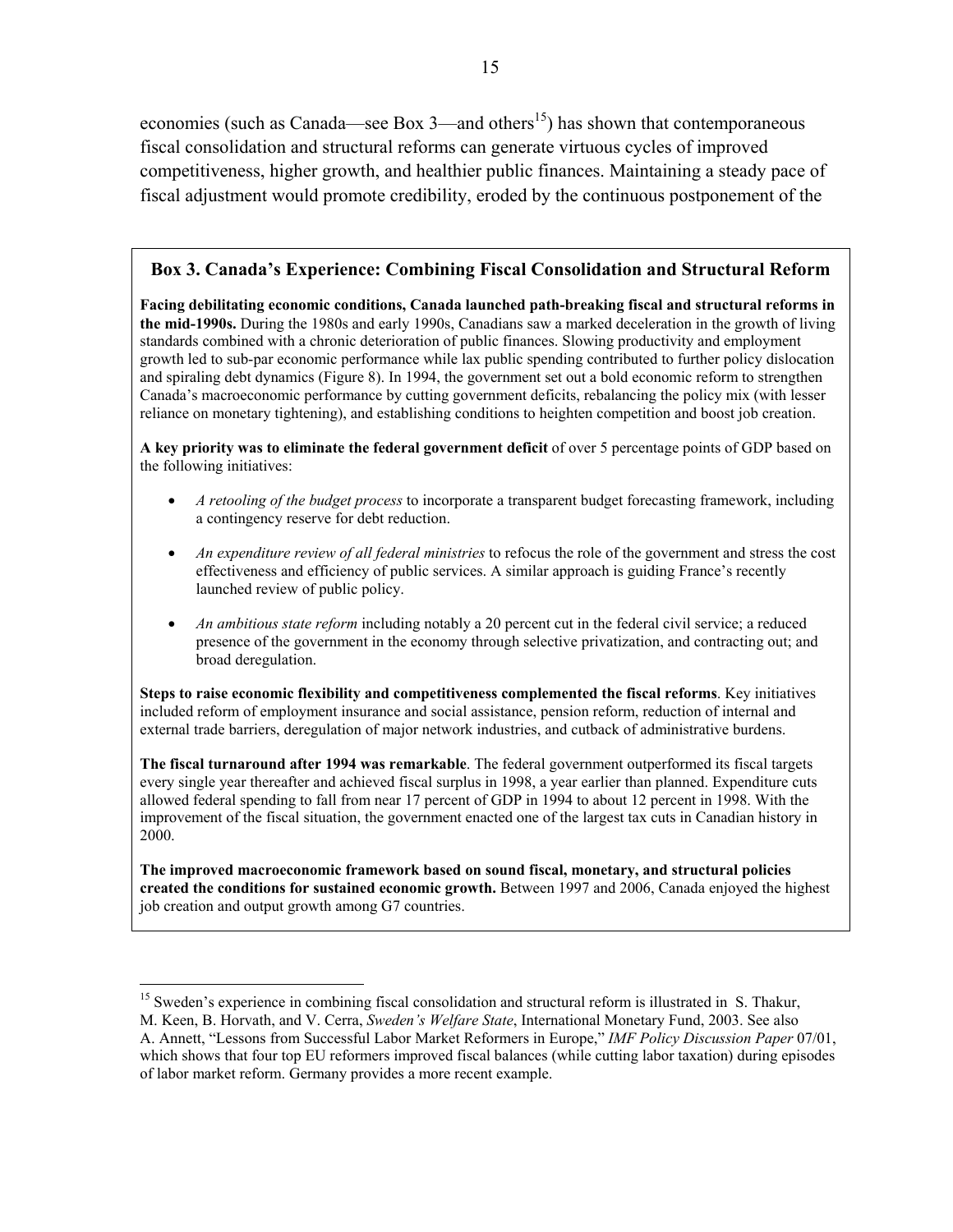medium-term objective (Text Figure). Staff noted that an adjustment of ¾ percentage point of GDP per year in 2009-10 would bring the fiscal accounts close to balance by 2010.

# 24. **The authorities now aim for fiscal balance by 2012, a date they view as more realistic.** They consider balance by 2010—as



set out in the end-2006 Stability Program—possible only with appreciably higher growth  $\sim$ 3 percent). They viewed insistence on the same target date for all euro area countries as a conceptually flawed "one-size-fits-all" approach likely to fail in several euro area countries. Such an outcome was seen as more harmful to SGP credibility than France's approach of a realistic 2012 target based on comprehensive tax and expenditure reviews (see below). Staff responded that the 2010 date *per se* was not the key issue; rather it was the failure to maintain a consistent adjustment pace and the repeated rescheduling of adjustment commitments that undermined credibility and increased the costs of adjustment (due to higher debt stocks and increased demographic pressure). Staff noted that any successful adjustment would require returning to a path of steady consolidation, achieved in the shortrun by stricter spending targets; general pension reform in 2008, building on the reform of the special regimes underway; further healthcare reforms to expand co-payments and reduce underlying spending pressures; and strengthened commitments to restrain local government spending.

# **Fiscal reform**

25. **The government has launched a comprehensive review of public policy to secure better public services and lasting expenditure efficiency and reduction.** Building on substantial efforts in recent years to improve fiscal governance and control expenditures (notably via the Organic Budget Law, LOLF), this broader review (RGPP) aims to go beyond marginal improvements in cost and efficiency to achieve a more fundamental improvement in public services and reduce spending as a share of GDP. A review of the extensive role of the state in the economy is key, refocusing on core missions and rationalizing the overlapping functions of multiple levels of local government. The planned merger of the tax and public accounting directorates (DGI and DGCP), modernizing tax administration structure, is a positive example of this rationalization. Finally, the review will serve to place public spending in a strategic framework, with a move to multiyear budgeting for the period 2009-11. Recently, the authorities unveiled the interim findings of the

16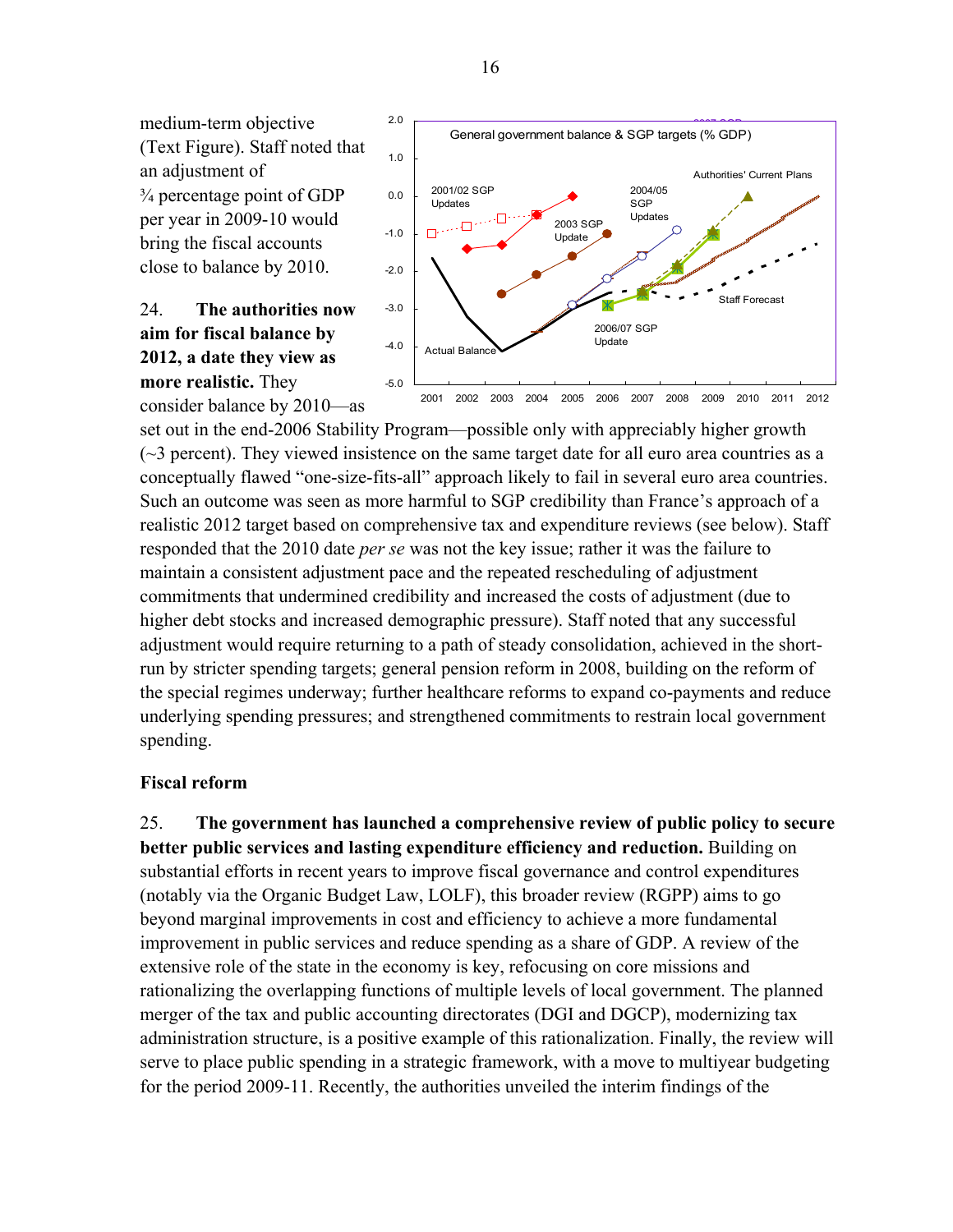comprehensive audits underway, including some 100 streamlining measures. Staff strongly supported the exercise, noting the positive fruits that effective implementation yielded elsewhere (such as Australia, Canada, and Sweden), while cautioning against expectations of early results.

26. **The government has also initiated a general review of the tax system.** The review (RGPO) will allow the authorities to reevaluate the type of tax system needed to address the challenges of the globalized economy of the twenty-first century. The review's objectives of greater stability, a supportive framework for business and investment, and greater use of environmental taxes should guide reform toward a more efficient system. Staff noted that the reform should give prominence to simplification and greater neutrality, producing a system with fewer distortions (deductions, exemptions, and tax credits, see Box 4). A key element should be a sharp reduction in tax expenditures, and the enshrining of the principle that all such tax decisions be taken only in the context of the budget (*Loi des Finances*). Until then, staff advocated a freeze on further tax expenditures, which are often taken off-budget cycle in response to sectoral pressures—a proposal viewed with favor by the budget authorities. The authorities, while noting the staff's proposals, saw a tension in the call for stepped-up fiscal adjustment and its concomitant support for tax reform which, they noted, is seldom revenue-neutral.

# **D. Combining Financial Sector Stability and Efficiency**

27. **French banks remain sound and well-capitalized**, **though the recent financial turmoil has weighed on profitability and highlighted the importance of maintaining a strong capital base.** Consolidated net income and return on equity of the eight main banking groups rose sharply and the ratio of nonperforming loans continued to decline in 2006 (Tables 6-7). This solid performance continued in the first half of 2007 which, combined with strong capitalization, provided a cushion to absorb the impact of the crisis without jeopardizing solvency. However, growth came mostly from corporate and investment banking, asset management, and foreign markets, with expansion in domestic retail banking weaker. This slowdown in domestic retail earnings and increasing reliance on nonintermediation activities have increased banks' balance-sheet vulnerability to heightened risk aversion and global liquidity retrenchment. Recent actions by some banks to consolidate offbalance sheet exposures, albeit generally not large, may also drive down banks' earnings, as may rising risk in corporate credit.16 In addition, the cooling-off in real estate prices, tightened mortgage lending, and expected sluggish demand raise the risk of a future downturn in the mortgage market.

 $\overline{a}$ 

<sup>&</sup>lt;sup>16</sup> An analysis of the impact of the turbulence on the French corporate sector is presented in the selected issues paper "Financing and Risks of French Firms."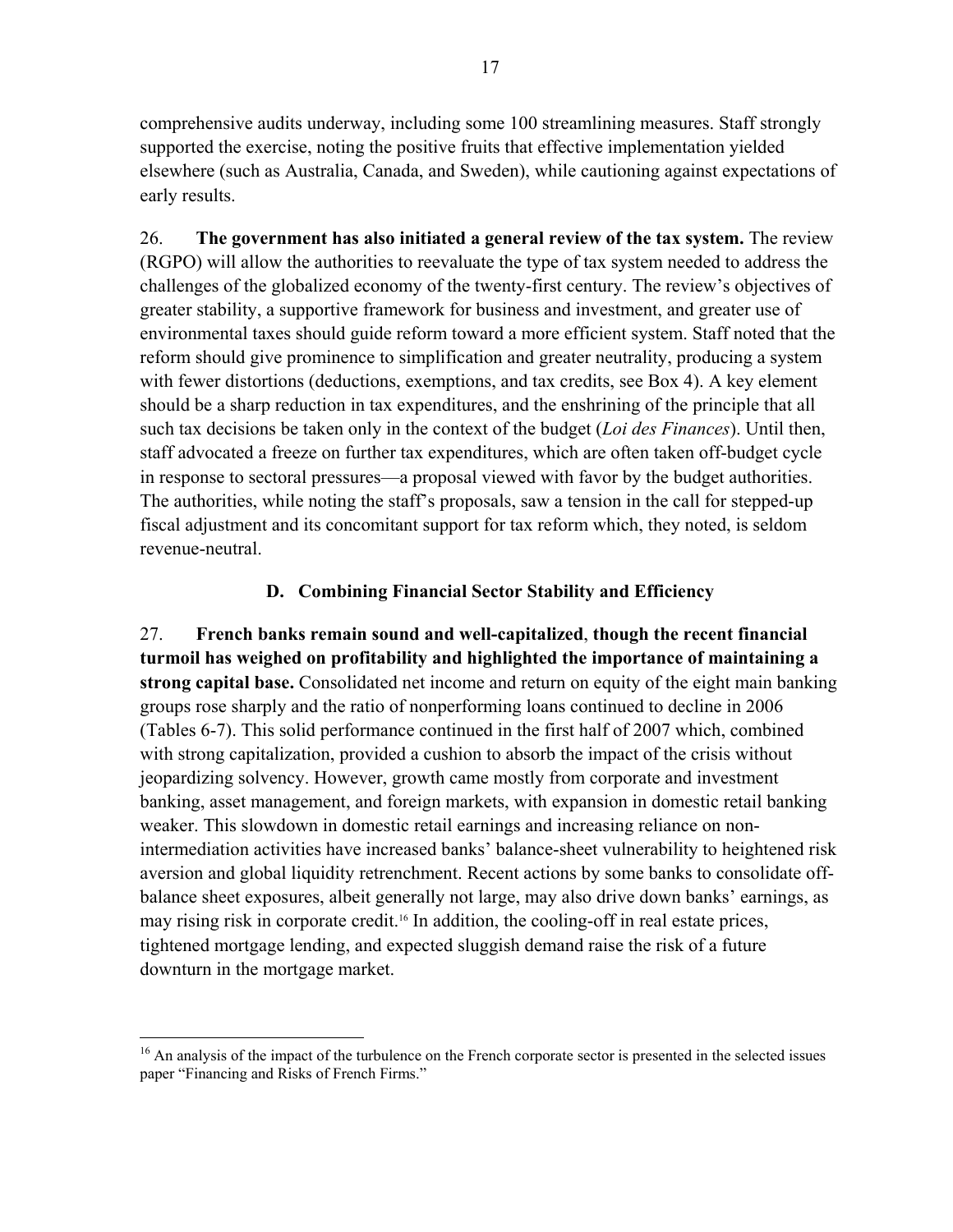# **Box 4. Tax Reform in France: Challenges and Options**

**The increased complexity of the French tax system has been an unfortunate by-product of a piecemeal approach to tax reform**. In recent years, the government has undertaken several initiatives to reduce the tax burden on labor while seeking to accommodate global competitive pressures to lower capital taxation. Some of these, such as the earned income tax credit (PPE), simplification of the personal income tax, or the reform of the *taxe professionnelle* have brought noticeable improvements to the system. Nonetheless, measures have also been introduced to compensate for other policy distortions, notably in the labor market, degrading the overall coherence of the tax system by creating new distortions and loopholes. The August 2007 tax package is another example of such a piecemeal approach.

**Against this background, the announced general review of the tax system is timely**. The strategic assessment of the tax system should aim for greater stability, a supportive framework for business and investment, and greater use of environmental taxes. It is the first tax assessment exercise of this scope in France, and provides an opportunity to strategically revamp the system to increase tax efficiency and competitiveness. Fundamental reforms elsewhere in the EU, notably to corporate and capital income taxation, pose challenges for France by offering an attractive regime while safeguarding revenue. Staff sees several areas for reform of the main taxes:

- The statutory rate of the **corporate income tax** will soon be the highest in Europe. A lower rate with a broader base could make the system simpler and fairer, deterring the shifting of profits and investment to lower-taxed countries.
- There is scope for further simplification and base-broadening of the **personal income tax**; transition issues in moving to mandatory withholding are surmountable.
- The intended restructuring and streamlining of France's **income support system** (*minima sociaux*) and work-pay initiatives (*PPE*) could help eliminate the distortions produced by the complexities of the taxbenefit system.
- The VAT in France is increasingly out-of-step with international best practices. A move to unify VAT rates and broaden coverage could raise as much revenue with a headline rate significantly below the current 19.6 percent, reducing incentives to informality and allowing distributional objectives to be pursued by better-targeted instruments.
- The **"tax shield"** (*bouclier fiscal*) complicates tax administration and represents a second-best solution to limiting the distortions caused by a high tax rate and an overly complex system. Reform should reduce rates, including through the phasing-out of the wealth tax.

The emphasis being placed on **environmental issues** in reviewing the tax system is welcome.

 $\overline{a}$ 

28. **The exposure of the French financial sector to ongoing financial turbulence appears manageable, despite some challenges.**17 Direct exposure to subprime through retail banking in the U.S. is negligible. French banks appear to be in a position to provide liquidity and regulatory capital to their off-balance sheet vehicles if needed. The outstanding amount of asset-backed commercial paper (ABCP) is low (about 3 percent of the U.S. level).

<sup>&</sup>lt;sup>17</sup> In Q3 2007, BNP Paribas reported losses from the subprime and structured credit of  $\epsilon$ 230 million, Société Générale €328 million, Natixis €407 million, and Crédit Agricole Group €546 million. These banks all reported overall profits for the quarter, however.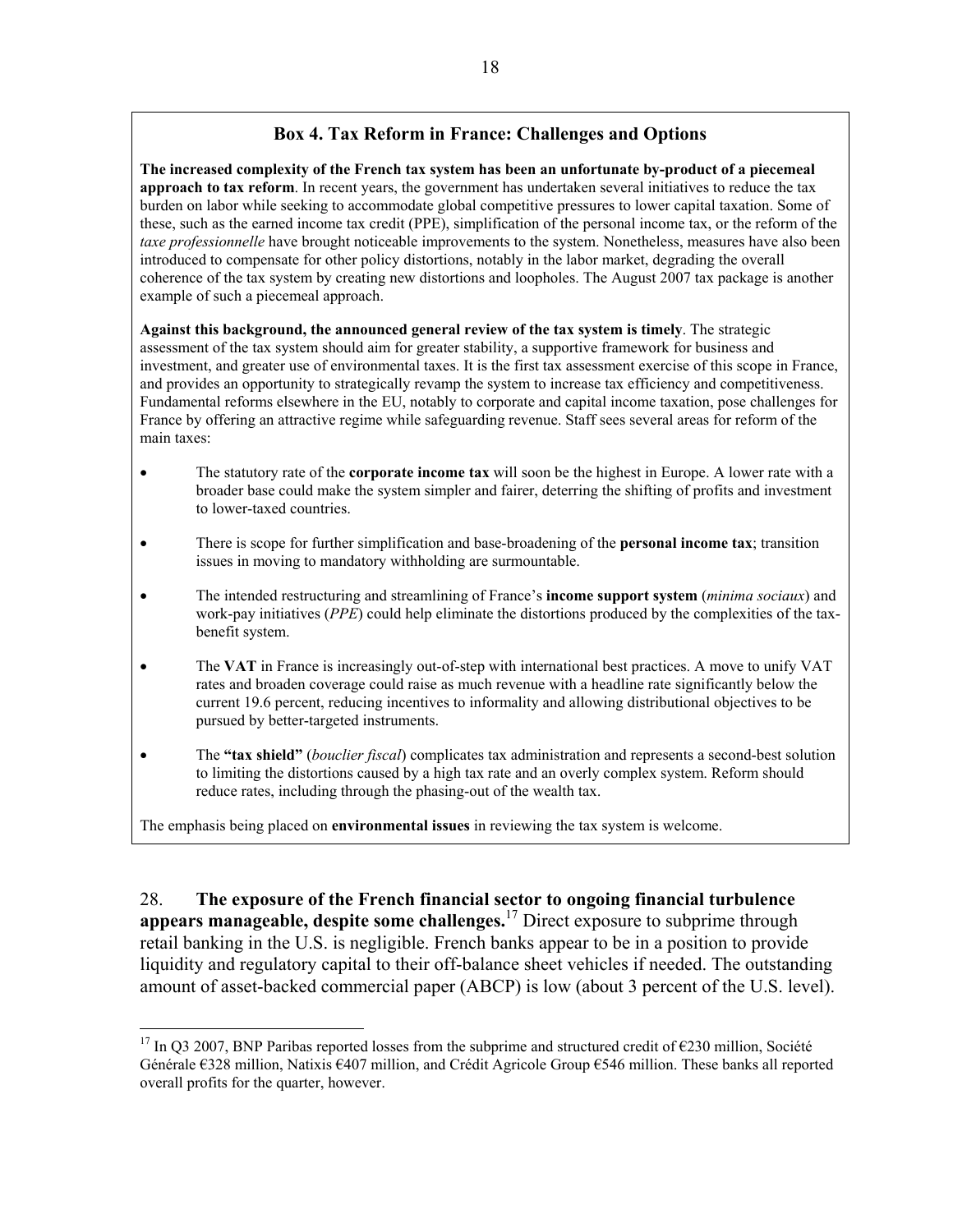French banks run several conduits and one structured investment vehicle (SIV), but exposure to mortgage-backed securities represents only 0.3 percent of total assets, and potential subprime exposure via conduits accounts for less than 2 percent of assets. No banks have taken their conduits onto their balance sheet yet, but Société Générale announced a US\$4.3 billion bail-out of its sole SIV, with an impact of about 5 b.p. on its tier-one capital ratio. French banks' exposure to Leveraged Buy-Out (LBO) risk also appears manageable.<sup>18</sup> According to the authorities, French banks' participation in recent ECB's liquidity operations was disproportionately low compared to their share of euro area assets and liabilities.

# 29. **Some French mutual funds, including notably so-called "dynamic" money**

**market funds, experienced temporary difficulties at the start of the global turbulence.**  These funds, run by large financial institutions, suffered due to exposure to U.S. subprime mortgages, leading in a few cases to a temporary trading suspension. While the timing of this action—at the height of market jitters—was sensitive (given the potential for confusion between operations on the bank's own account and those in funds managed by the bank), the decision is seen to have protected investors' interest and safeguarded equality among investors. The authorities have nonetheless initiated a review of financial product advertising and of the marketing practices of these funds, whose nomenclature could be read as suggesting liquid money market investments.

30. **On financial stability issues, the authorities are contributing to initiatives to improve financial supervision and favor greater EU cooperation and regulatory harmonization.** Domestically, the authorities see the relative resilience of the French financial system as clear validation of their supervisory model, with the proximity provided by separate banking supervision (and coverage of *all* credit-granting institutions, the absence of which they view as a determinant of the subprime crisis) ensuring timely information. Internationally, they see the turbulence as demonstrating the need for coordinated initiatives, set out inter alia in the Brown-Merkel-Sarkozy declaration of October 2007. At the European level, the authorities strongly support strengthening the financial stability framework, favor including an EU dimension in the statutory mandates of national regulators, and aim to press the Lamfalussy process forward ahead of France's EU Presidency in the second half of 2008.

31. **The authorities agreed that the financial sector's contribution to growth could be enhanced, and viewed the "Paris-Place Financière" initiative as contributing to this end.** The initiative aims to promote Paris as an international financial center, and envisages steps to attract long-term capital, modernize the legal framework, and improve the tax and regulatory environment. The authorities have also taken advantage of the implementation of MiFID to implement "better regulation" principles. Finally, a commission headed by

 $\overline{a}$  $18$  Senior LBO tranches predominate (85 percent), with a small share of junior tranches (less than 6 percent) on banks' balance sheets. While there are signs of increasing leverage and longer time to syndicate, the pipeline is estimated to be less than  $\epsilon$ 10 billion and banks are decreasing origination volume.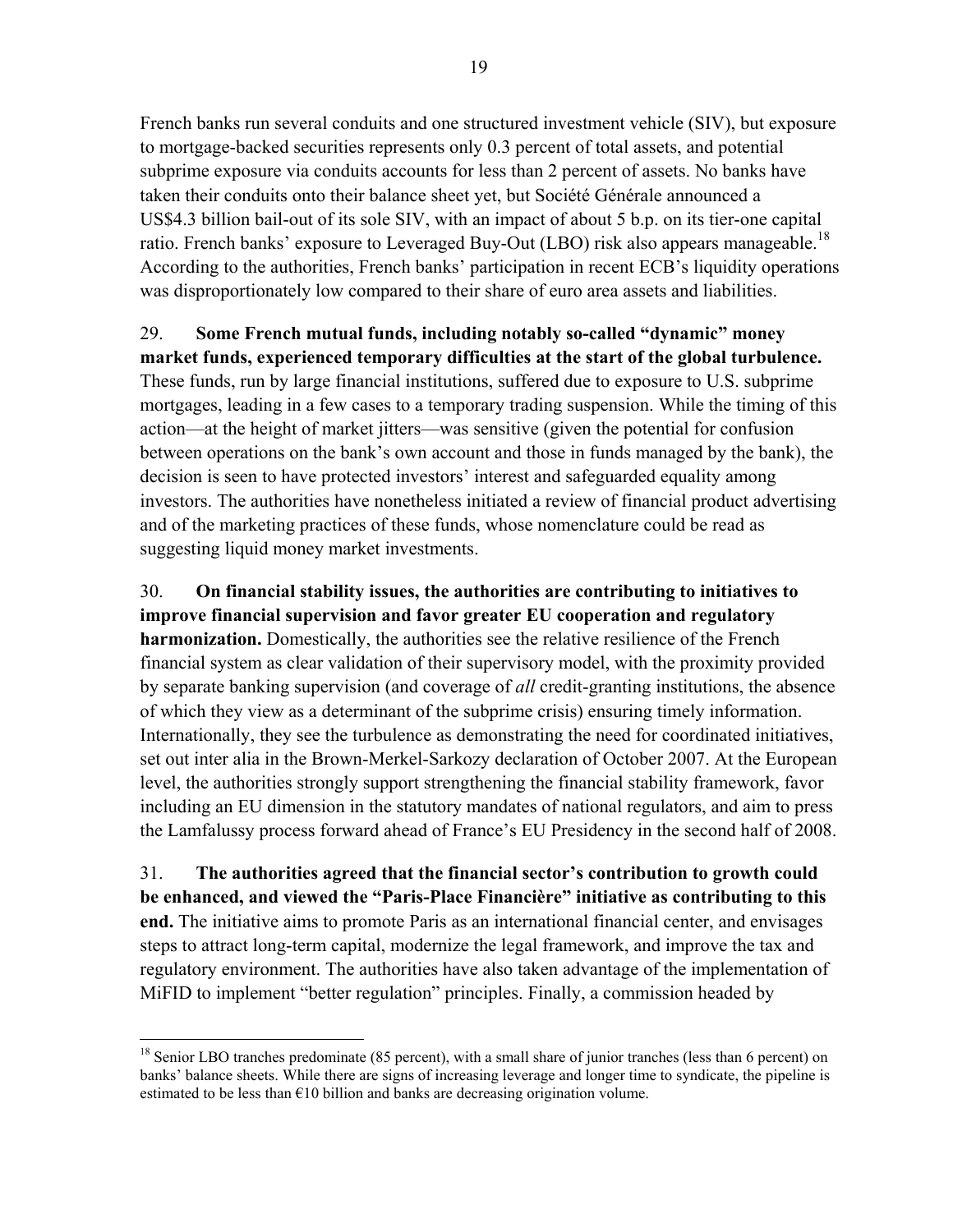Michel Camdessus has recommended ending the monopoly of distribution for certain administered savings instruments (notably the *Livret A*), and the affected Banque Postale has been granted the possibility of offering consumer credit—steps toward gradually phasing out administered loan and savings schemes and reducing the state's role in the financial sector, as long advocated by the Fund.

# **IV. STAFF APPRAISAL**

32. **The government's reformist intentions provide an historic opportunity to place France onto a sustained higher growth path with greater opportunities for all.** An unwavering drive for reforms, entailing a true rupture from the past and complemented by a stronger fiscal adjustment than currently planned, would create a virtuous cycle of higher growth, healthier public finances, and lower unemployment. Aiming for a "critical mass" of simultaneous reforms across different areas exploits the synergies of contemporaneous action and—by addressing rents across several markets—more fairly distributes costs and benefits. Fund staff simulations show that such a strategy would yield appreciably larger and faster growth dividends than a gradual and piecemeal approach. However, to the extent that choices must be made, efforts are best concentrated where current market distortions are the greatest—in the labor market and constraints on competition in services markets—as is indeed being planned.

33. **Economic policy should address the root cause of France's faltering growth performance: the weakness of its supply potential.** While there is a widespread public perception that a lack of purchasing power is constraining growth, the sources of France's growth difficulties lie not in deficient consumer demand, but in rigidities that impede supply and impair export performance. The government rightly aims to address these rigidities, but its emphasis on raising purchasing power—while understandable in political economy terms—blurs the problem and raises unrealistic expectations. An unambiguous focus on the country's supply deficiencies would impart an overarching internal coherence to the government's economic strategy.

34. **Weak external sector performance adds urgency to the case for structural reforms.** While France's measurable competitiveness gap is modest, its disappointing export performance is testimony of deep-seated rigidities. Broad reforms addressing these rigidities, along with fiscal adjustment, are key to raising future growth and export performance.

35. **With one of the lowest labor inputs in the OECD, France indisputably needs to "work more" if it is to "earn more."** The government's emphasis on work effort is most apposite given the country's low labor force participation, employment rates, and hours worked. Three areas should receive priority attention. First, the various measures to ease the 35-hour workweek restrictions, including the tax exemption for overtime, do not address the original distortion of the statutory reduction in working time, and as such are complex, second-best responses. It is emblematic of the pernicious nexus between rigid labor market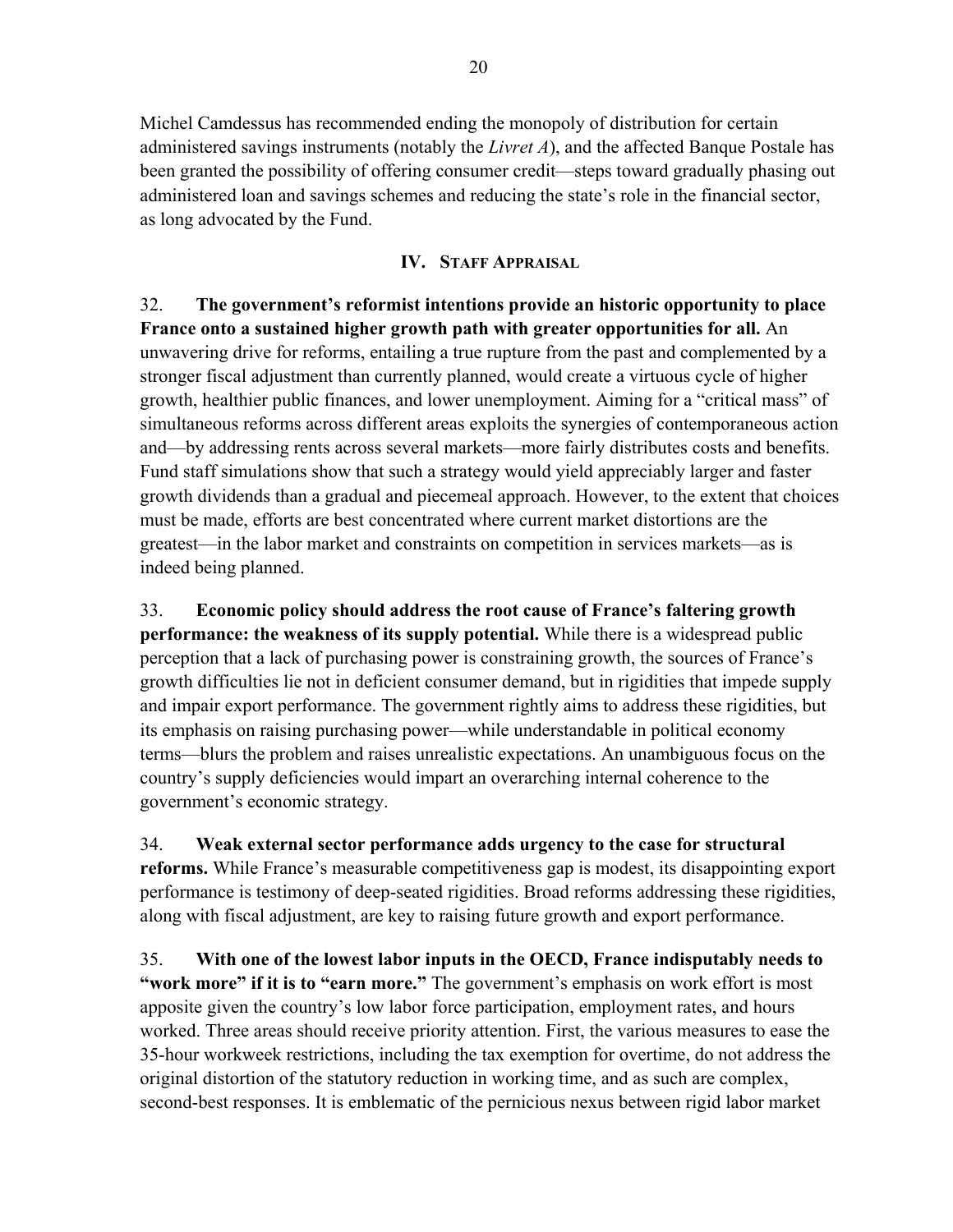institutions and the budget that—having spent considerable sums to implement the 35-hour workweek—additional public money is now being diverted to circumvent it. Second, the secular rise of the minimum wage needs to be halted. The decision to forego a discretionary adjustment in 2007 is thus welcome, and should be maintained going forward. A "low pay commission" of independent experts to advise on the yearly setting of the SMIC and raise awareness of the impact of a high minimum wage on unemployment and public finances could be helpful. Third, the present, highly limiting juridical framework for labor relations merits comprehensive reform. While the outcome of the recent negotiation on labor contracts is a welcome step towards reducing severe labor market rigidities, since social partners have taken the current limiting framework as given, the agreement may only marginally ease labor market constraints. A superior option would be to ease the restrictiveness of permanent contracts more generally.

36. **Further goods and services market reforms could significantly boost potential output and consumer welfare.** Placing competition policy at center stage would be aided by replacing the current dual responsibilities for competition policy with a single, reinforced, and independent competition authority, as recommended by the OECD and the Attali Commission. This authority could also be vested with a mandate to be a public advocate for competition. For the benefit of consumers, current reforms of retail distribution should lead to a complete removal of the prohibition of below-cost pricing, allowing full contractual freedom between suppliers and retailers. More generally, the liberalizing opportunity offered by the EU Services Directive should be fully seized.

37. **While the 2008 budget contains several commendable initiatives, it implies an inopportune pause in fiscal adjustment, stemming from the tax-cutting provisions.** The 2008 budget incorporates several positive features to contain spending, including an unprecedented reduction in public employment. But the resulting expenditure restraint is offset by the tax cuts, which focus largely on demand-side stimuli rather than on increasing productivity and flexibility on the supply side.

38. **Fiscal policy should be vigilant to the risk of slippage in the fiscal deficit in 2008 and aim for a return to an ambitious fiscal adjustment path going forward.** Risks in 2008 stem primarily from the prospect of lower-than-budgeted growth and from continued spending pressures, most notably in social security. In addition, if growth were to turn down, the deficit could move perilously toward its Maastricht limit, and early corrective action should be taken. From 2009, a structural adjustment path of  $\frac{3}{4}$  percentage points of GDP per year, around which the stabilizers could be allowed to play, would bring the fiscal accounts close-to-balance by 2010, contributing to the credibility of the medium-term objective.

39. **The ongoing expenditure and tax policy reviews are most welcome.** International experience shows that these exercises stand to yield appreciable results, providing lasting improvements in the fiscal position and in the efficiency of public services. Expectations of early results should however be tempered. In 2009-10, fiscal consolidation should be based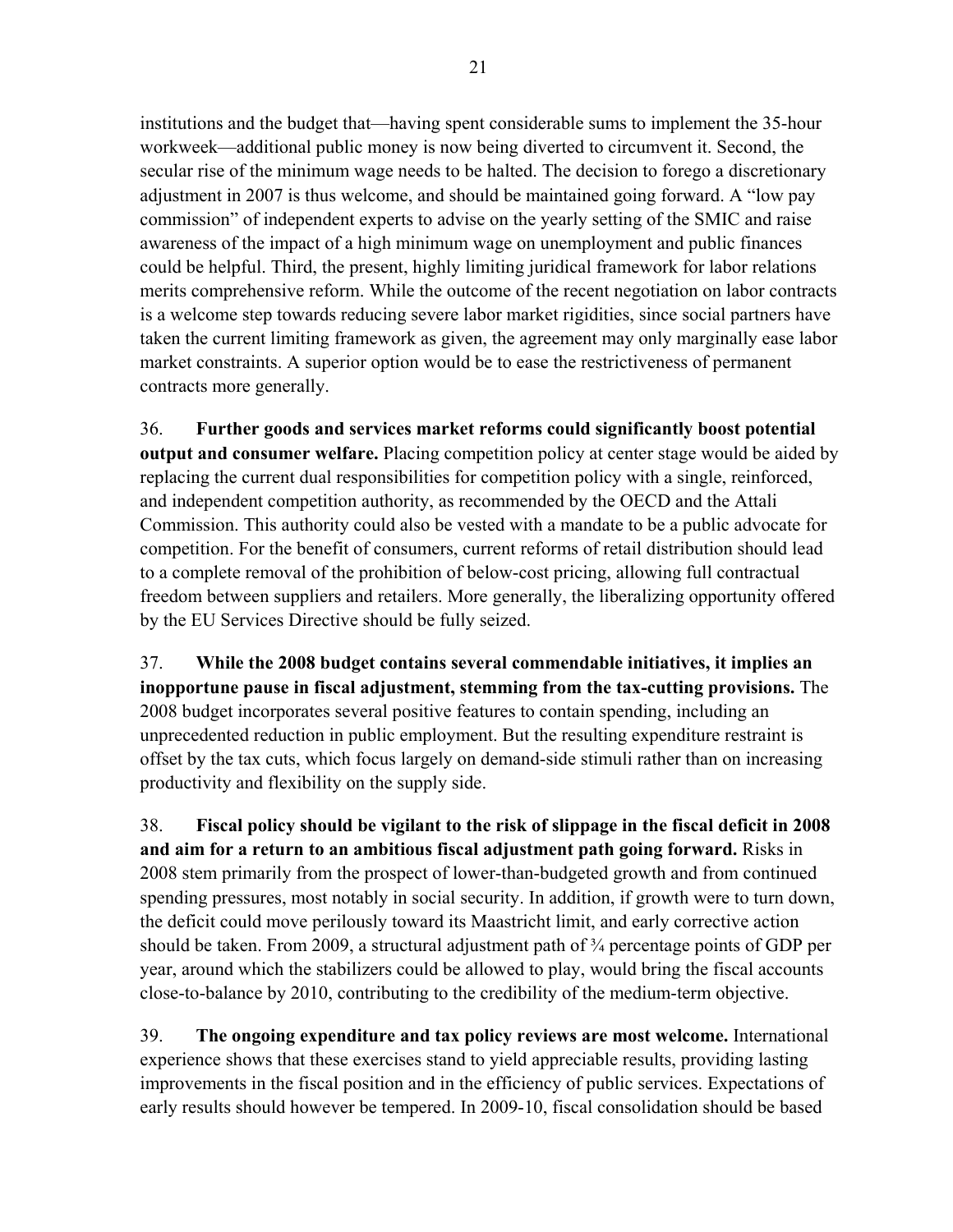on tight spending plans and the recognition that the present state of public finances allows no scope for further tax reductions or for continued recourse to tax expenditures to address distortions or sectoral requests.

40. **The French financial system has weathered the recent financial market turbulence comparatively well so far, but risks remain.** The system's strong capitalization, its modest exposure to the U.S. subprime mortgage market, and a supervisory system that covers all credit-granting institutions have all contributed to this relative resilience. Still, the current environment continues to pose challenges, as market conditions have yet to return to normal, which could further increase banks' financing costs, reduce their profitability, and induce credit tightening. Continued vigilance will thus be paramount. The authorities' readiness to include a European dimension in the statutes of national regulators and the impulse they intend to give to the Lamfalussy process are welcome.

41. **The contribution that a modernized financial sector can make as a driver of economic growth deserves greater prominence.** In this regard, the "Paris-Place Financière" initiative provides an opportunity to modernize France's financial markets. France's financial system, while a leader in some sectors, continues to carry the legacy of a heavily regulated and administered past. To improve the efficiency of the banking sector, administered schemes should be phased out and the state's role in the financial sector reduced. Ending the monopoly on the distribution of *Livret A* provides opportunities in this direction; in particular, with the Banque Postale being given the possibility to become a fullfledged bank and in due course privatized.

42. It is proposed that France remain on the standard 12-month consultation cycle.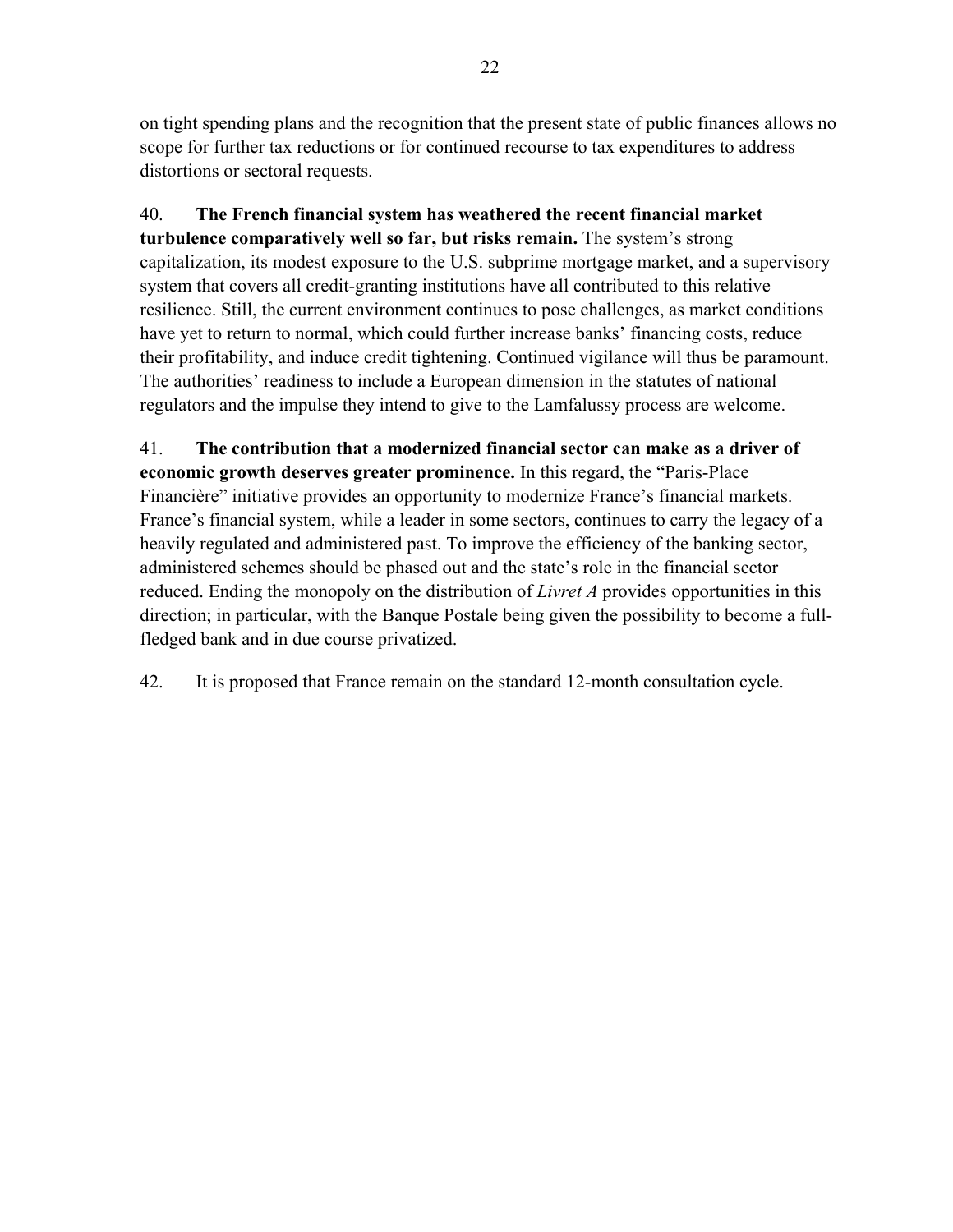

# Figure 1. France: Economic Developments 1/ (Percent change)

Sources: Global Insight/DataInsight and IMF, WEO.

1/ 2007 data are estimates.

2/ Contribution to growth of GDP.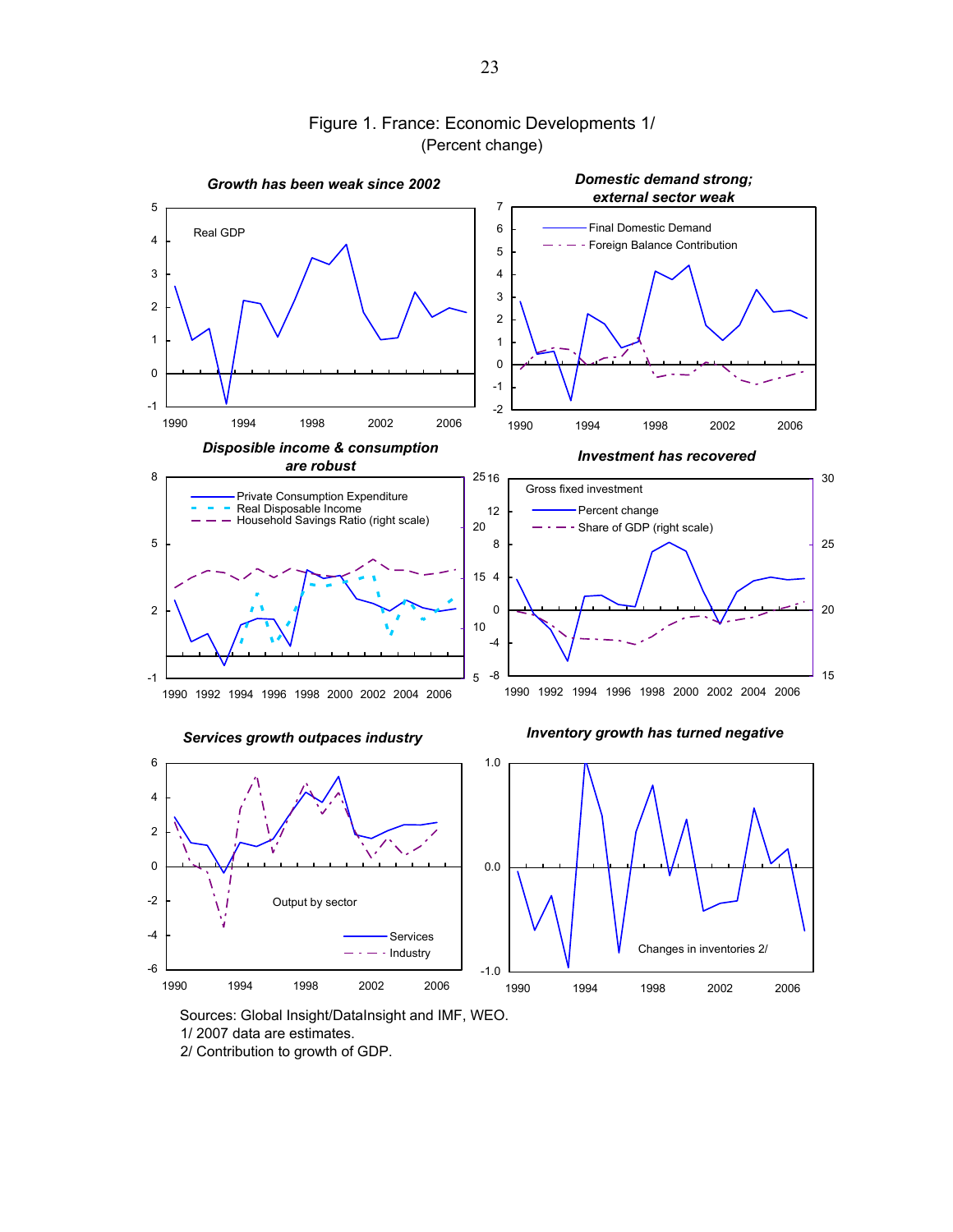

# Figure 2. France: External Sector Developments

Sources: IMF; DOT and WEO.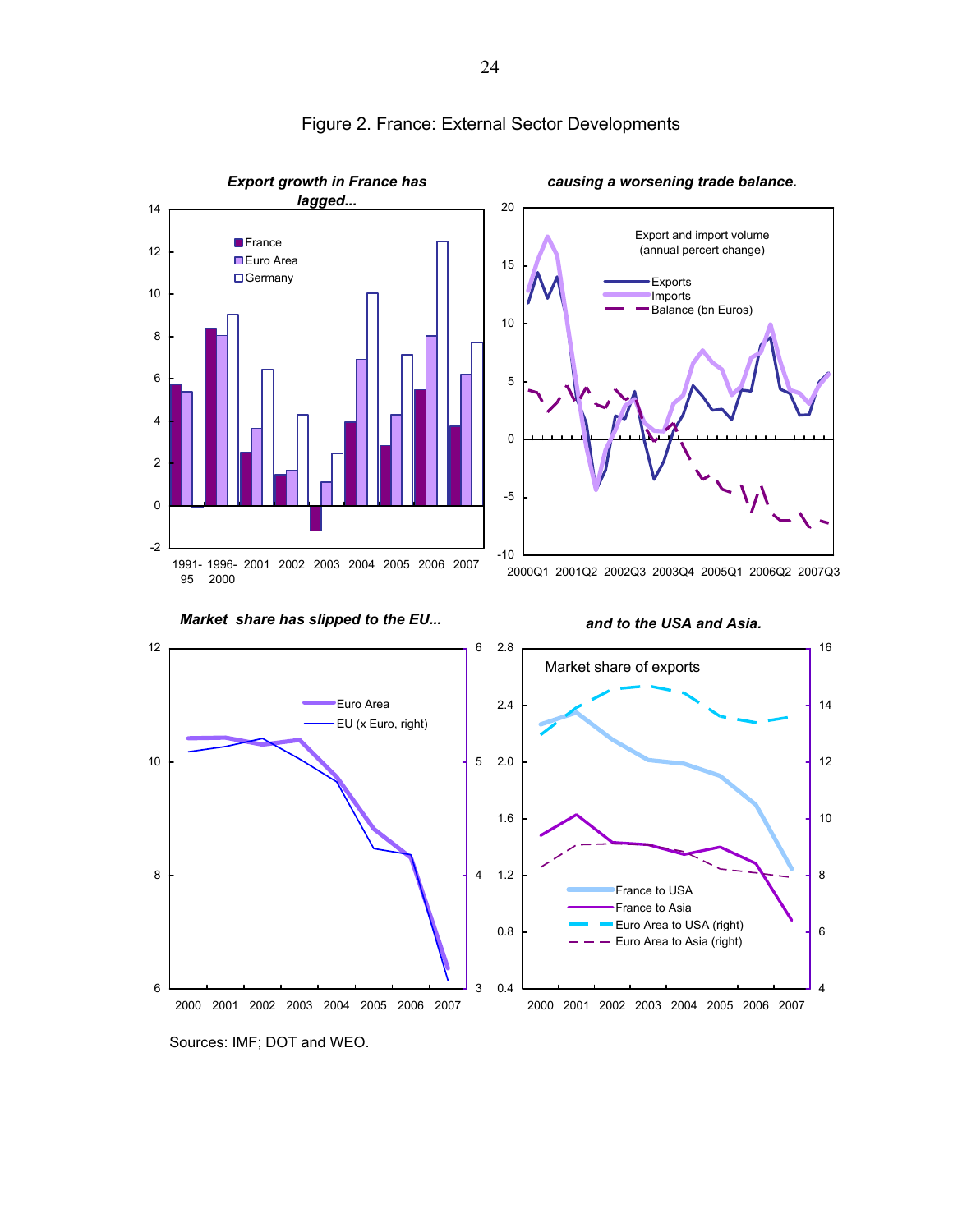

### Figure 3. France: Labor Market Indicators

Sources: OECD; Datastream; and IMF staff calculations.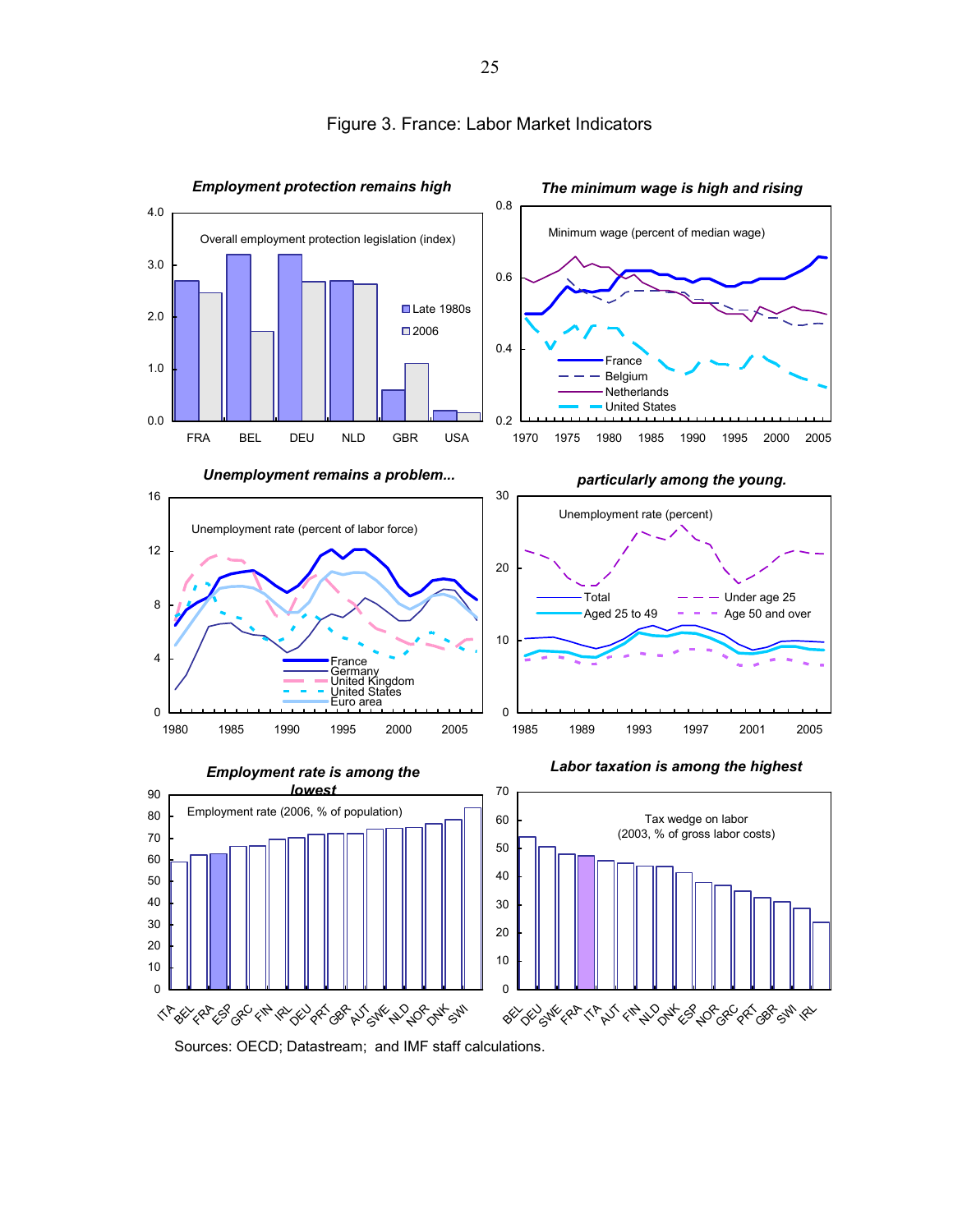

#### Figure 4. France: Monetary Conditions

Sources: Datastream/Thomson Financial; European Comission; and IMF, IFS and WEO.

 1/ The monetary conditions index is a weighted average of the real effective exchange rate and the short-term real interest rate, with weights, 1 and 2.5, respectively. A higher index implies tighter conditions (using underlying CPI).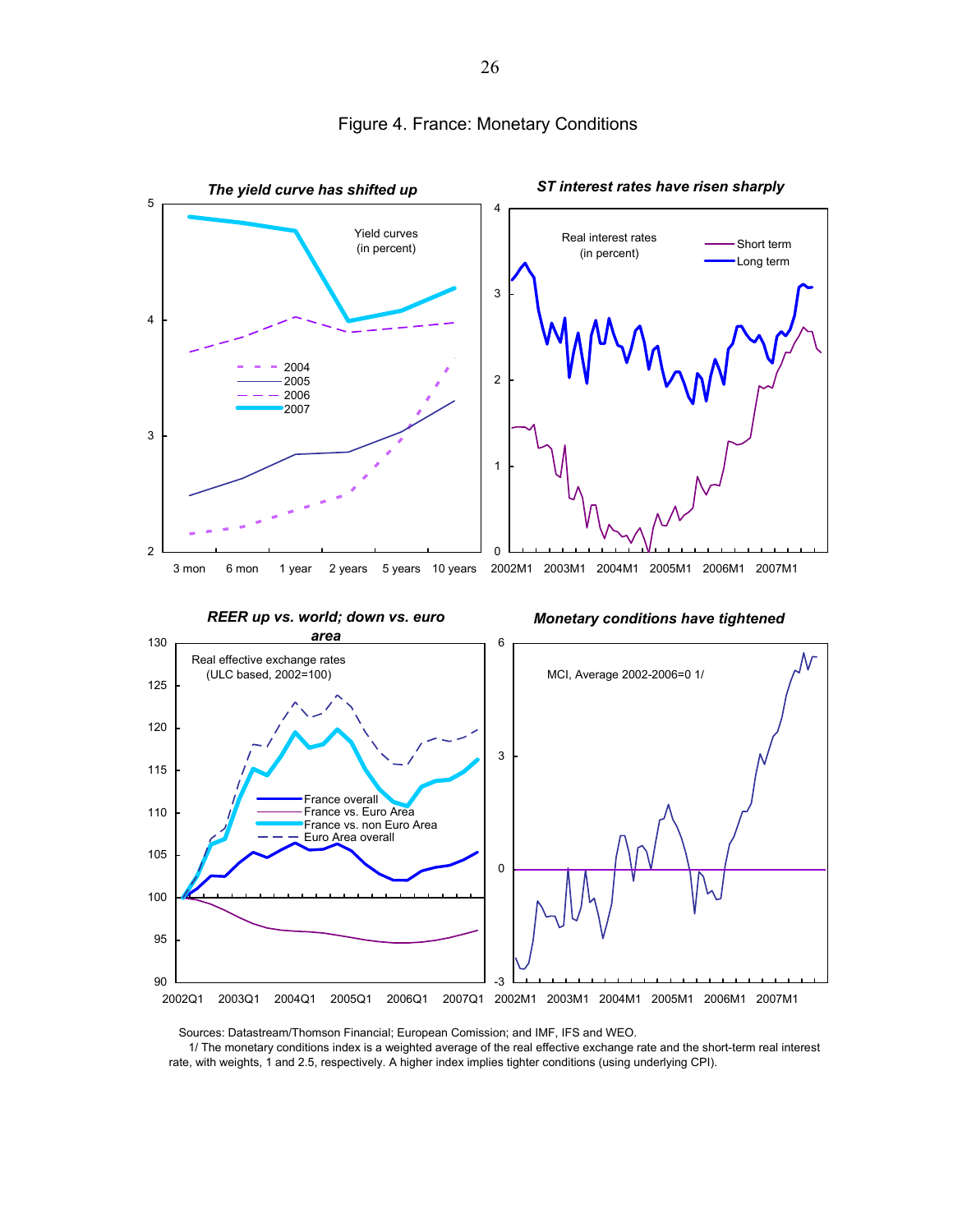

### Figure 5. France: Financial Market Developments

Source: Thomson Financial/Datastream. 1/ AXA, BNP Paribas, Credit Agricole, and Societe Generale.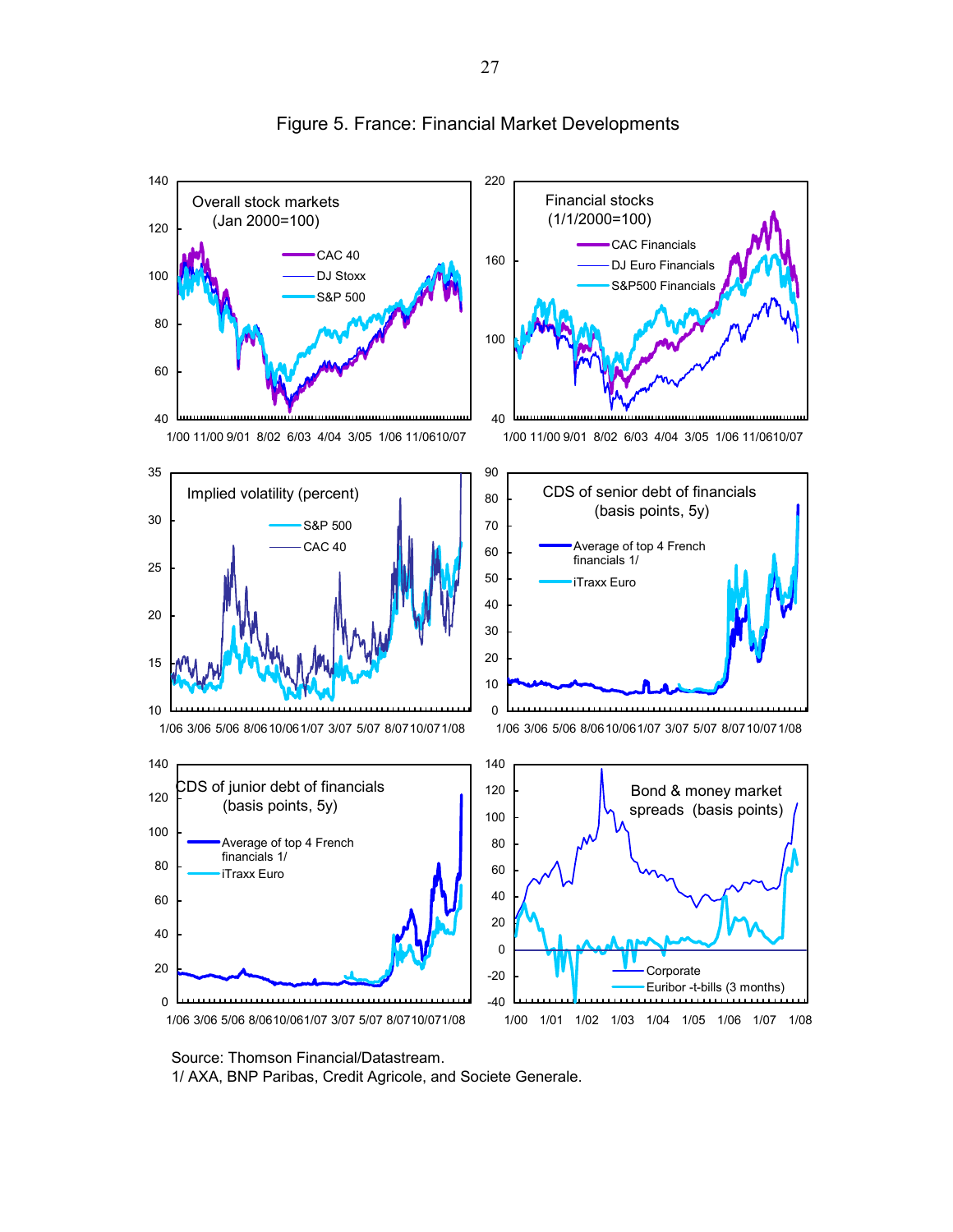

Figure 6. France: Competitiveness and External Performance

Sources: INSEE; IMF, IFS; Eurostat; and Haver.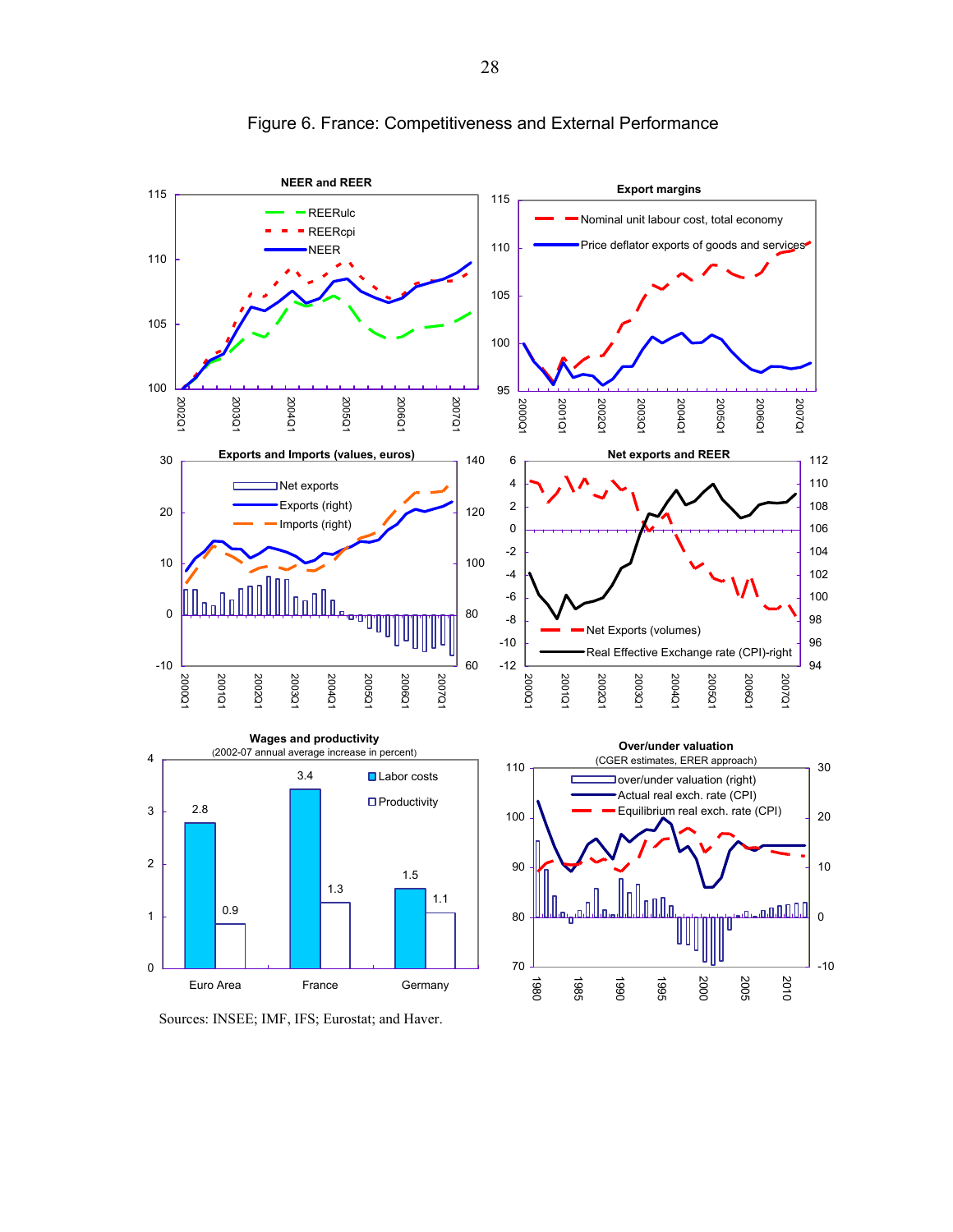

Figure 7. France vs. Germany: Out of Synch ?

Source: IMF, WEO, DOT, and IFS; and OECD; Economic Indicators.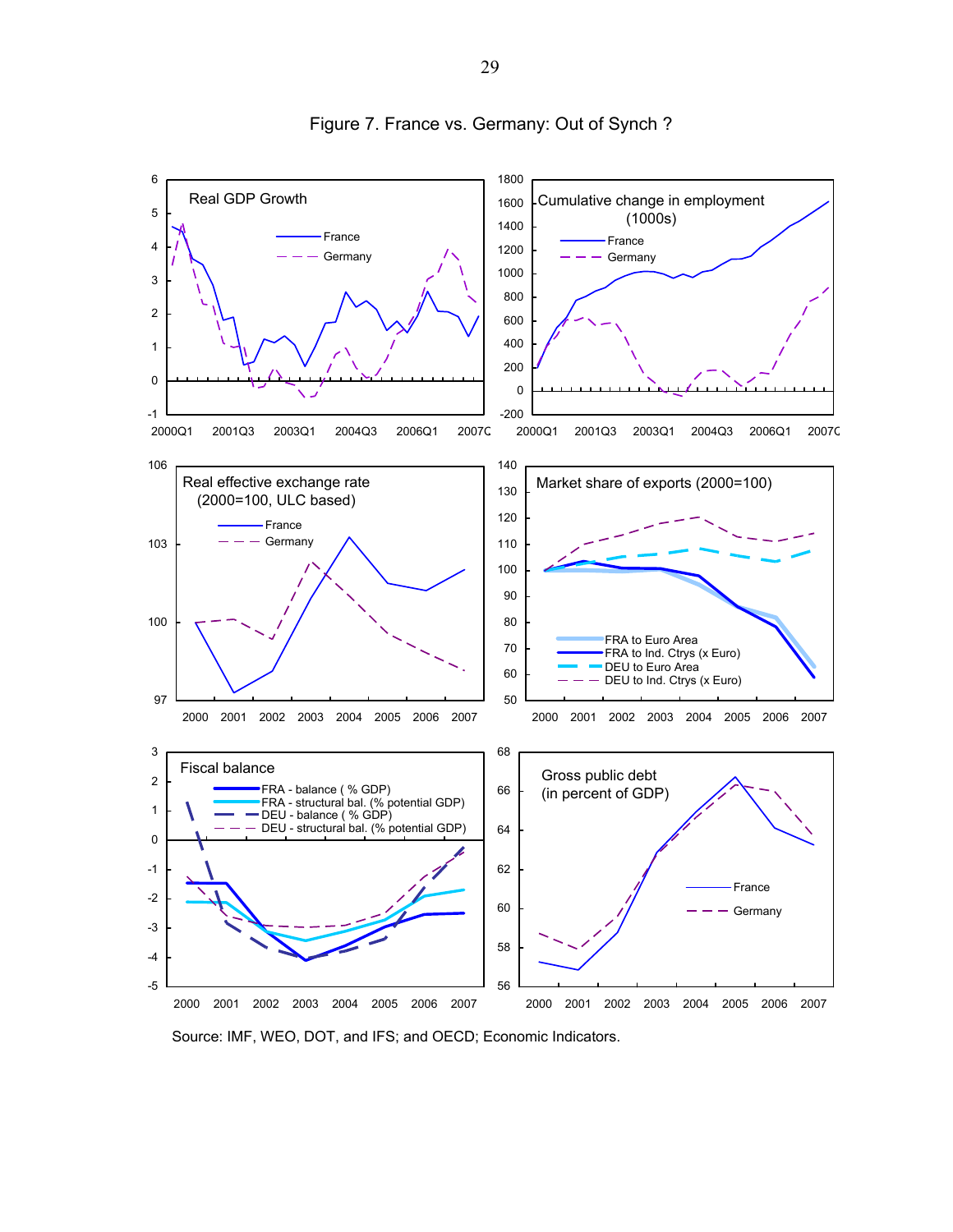

Figure 8. Combining Fiscal Consolidation and Structural Reform - Canada

Sources: OECD, Economic Outlook; and IMF, WEO.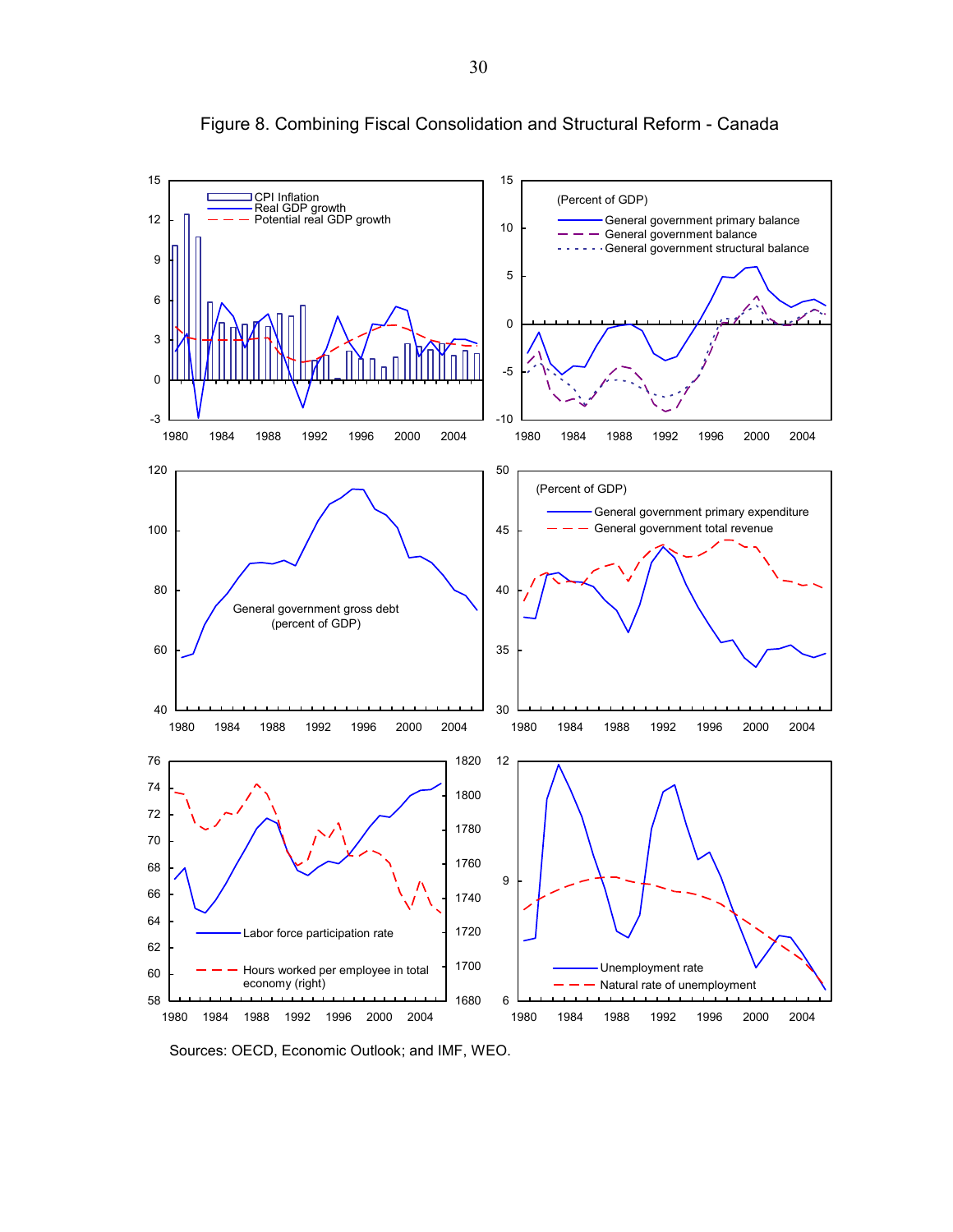Table 1. France: Main Economic Indicators, 2003-12

|                                            |        |        |         |         | (Annual percentage change; unless otherwise indicated) |           |          |            |          |          |
|--------------------------------------------|--------|--------|---------|---------|--------------------------------------------------------|-----------|----------|------------|----------|----------|
|                                            |        |        |         |         | Est.                                                   |           |          | Projection |          |          |
|                                            | 2003   | 2004   | 2005    | 2006    | 2007                                                   | 2008      | 2009     | 2010       | 2011     | 2012     |
| Demand and supply in constant prices 1/    |        |        |         |         |                                                        |           |          |            |          |          |
| Gross domestic product                     | 1.1    | 2.5    | 1.7     | 2.0     | 1.9                                                    | 1.6       | 2.2      | 2.5        | 2.5      | 2.5      |
| Private consumption                        | 2.0    | 2.5    | 2.2     | 2.0     | 2.1                                                    | 1.9       | 2.3      | 2.5        | 2.4      | 2.3      |
| Public consumption                         | 2.0    | 2.3    | 0.9     | 1.4     | 1.6                                                    | 1.6       | 1.7      | 2.0        | 2.1      | 2.1      |
| Gross fixed investment                     | 2.2    | 3.6    | 4.0     | 3.7     | 3.9                                                    | 2.7       | 3.7      | 3.9        | 3.7      | 3.8      |
| <b>Business investment</b>                 | 1.3    | 4.2    | 2.1     | 4.2     | 5.0                                                    | 3.3       | 5.0      | 5.2        | 4.7      | 4.8      |
| Residential investment                     | 2.1    | 3.2    | 6.1     | 4.4     | 1.5                                                    | 2.3       | 1.7      | 1.6        | 1.5      | 1.5      |
| Public investment                          | 5.9    | 2.3    | 7.1     | 1.2     | 4.2                                                    | 1.2       | 1.9      | 2.7        | 3.1      | 3.2      |
| Stockbuilding 2/                           | $-0.3$ | 0.6    | 0.0     | 0.2     | $-0.1$                                                 | 0.0       | 0.0      | 0.0        | 0.0      | 0.0      |
| Total domestic demand                      | 1.7    | 3.2    | 2.3     | 2.4     | 1.6                                                    | 2.1       | 2.4      | 2.7        | 2.6      | 2.6      |
| Foreign balance 2/                         | $-0.6$ | $-0.7$ | $-0.6$  | $-0.4$  | $-0.2$                                                 | $-0.6$    | 0.0      | 0.0        | 0.0      | 0.0      |
| Exports of goods and NFS                   | $-1.2$ | 4.0    | 2.8     | 5.5     | 3.4                                                    | 3.5       | 5.3      | 6.7        | 6.7      | 6.5      |
| Imports of goods and NFS                   | 1.1    | 7.1    | 5.0     | 6.8     | 4.3                                                    | 4.9       | 5.9      | 6.7        | 6.5      | 6.4      |
|                                            |        |        |         |         |                                                        |           |          |            |          |          |
| Prices                                     |        |        |         |         |                                                        |           |          |            |          |          |
| GDP deflator                               | 1.9    | 1.4    | 1.8     | 2.5     | 2.1                                                    | 1.9       | 1.8      | 1.7        | 1.7      | 1.7      |
| Consumer prices (average) 3/               | 2.2    | 2.3    | 1.9     | 1.9     | 1.6                                                    | 2.3       | 1.8      | 1.7        | 1.7      | 1.7      |
| Consumer prices (end of period) 4/         | 2.4    | 2.3    | 1.8     | 1.7     | 2.8                                                    | $\cdots$  | $\cdots$ | $\ldots$   | $\cdots$ | $\cdots$ |
| <b>Employment and wages</b>                |        |        |         |         |                                                        |           |          |            |          |          |
| Employment                                 | 0.1    | 0.1    | 0.5     | 0.8     | 1.1                                                    | 0.5       | 0.3      | 0.3        | 0.3      | 0.3      |
| Unemployment 5/                            | 9.5    | 9.6    | 9.7     | 9.5     | 8.7                                                    | 8.2       | 7.9      | 7.7        | 7.4      | 7.1      |
| Productivity 6/                            | 1.0    | 2.4    | 1.3     | 1.2     | 0.9                                                    | 1.1       | 1.8      | 2.3        | 2.2      | 2.2      |
| Unit labor costs (whole economy)           | 1.8    | 1.0    | 1.7     | 1.8     | 2.6                                                    | 2.4       | 1.7      | 1.2        | 1.3      | 1.3      |
| Output in manufacturing                    | 1.0    | 0.4    | 1.4     | 2.0     | 2.5                                                    | 2.5       | 2.5      | 2.5        | 2.5      | 2.5      |
| Hourly labor compensation in manufacturing | 2.5    | 4.2    | 1.8     | 3.4     | 3.2                                                    | 3.0       | 2.5      | 2.5        | 2.5      | 2.5      |
| Unit labor costs in manufacturing          | $-1.8$ | 0.7    | $-2.5$  | $-0.9$  | $-0.5$                                                 | $-0.5$    | $-0.5$   | $-0.5$     | $-0.5$   | $-0.5$   |
|                                            |        |        |         |         |                                                        |           |          |            |          |          |
| Personal sector                            |        |        |         |         |                                                        |           |          |            |          |          |
| Real disposable income 7/                  | 0.8    | 2.6    | 1.6     | 2.1     | 2.7                                                    | 1.8       | 2.1      | 2.2        | 2.3      | 2.3      |
| Savings ratio 8/                           | 15.8   | 15.8   | 15.3    | 15.5    | 15.9                                                   | 15.8      | 15.7     | 15.4       | 15.4     | 15.4     |
| Output gap 9/                              | $-0.9$ | $-0.5$ | $-0.8$  | $-0.9$  | $-1.1$                                                 | $-1.6$    | $-1.6$   | $-1.3$     | $-0.8$   | $-0.4$   |
| Rate of growth of potential output         | 2.0    | 2.1    | 2.1     | 2.1     | 2.2                                                    | 2.2       | 2.2      | 2.2        | 2.1      | 2.1      |
|                                            |        |        |         |         |                                                        |           |          |            |          |          |
| Balance of payments                        |        |        |         |         |                                                        |           |          |            |          |          |
| Trade balance (in billions of euros)       | 2.9    | $-3.8$ | $-23.0$ | $-30.0$ | $-38.7$                                                | $-58.0$   | $-61.1$  | $-63.6$    | $-65.8$  | $-68.9$  |
| (in percent of GDP)                        | 0.2    | $-0.2$ | $-1.3$  | $-1.7$  | $-2.1$                                                 | $-3.0$    | $-3.0$   | $-3.0$     | $-3.0$   | $-3.0$   |
| Current account (in billions of euros)     | 13.0   | 8.5    | $-15.7$ | $-22.5$ | $-36.6$                                                | $-58.6$   | $-61.7$  | $-63.7$    | $-65.3$  | $-67.7$  |
| (in percent of GDP)                        | 0.8    | 0.5    | $-0.9$  | $-1.3$  | $-2.0$                                                 | $-3.0$    | $-3.1$   | $-3.0$     | $-3.0$   | $-3.0$   |
| Terms of trade                             | $-0.5$ | $-0.5$ | $-1.8$  | $-0.3$  | 0.0                                                    | $-1.9$    | 0.5      | 0.3        | 0.3      | 0.2      |
| Nominal effective exchange rate 10/        | 106.1  | 107.6  | 107.7   | 108.1   | 110.0                                                  | $\ddotsc$ | $\cdots$ | $\cdots$   | $\cdots$ | $\cdots$ |
| Real effective exchange rate 10/           | 100.9  | 103.3  | 101.5   | 101.2   | 102.1                                                  | $\ddotsc$ | $\cdots$ | $\cdots$   | $\cdots$ | $\cdots$ |
| Public sector accounts 11/                 |        |        |         |         |                                                        |           |          |            |          |          |
| Revenue                                    | 49.2   | 49.6   | 50.7    | 50.8    | 50.7                                                   | 50.3      | 50.1     | 50.0       | 50.0     | 50.0     |
| Expenditure                                | 53.3   | 53.2   | 53.7    | 53.4    | 53.1                                                   | 53.1      | 52.7     | 52.3       | 51.8     | 51.4     |
| General government balance 12/             | $-4.1$ | $-3.6$ | $-2.9$  | $-2.5$  | $-2.4$                                                 | $-2.7$    | $-2.6$   | $-2.3$     | $-1.9$   | $-1.4$   |
| Central Government balance 12/             | $-3.9$ | $-3.2$ | $-3.0$  | $-2.6$  | $-2.1$                                                 | $-2.3$    | $-2.1$   | $-1.8$     | $-1.4$   | $-1.0$   |
| Social Security balance 12/                | $-0.6$ | $-0.9$ | $-0.2$  | $-0.3$  | $-0.4$                                                 | $-0.3$    | $-0.5$   | $-0.5$     | $-0.5$   | $-0.4$   |
| Structural balance 12/13/                  | $-3.4$ | $-3.1$ | $-2.7$  | $-1.9$  | $-1.6$                                                 | $-1.7$    | $-1.6$   | $-1.5$     | $-1.4$   | $-1.2$   |
| Primary balance                            | $-1.3$ | $-0.9$ | $-0.3$  | 0.0     | 0.2                                                    | $-0.1$    | 0.0      | 0.3        | 0.7      | 1.1      |
| Gross debt 12/                             | 62.9   | 64.9   | 66.7    | 64.2    | 64.1                                                   | 64.6      | 64.8     | 64.4       | 63.6     | 62.5     |
|                                            |        |        |         |         |                                                        |           |          |            |          |          |

Sources: *Banque de France* ; data provided by the authorities; and IMF staff estimates.

1/ Data from the INSEE quarterly national accounts system.

2/ Change as percentage of previous year's GDP.

4/ For 2007, year-on-year October.

5/ In percent of labor force; harmonized index.

6/ GDP over total employment.

7/ Personal disposable income deflated by the implicit deflator for private consumption.

8/ In percent of household disposable income.

9/ In percent of potential GDP.

10/ Index; Base 2000=100; for 2007, average to October.

11/ In percent of GDP.

12/ Maastricht definition.

13/ Data for 2005 and 2006 exclude the EDF and La Poste pension fund transfers, respectively (0.5 percent and 0.1 percent of GDP).

 <sup>3/</sup> Harmonized CPI.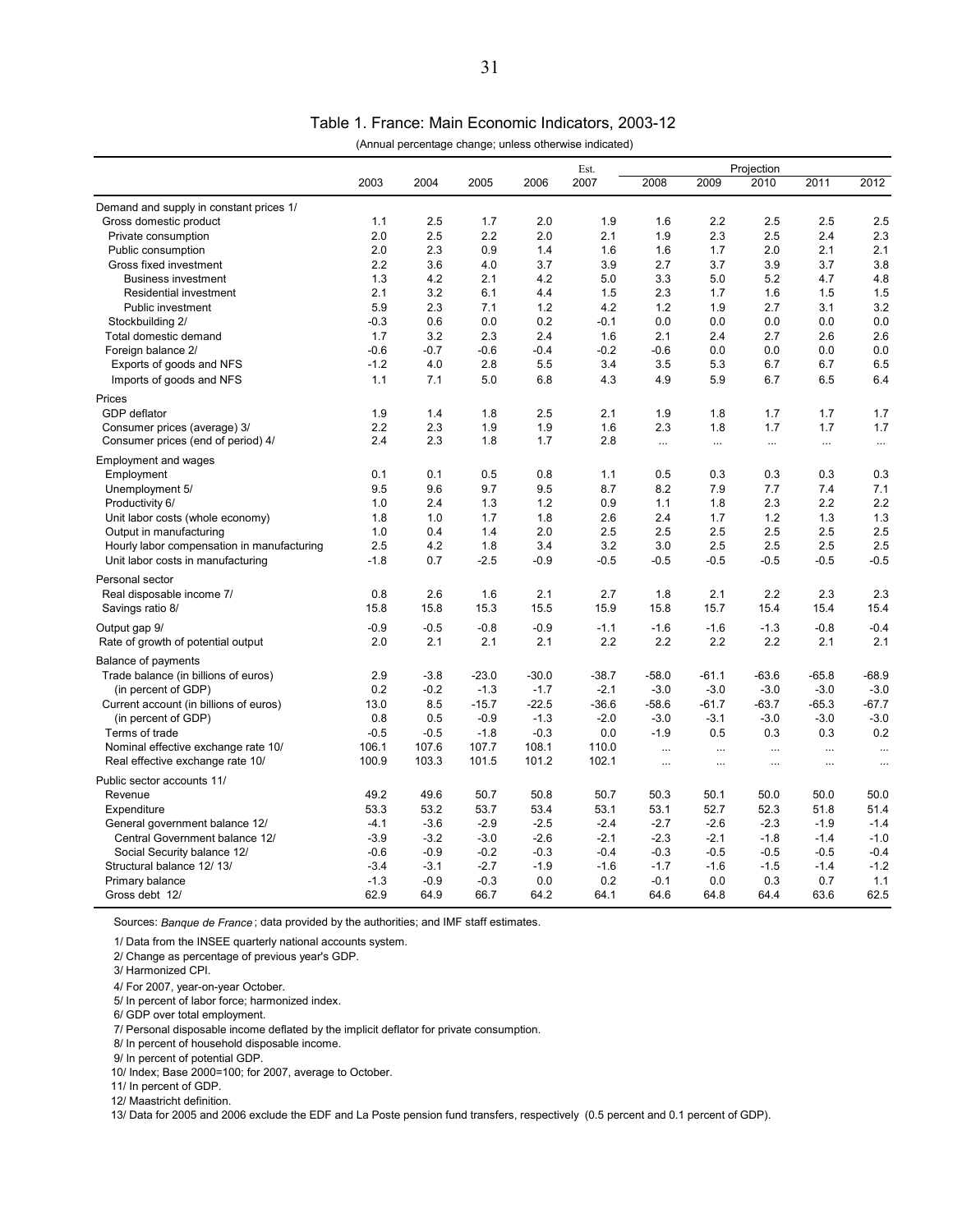|                                                                                    | 2002                         | 2003                         | 2004                         | 2005                         | 2006                         | Est.<br>2007 1/              |
|------------------------------------------------------------------------------------|------------------------------|------------------------------|------------------------------|------------------------------|------------------------------|------------------------------|
| Balance on current account                                                         | 1.4                          | 0.8                          | 0.5                          | $-0.9$                       | $-1.3$                       | $-2.0$                       |
| Balance on goods and services<br>Balance of trade (f.o.b., c.i.f.)<br>Of which to: | 1.7<br>0.3                   | 1.1<br>0.1                   | 0.5<br>$-0.3$                | $-0.7$<br>$-1.3$             | $-1.2$<br>$-1.5$             | $-1.6$<br>$-1.6$             |
| Euro area<br>Extra euro area                                                       | $-0.3$<br>0.6                | $-0.3$<br>0.3                | $-0.4$<br>0.1                | $-1.0$<br>$-0.4$             | $-0.9$<br>$-0.7$             | $\cdots$<br>$\cdots$         |
| Exports of goods and services<br>Exports of goods<br>Exports of services           | 26.9<br>21.0<br>5.9          | 25.5<br>20.1<br>5.5          | 25.9<br>20.4<br>5.5          | 26.2<br>20.6<br>5.6          | 26.7<br>21.5<br>5.3          | 28.9<br>23.3<br>5.5          |
| Imports of goods and services<br>Imports of goods (f.o.b.)<br>Imports of services  | $-25.2$<br>$-20.5$<br>$-4.7$ | $-24.5$<br>$-19.9$<br>$-4.6$ | $-25.4$<br>$-20.7$<br>$-4.8$ | $-26.9$<br>$-21.9$<br>$-5.0$ | $-27.9$<br>$-23.1$<br>$-4.8$ | $-30.5$<br>$-25.4$<br>$-5.1$ |
| Income, net                                                                        | 0.6                          | 0.8                          | 1.1                          | 1.1                          | 1.2                          | 0.6                          |
| Current transfers, net                                                             | $-1.0$                       | $-1.1$                       | $-1.1$                       | $-1.3$                       | $-1.2$                       | $-1.0$                       |
| Balance on capital account                                                         | 0.0                          | $-0.5$                       | 0.1                          | 0.0                          | 0.0                          | 0.0                          |
| Balance on financial account                                                       | $-1.5$                       | 1.0                          | $-0.8$                       | $-0.9$                       | 3.4                          | 2.0                          |
| Direct investment, net                                                             | $-0.1$                       | $-0.6$                       | $-1.2$                       | $-1.9$                       | $-1.5$                       | $-1.3$                       |
| Portfolio investment, net                                                          | $-0.7$                       | 0.4                          | $-3.2$                       | $-0.8$                       | $-3.3$                       | $-1.9$                       |
| Other investment, net                                                              | $-0.9$                       | 1.4                          | 3.8                          | 1.3                          | 8.7                          | 5.1                          |
| Reserve assets                                                                     | 0.3                          | $-0.1$                       | $-0.2$                       | 0.4                          | $-0.5$                       | 0.0                          |
| Errors and omissions, net                                                          | 0.1                          | $-1.3$                       | 0.2                          | 1.8                          | $-2.1$                       | 0.0                          |

# Table 2. Balance of Payments (Percent of GDP)

Sources: IMF, WEO; and the authorities.

1/ Staff estimates.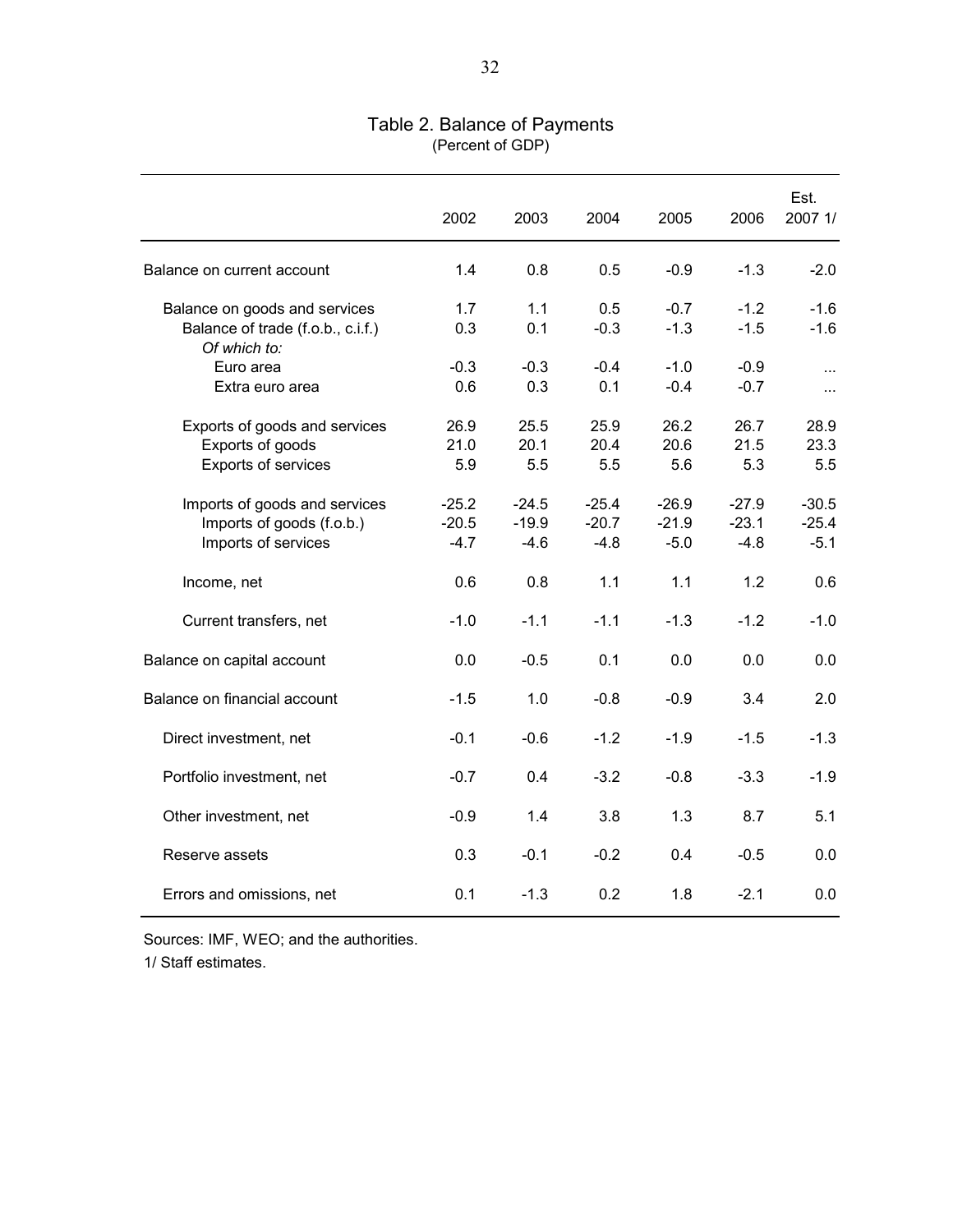|                                        |                                                                          | Change since: |          |         |         |         |  |  |
|----------------------------------------|--------------------------------------------------------------------------|---------------|----------|---------|---------|---------|--|--|
|                                        | Jan 22, 2008 Jan 2, 2008 Oct 1, 2007 Jul 2, 2007 Apr 2, 2007 Jan 2, 2007 |               |          |         |         |         |  |  |
| Financial institution equity prices 1/ |                                                                          |               |          |         |         |         |  |  |
| <b>BNP Paribas</b>                     | 66.7                                                                     | $-9.3$        | $-14.5$  | $-23.7$ | $-14.5$ | $-21.3$ |  |  |
| Credit Agricole                        | 19.7                                                                     | $-13.8$       | $-28.3$  | $-33.9$ | $-32.7$ | $-38.8$ |  |  |
| Societe Generale                       | 82.5                                                                     | $-15.6$       | $-30.8$  | $-39.6$ | $-35.7$ | $-37.2$ |  |  |
| Credit default swap spreads 2/         |                                                                          |               |          |         |         |         |  |  |
| <b>BNP Paribas</b>                     | 57.0                                                                     | 32.0          | 32.5     | 48.3    | 51.0    | 51.0    |  |  |
| <b>Credit Agricole</b>                 | 80.4                                                                     | 39.4          | 55.9     | 71.5    | 72.9    | 74.4    |  |  |
| Societe Generale                       | 77.0                                                                     | 47.0          | 52.8     | 67.6    | 70.2    | 70.7    |  |  |
| Stock indices                          |                                                                          |               |          |         |         |         |  |  |
| CAC <sub>40</sub>                      | 4843                                                                     | $-12.8$       | $-16.1$  | $-19.7$ | $-14.2$ | $-13.8$ |  |  |
| Euro stoxx 50                          | 3754                                                                     | $-13.5$       | $-14.9$  | $-16.0$ | $-10.4$ | $-10.2$ |  |  |
| Interbank interest rates 3/            |                                                                          |               |          |         |         |         |  |  |
| Overnight                              | 3.99                                                                     | 0.21          | 0.13     | $-0.08$ | 0.16    | 0.39    |  |  |
| 3-month                                | 4.33                                                                     | $-0.34$       | $-0.46$  | 0.15    | 0.40    | 0.61    |  |  |
| Government interest rates 3/           |                                                                          |               |          |         |         |         |  |  |
| 3 month                                | 4.04                                                                     | 0.00          | 0.03     | $-0.13$ | 0.07    | 0.36    |  |  |
| 10 year                                | 4.08                                                                     | $-0.20$       | $-0.33$  | $-0.48$ | $-0.04$ | 0.13    |  |  |
| Money market risk spread 4/            | 29.00                                                                    | $-33.50$      | $-49.10$ | 28.40   | 33.30   | 24.50   |  |  |

Table 3. High Frequency Financial Indicators

1/ In Euro's.

2/ Basis points, 5 years.

3/ Percent; and change in percentage points.

4/ Basis points; 3 month interbank rate minus 3 month Treasury Bill.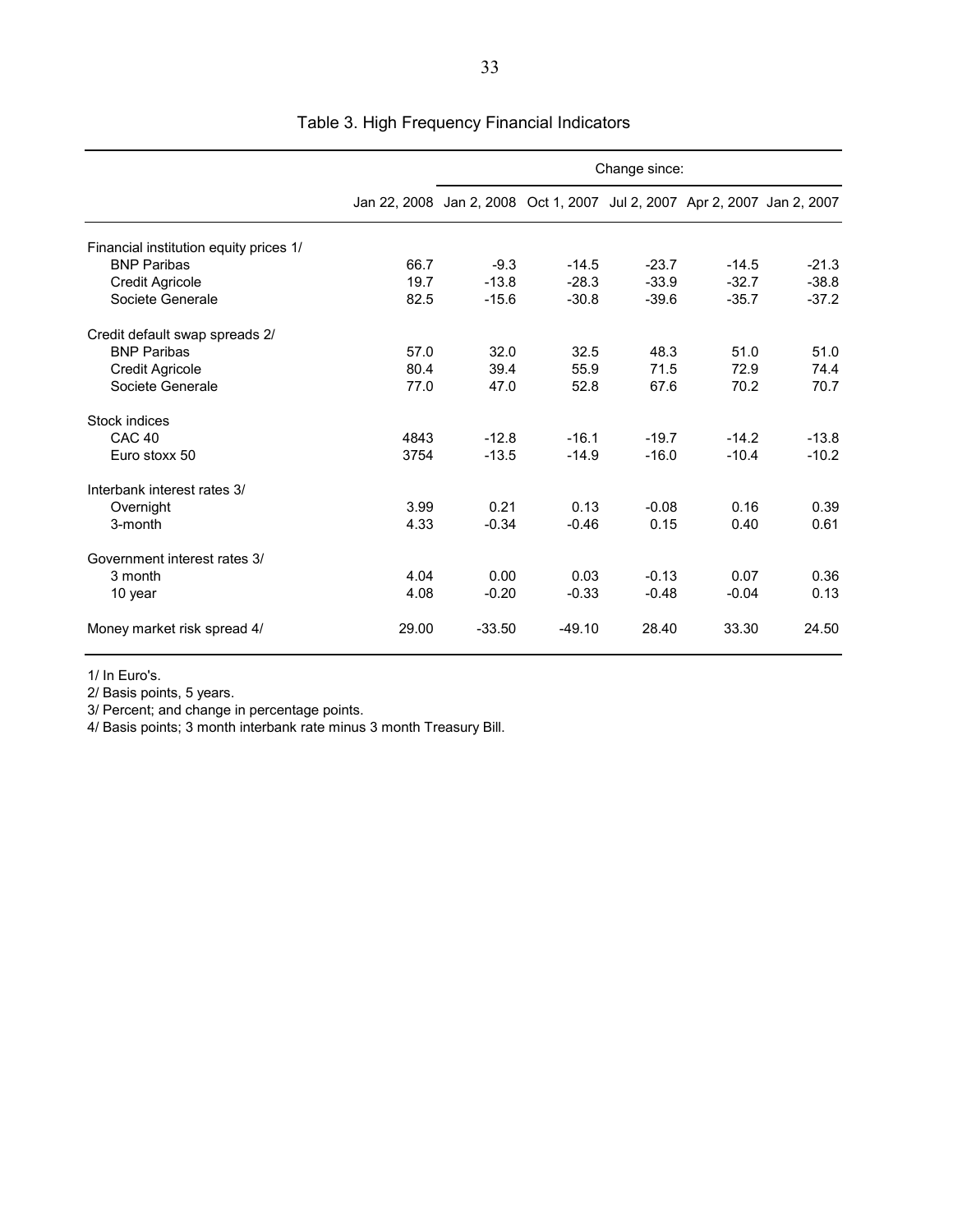#### Table 4. France: Vulnerability Indicators, 2001-07

(In percent of GDP; unless otherwise indicated)

|                                                                       |        |       |        |        |        |        | Estimate  | Date           |
|-----------------------------------------------------------------------|--------|-------|--------|--------|--------|--------|-----------|----------------|
|                                                                       | 2001   | 2002  | 2003   | 2004   | 2005   | 2006   | 2007      |                |
| <b>External indicators</b>                                            |        |       |        |        |        |        |           |                |
| Exports (annual percentage change, in U.S. dollars)                   | $-0.4$ | 2.5   | 19.7   | 18.4   | 7.2    | 10.7   | 13.5      | Q3             |
| Imports (annual percentage change, in U.S. dollars)                   | $-1.4$ | 4.1   | 21.6   | 19.6   | 11.8   | 11.6   | 15.9      | Q <sub>3</sub> |
| Terms of trade (annual percentage change)                             | 0.5    | 2.6   | $-0.5$ | $-0.5$ | $-1.8$ | $-0.3$ | $-0.9$    | Q3             |
| Current account balance                                               | 1.9    | 1.4   | 0.8    | 0.5    | $-0.9$ | $-1.3$ | .         | $\ldots$       |
| Capital and financial account balance                                 | 1.6    | 1.3   | 0.1    | $-0.1$ | $-0.9$ | $-0.8$ | $\cdots$  | $\cdots$       |
| Of which                                                              |        |       |        |        |        |        |           |                |
| Inward portfolio investment (debt securities, etc.)                   | 0.0    | 0.0   | 11.1   | 8.0    | 10.6   | 10.2   | .         | $\ddotsc$      |
| Inward foreign direct investment                                      | 0.0    | 0.0   | 2.4    | 1.5    | 3.0    | 2.9    | $\ddotsc$ | $\ddotsc$      |
| Other investment liabilities (net)                                    | 0.0    | 0.0   | 1.4    | 3.8    | 1.2    | 1.2    | .         | $\ddotsc$      |
| Total reserves minus gold                                             |        |       |        |        |        |        |           |                |
| (In billions of U.S. dollars, end-of-period)                          | 31.7   | 28.4  | 30.2   | 35.3   | 27.8   | 42.7   | 51.8      | october        |
| Euros per U.S. dollar (period average)                                | 1.118  | 1.063 | 0.886  | 0.805  | 0.804  | 0.797  | 0.703     | october        |
| Market indicators                                                     |        |       |        |        |        |        |           |                |
| <b>Financial markets</b>                                              |        |       |        |        |        |        |           |                |
| Public sector debt (Maastricht definition)                            | 56.9   | 58.8  | 62.9   | 64.9   | 66.7   | 64.2   | 65.3      | Q <sub>3</sub> |
| 3-month T-bill yield (percentage points, end-of-period)               | 3.3    | 2.9   | 2.1    | 2.2    | 2.5    | 4.2    | 4.7       | october        |
| 3-month T-bill yield in real terms (percentage points, end-of-period) | 1.9    | 0.8   | $-0.2$ | $-0.2$ | 0.7    | 2.5    | 2.6       | october        |
| U.S. 3-month T-bill                                                   | 1.7    | 1.2   | 0.9    | 2.2    | 3.9    | 4.8    | 4.0       | october        |
| Spread with the U.S. T-bill (percentage points, end-of-period)        | 1.6    | 1.7   | 1.2    | 0.0    | $-1.4$ | $-0.6$ | 0.7       | october        |
| 5- to 8-year government bond (percentage points, end-of-period)       | 5.1    | 4.4   | 4.4    | 3.7    | 3.4    | 4.7    | 4.7       | july           |
| 10-year government bond (United States)                               | 5.1    | 4.0   | 4.3    | 4.2    | 4.5    | 5.0    | 4.5       | october        |
| Spread with U.S. bond (percentage points, end-of-period)              | 0.0    | 0.4   | 0.1    | $-0.5$ | $-1.0$ | $-0.3$ | 0.1       | october        |
| Yield curve (10 year - 3 month, percentage points, end-of-period)     | 1.7    | 1.5   | 2.2    | 1.5    | 1.0    | 0.5    | 0.0       | october        |
| Stock market index (period average)                                   | 268.0  | 202.6 | 166.5  | 196.9  | 228.0  | 0.0    |           | 305.4 november |
| Real estate prices (index, 2000=100, period average)                  | 106.1  | 118.7 | 135.7  | 156.7  | 172.8  | 190.6  | 188.1     | 2006:Q2        |
| Credit markets (end-of-period 12-month growth rates)                  |        |       |        |        |        |        |           |                |
| Credit to the private sector                                          | 6.1    | 4.0   | 5.2    | 8.3    | 8.9    | 8.9    | 11.5      | May            |
| Bank credit to households                                             | 6.1    | 7.1   | 7.8    | 9.6    | 11.7   | 11.7   | 11.9      | May            |
| Housing loans                                                         | 6.3    | 8.0   | 9.9    | 13.6   | 15.0   | 15.0   | 15.1      | May            |
| Bank credit to nonfinancial enterprises                               | 3.3    | 2.8   | $-1.1$ | 6.0    | 7.2    | 7.2    | 10.7      | May            |
| Sectoral risk indicators                                              |        |       |        |        |        |        |           |                |
| Household sector                                                      |        |       |        |        |        |        |           |                |
| Household savings ratio                                               | 15.8   | 16.9  | 15.8   | 15.8   | 15.3   | 15.5   | $\ddotsc$ | .              |
| Household financial savings ratio                                     | 6.9    | 8.0   | 6.6    | 6.2    | 5.5    | 5.4    | $\ddotsc$ | $\ddotsc$      |
| Real estate household solvency ratio (index, 2000=100) 1/             | 99.1   | 101.9 | 97.9   | 89.4   | 91.0   | 91.0   | $\ddotsc$ | $\ddotsc$      |
| Corporate sector                                                      |        |       |        |        |        |        |           |                |
| Profitability of business sector (financial margin)                   | 38.5   | 37.8  | 37.9   | 37.6   | 37.1   | 37.6   | $\cdots$  | $\cdots$       |
| Investment ratio                                                      | 18.3   | 17.3  | 17.0   | 17.3   | 17.6   | 18.1   | $\ddotsc$ | .              |
| Savings ratio                                                         | 16.6   | 15.2  | 15.9   | 14.7   | 13.6   | 11.7   | $\ddotsc$ | $\ddotsc$      |
| Self-financing ratio                                                  | 83.7   | 81.1  | 87.4   | 79.1   | 72.0   | 60.1   | $\ddotsc$ | $\cdots$       |
| <b>Banking sector</b>                                                 |        |       |        |        |        |        |           |                |
| Share of housing loans in bank credit to the private sector           | 29.4   | 31.0  | 32.8   | 34.7   | 36.6   | 36.6   | 36.3      | May            |
| Share of nonperforming loans in total loans                           | 5.0    | 5.0   | 4.8    | 4.2    | 3.5    | 3.0    | $\ddotsc$ | $\cdots$       |
| Ratio of nonperforming loans net of provisions to capital             | 12.6   | 12.6  | 11.6   | 9.8    | 8.6    | 7.2    | $\ldots$  | $\ddotsc$      |
| Liquid assets to total short-term liabilities                         | 152.5  | 157.0 | 153.7  | 155.1  | 148.1  | 148.1  | .         | .              |
| Return on assets 2/                                                   | 0.5    | 0.5   | 0.4    | 0.5    | 0.6    | 0.7    | $\ddotsc$ | $\ddotsc$      |
| Return on equity 2/                                                   | 9.6    | 9.1   | 8.5    | 10.6   | 11.8   | 15.6   | $\ddotsc$ | $\ddotsc$      |
| Regulatory capital to risk-weighted assets                            | 12.1   | 11.5  | 11.9   | 11.5   | 11.3   | 10.9   | .         | $\ddotsc$      |

Sources: *Banque de France* ; IMF, *International Financial Statistics* ; Bloomberg; FNAIM; and *Commission Bancaire.*

1/ This index combines the effect of real disposable income, repayment conditions for loans, real estate prices, and interest

subsidies.

2/ All credit institutions aggregated data on a parent-company basis.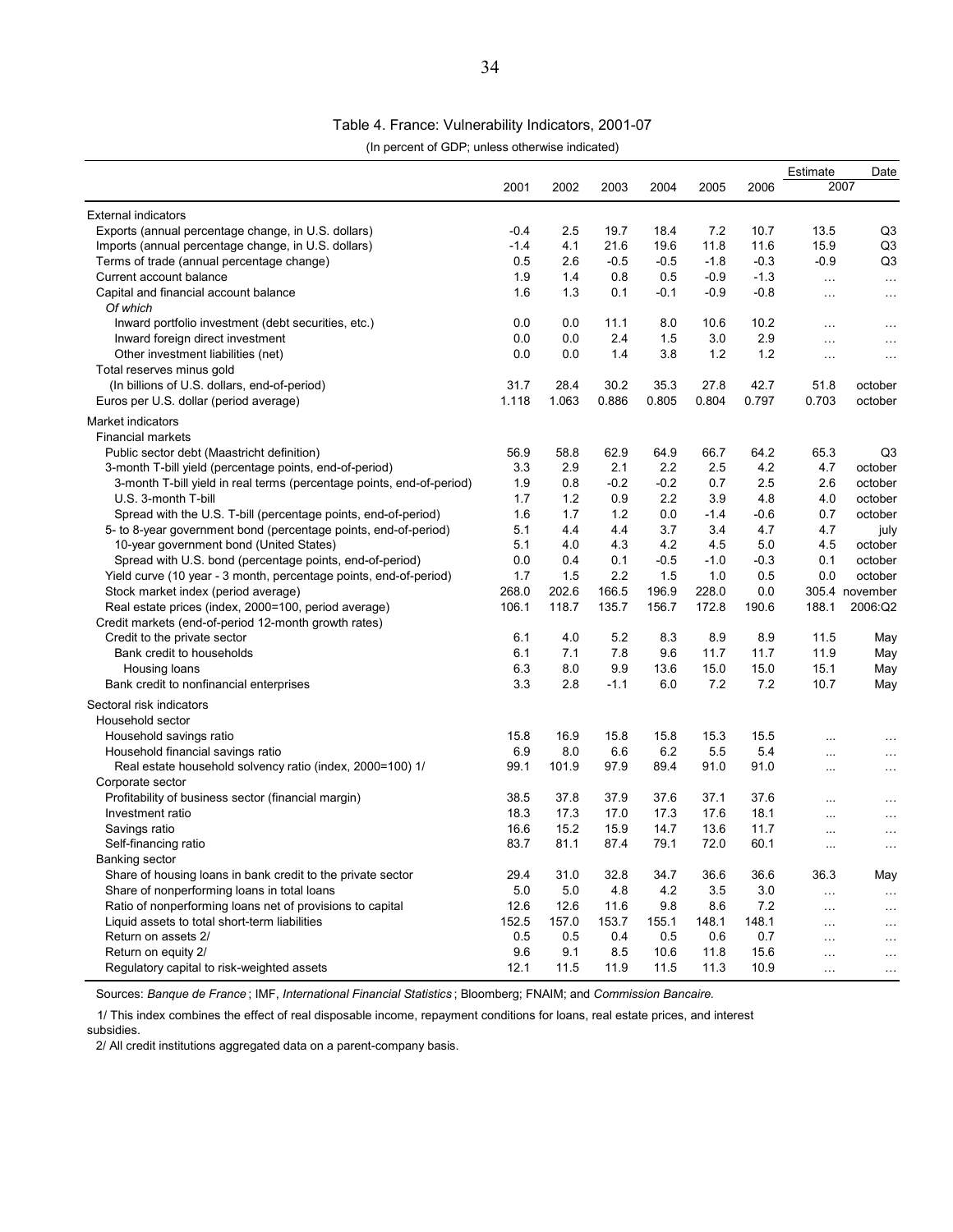| (In percent of GDP)                          |             |             |             |             |             |             |             |              |
|----------------------------------------------|-------------|-------------|-------------|-------------|-------------|-------------|-------------|--------------|
|                                              | 2000        | 2001        | 2002        | 2003        | 2004        | 2005        | 2006        | Est.<br>2007 |
| General government                           |             |             |             |             |             |             |             |              |
| Revenue                                      | 50.2        | 50.0        | 49.5        | 49.2        | 49.6        | 50.7        | 50.8        | 50.7         |
| Tax revenue                                  | 44.1        | 43.8        | 43.1        | 42.8        | 43.1        | 43.8        | 44.2        | 44.0         |
| Of which                                     |             |             |             |             |             |             |             |              |
| <b>VAT</b>                                   | 7.4         | 7.2         | 7.1         | 7.0         | 7.2         | 7.4         | 7.3         | $\cdots$     |
| Income tax                                   | 3.5         | 3.3         | 3.0         | 3.0         | 2.8         | 2.9         | 2.9         | $\cdots$     |
| Corporate tax                                | 2.7         | 3.0         | 2.6         | 2.4         | 2.5         | 2.4         | 2.7         | $\cdots$     |
| <b>TIPP</b>                                  | 1.7         | 1.6         | 1.6         | 1.5         | 1.5         | 1.4         | 1.4         | $\cdots$     |
| Nontax revenue                               | 6.0         | 6.2         | 6.4         | 6.3         | 6.5         | 6.9         | 6.6         | 6.7          |
| Expenditures                                 | 51.6        | 51.6        | 52.6        | 53.3        | 53.2        | 53.7        | 53.4        | 53.1         |
| Of which                                     |             |             |             |             |             |             |             |              |
| Salaries                                     | 13.3        | 13.3        | 13.5        | 13.5        | 13.3        | 13.3        | 13.1        | $\cdots$     |
| Pensions                                     | 12.2        | 12.3        | 12.4        | 12.5        | 12.6        | 12.8        | 13.0        | $\cdots$     |
| Health expenditure                           | 6.4         | 6.6         | 6.8         | 7.0         | 7.1         | 7.1         | 7.1         | $\cdots$     |
| Other social transfers                       | 5.6         | 5.4         | 5.7         | 5.8         | 5.8         | 5.8         | 5.4         | $\cdots$     |
| Balance 2/                                   | $-1.5$      | $-1.6$      | $-3.2$      | $-4.1$      | $-3.6$      | $-2.9$      | $-2.5$      | $-2.4$       |
| Primary balance                              | 1.4         | 1.4         | $-0.2$      | $-1.3$      | $-0.9$      | $-0.3$      | 0.0         | 0.2          |
| Structural balance 3/                        | $-2.2$      | $-2.1$      | $-3.1$      | $-3.4$      | $-3.1$      | $-2.7$      | $-1.9$      | $-1.6$       |
| Central government balance 2/                | $-2.5$      | $-2.5$      | $-3.7$      | $-3.9$      | $-3.2$      | $-3.0$      | $-2.6$      | $-2.1$       |
| Social security balance 2/                   | 0.5         | 0.4         | $-0.2$      | $-0.6$      | $-0.9$      | $-0.2$      | $-0.3$      | $-0.4$       |
| Local government balance 2                   | 0.2         | 0.1         | 0.1         | 0.0         | $-0.1$      | $-0.2$      | $-0.3$      | $-0.2$       |
| Other central government agencies balance 2/ | 0.3         | 0.3         | 0.6         | 0.3         | 0.6         | 0.4         | 0.6         | 0.2          |
| Gross debt 2/<br>Interest payments           | 57.3<br>2.9 | 56.9<br>3.1 | 58.8<br>3.0 | 62.9<br>2.8 | 64.9<br>2.8 | 66.7<br>2.7 | 64.2<br>2.6 | 64.1<br>2.6  |

#### Table 5. France: General Government Accounts, 2000-07 1/

Sources: INSEE; and IMF staff calculations.

1/ Data for 2001-02 exclude the proceeds from the sale of UMTS licenses, which amount to about 0.1 percent of GDP.

Annual national accounts.

2/ Maastricht definition.

3/ Data for 2005 exclude the EDF pension fund transfer (0.5 percent of GDP).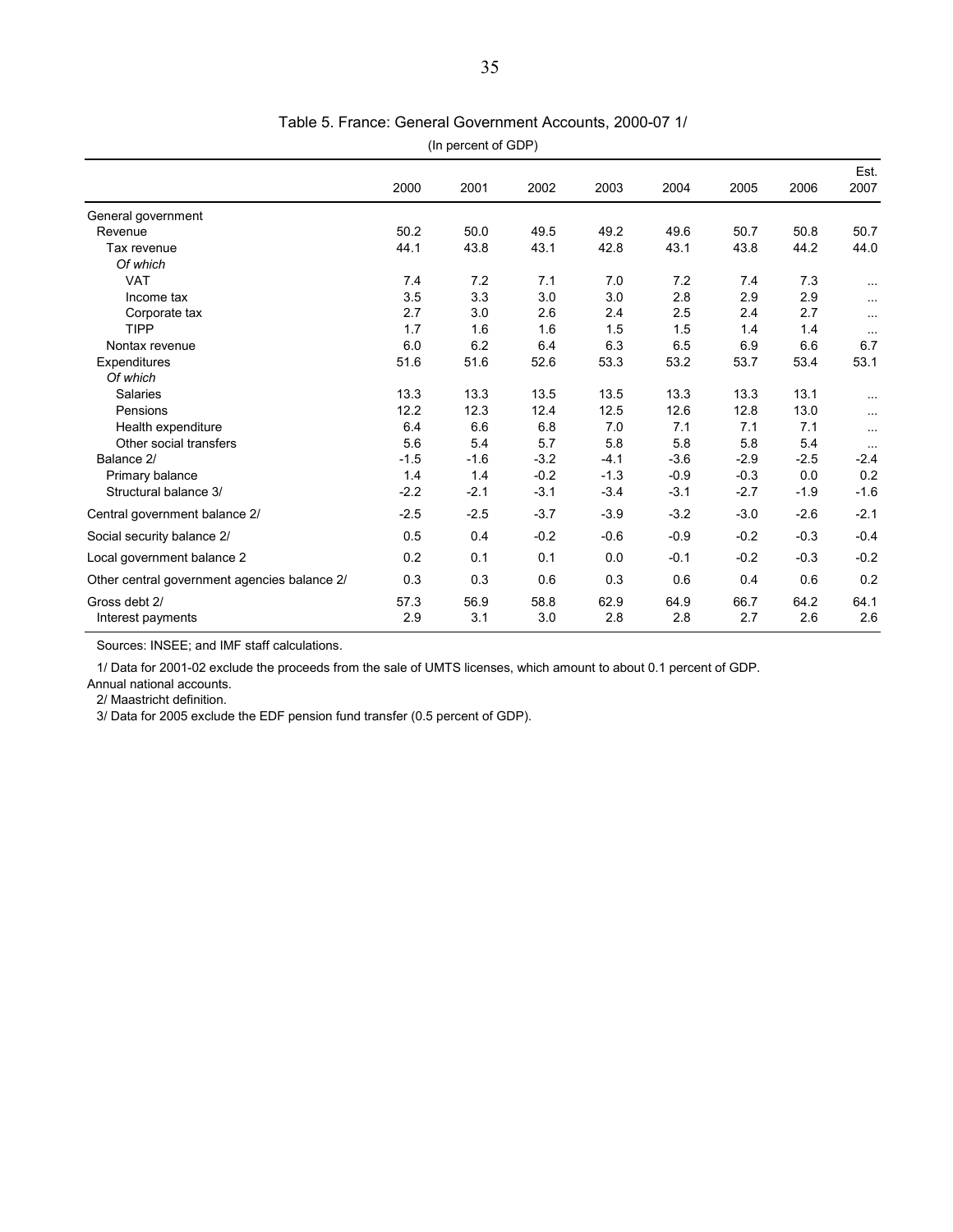| Indicator                                                                                                                                                                                                | 2000                        | 2001                        | 2002                        | 2003                         | 2004                        | 2005                        | 2006                        |
|----------------------------------------------------------------------------------------------------------------------------------------------------------------------------------------------------------|-----------------------------|-----------------------------|-----------------------------|------------------------------|-----------------------------|-----------------------------|-----------------------------|
| Deposit-taking institutions 1/                                                                                                                                                                           |                             |                             |                             |                              |                             |                             |                             |
| Regulatory capital to risk-weighted assets                                                                                                                                                               | 11.9                        | 12.1                        | 11.5                        | 11.9                         | 11.5                        | 11.3                        | 10.9                        |
| Regulatory Tier I capital to risk-weighted assets                                                                                                                                                        | 9.9                         | 10.5                        | 9.2                         | 9.0                          | 8.8                         | 8.2                         | 8.2                         |
| Nonperforming loans net of provisions to capital                                                                                                                                                         | 12.8                        | 12.6                        | 12.6                        | 11.6                         | 9.8                         | 8.6                         | 7.2                         |
| Nonperforming loans to total gross loans                                                                                                                                                                 | 5.0                         | 5.0                         | 5.0                         | 4.8                          | 4.2                         | 3.5                         | 3.0                         |
| Sectoral distribution of loans to total loans, of which<br>Deposit-takers<br>Nonfinancial corporation<br>Households (including individual firms)<br>Nonresidents (including financial sectors)           | 31.6<br>20.8<br>22.9<br>5.0 | 33.6<br>19.5<br>21.7<br>4.9 | 33.6<br>19.8<br>22.6<br>4.4 | 34.2<br>18.9<br>24.5<br>4.3  | 34.0<br>18.7<br>24.9<br>4.2 | 30.1<br>18.8<br>26.5<br>4.7 | 30.6<br>18.6<br>26.6<br>4.9 |
| ROA (aggregated data on a parent-company basis) 2/<br>ROA (main groups on a consolidated basis) 3/<br>ROE (aggregated data on a parent-company basis) 2/<br>ROE (main groups on a consolidated basis) 3/ | 0.5<br>0.60<br>9.7<br>15.3  | 0.5<br>0.45<br>9.6<br>10.8  | 0.5<br>0.43<br>9.1<br>9.6   | 0.44<br>0.39<br>8.50<br>10.0 | 0.5<br>0.53<br>10.6<br>12.7 | 0.6<br>0.49<br>11.8<br>13.5 | 0.7<br>0.55<br>15.6<br>14.5 |
| Interest margin to gross income                                                                                                                                                                          | 33.3                        | 32.5                        | 37.5                        | 35.5                         | 33.2                        | 32.4                        | 28.2                        |
| Noninterest expenses to gross income                                                                                                                                                                     | 67.7                        | 66.9                        | 65.5                        | 64.4                         | 63.9                        | 64.3                        | 62.4                        |
| Liquid assets to total assets<br>Liquid assets to short-term liabilities                                                                                                                                 | 19.5<br>138.5               | 20.4<br>152.5               | 20.7<br>157.0               | 21.6<br>153.7                | 21.3<br>155.1               | 20.5<br>150.1               | 18.1<br>146.3               |
| Net open position in foreign exchange to capital<br>Net open positions in FX (in millions of euros) 4/<br>Net open positions in equities to Tier I capital                                               | 6,715<br>3.9                | 6,738<br>2.9                | 3,134<br>4.9                | 4,772<br>3.5                 | 6,669<br>4.8                | 5275<br>n.a.                | 4,313<br>n.a.               |

Table 6. France: The Core Set of Financial Soundness Indicators, 2000-06

Sources: *Banque de France* , *Commission Bancaire* , BIS, and ECB.

1/ These may be grouped in different peer groups based on control, business lines, or group structure.

2/ All credit institutions' aggregated data on a parent-company basis.

3/ Consolidated data for the seven main banking groups (2005, IFRS).

4/ Impact of the creation of the euro has to be taken into account.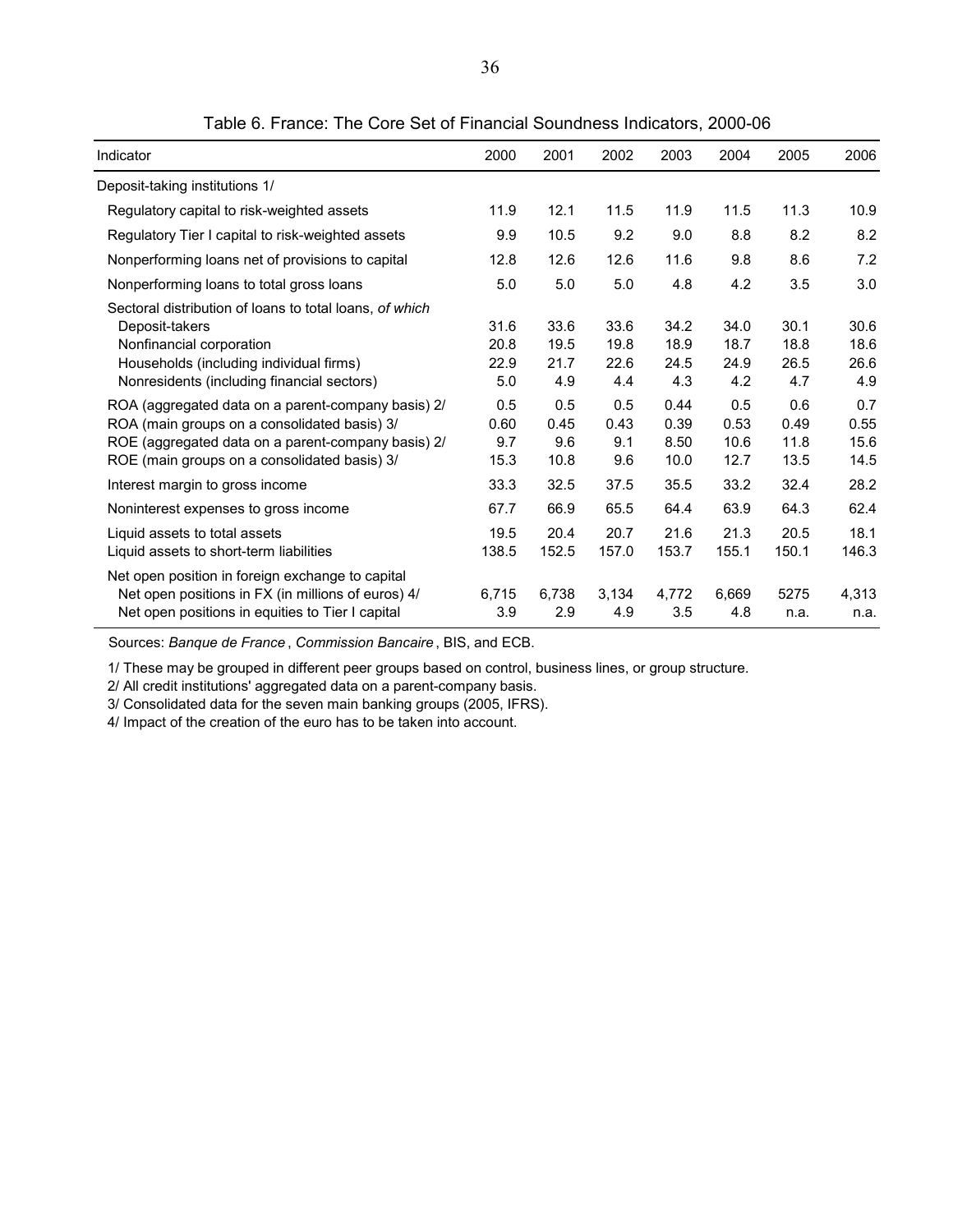| Table 7. France: Encouraged Financial Soundness Indicators, 2000-06 |  |  |  |  |  |  |  |
|---------------------------------------------------------------------|--|--|--|--|--|--|--|
|---------------------------------------------------------------------|--|--|--|--|--|--|--|

(In percent, unless otherwise indicated)

| Indicator                                                    | 2000  | 2001  | 2002  | 2003  | 2004  | 2005  | 2006  |
|--------------------------------------------------------------|-------|-------|-------|-------|-------|-------|-------|
| Corporate sector                                             |       |       |       |       |       |       |       |
| Return on equity                                             | 10.1  | 10.7  | 11.1  | 9.4   | 9.3   | 8.9   | 8.9   |
| Interest paid to financial firms 1/                          | 33.3  | 37.3  | 34.6  | 31.5  | 28.9  | 28.8  | n.a.  |
| Number of enterprise bankruptcies (thousands)                | 43.6  | 42.8  | 44.7  | 47.0  | 48.0  | 48.9  | n.a.  |
| Number of enterprise creations (thousands)                   | 272.9 | 271.4 | 269.6 | 292.8 | 320.5 | 317.9 | n.a.  |
| Deposit-taking institutions                                  |       |       |       |       |       |       |       |
| Capital (net worth) to assets                                | 4.9   | 4.9   | 5.2   | 5.4   | 5.1   | 4.4   | 4.5   |
| International consolidated claims of French banks, of which  |       |       |       |       |       |       |       |
| (BIS data, as percent of total international claims)         |       |       |       |       |       |       |       |
| Advanced countries                                           | 80.4  | 81.0  | 83.7  | 85.0  | 84.0  | 83.4  | 84.9  |
| Developing Europe                                            | 1.7   | 2.4   | 2.0   | 2.7   | 2.5   | 2.9   | 3.3   |
| Latin America and Caribbean                                  | 2.7   | 2.5   | 1.8   | 1.4   | 1.0   | 1.1   | 0.9   |
| Africa and Middle East                                       | 3.8   | 3.8   | 3.6   | 3.3   | 3.1   | 3.1   | 2.6   |
| Asia and Pacific Area                                        | 3.9   | 3.2   | 2.8   | 2.7   | 2.6   | 2.6   | 2.5   |
| <b>Offshore Financial Centers</b>                            | 7.0   | 6.6   | 5.6   | 4.5   | 6.5   | 6.6   | 5.6   |
| Gross asset position in financial derivatives to capital     | 202   | 244   | 379   | 307   | 373   | 544   | 319   |
| Gross liability position in financial derivatives to capital | 169   | 217   | 344   | 283   | 359   | 485   | 269   |
| Large exposures to capital                                   | n.a.  | n.a.  | 5.2   | 0.9   | 4.6   | 3.6   | 1.4   |
| Trading income to total income                               | 8.0   | 6.2   | 2.4   | 16.8  | 20.0  | 23.9  | 26.0  |
| Personnel expenses to noninterest expenses                   | 55.9  | 55.0  | 55.2  | 56.0  | 56.5  | 58.3  | 54.7  |
| Customer deposits to total (noninterbank) loans              | 77.3  | 81.6  | 81.5  | 82.8  | 80.6  | 83.5  | 80.5  |
| FX loans to total loans 2/                                   | 15.1  | 15.3  | 12.6  | 11.2  | 10.8  | 12.0  | 11.4  |
| FX liabilities to total liabilities                          | 17.3  | 18.4  | 15.1  | 14.2  | 15.1  | 17.8  | 18.6  |
| Market liquidity                                             |       |       |       |       |       |       |       |
| Average daily turnover ratio in the securities market        | 15.0  | 17.0  | 20.0  | 18.0  | 18.0  | 10.5  | 7.0   |
| Other financial corporations                                 |       |       |       |       |       |       |       |
| Assets to total financial system assets                      | 36.2  | 35.8  | 35.2  | 36.6  | 38.0  | 37.6  | 38.1  |
| Assets to GDP                                                | 152.3 | 149.8 | 142.3 | 151.3 | 168.7 | 188.5 | 207.1 |
| Households                                                   |       |       |       |       |       |       |       |
| Household debt to GDP                                        | 34.9  | 35.4  | 36.4  | 37.8  | 40.0  | 43.0  | 45.9  |
| Household debt service and principal payments to income      | n.a.  | n.a.  | n.a.  | 10.1  | 11.2  | 10.1  | 12.2  |
| Real estate markets                                          |       |       |       |       |       |       |       |
| Real estate prices                                           | 8.8   | 7.9   | 8.3   | 11.7  | 15.3  | 10.3  | n.a.  |
| Residential real estate loans to total loans                 | 30.8  | 31.5  | 32.8  | 35.2  | 37.1  | 39.3  | n.a.  |
| Commercial real estate loans to total loans                  |       |       |       |       |       |       |       |

Sources: *Banque de France* ; *Commission Bancaire;* BIS; and ECB.

1/ In percent of financial firms' gross operating surplus.

2/ Data cover interbank and customer lending to residents and nonresidents on a metropolitan basis.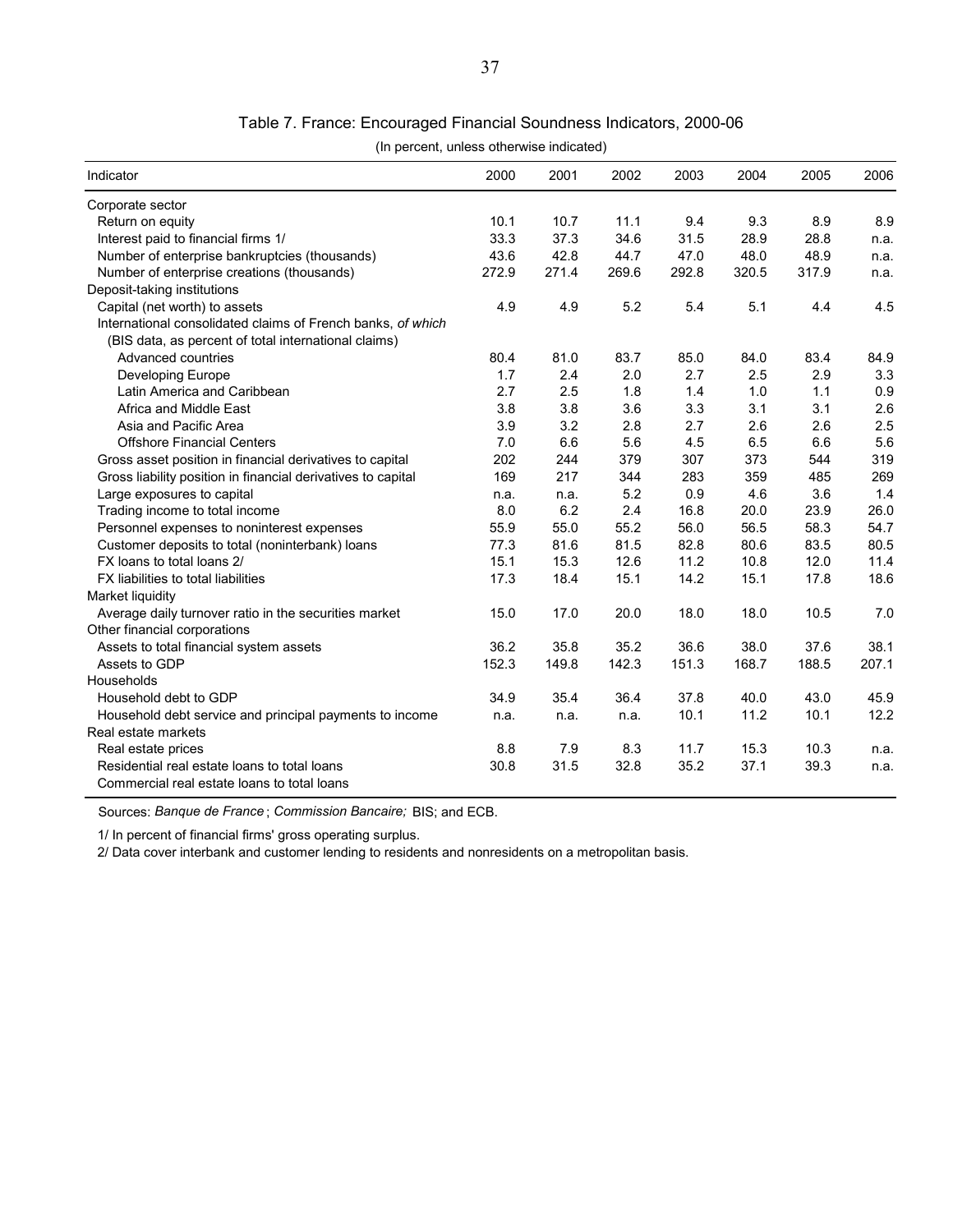|                                    |                        | (End of year) |         |         |         |                |                |
|------------------------------------|------------------------|---------------|---------|---------|---------|----------------|----------------|
|                                    | 2000                   | 2001          | 2002    | 2003    | 2004    | 2005           | 2006           |
| <b>Number</b>                      |                        |               |         |         |         |                |                |
| <b>Banks</b>                       |                        |               |         |         |         |                |                |
| Commercial banks                   | 362                    | 357           | 345     | 333     | 326     | 316            | 313            |
| Private                            | 354                    | 352           | 341     | 329     | 323     | 312            | 309            |
| Domestic                           | 140                    | 144           | 142     | 138     | 139     | 131            | 131            |
| Foreign                            | 214                    | 208           | 199     | 191     | 184     | 181            | 178            |
| State-owned 1/                     | 8                      | 5             | 4       | 4       | 3       | 4              | 4              |
| Credit unions and mutuals          | 154                    | 148           | 136     | 129     | 127     | 125            | 121            |
| Other credit institutions          |                        |               |         |         |         |                |                |
| Finance companies                  | 557                    | 524           | 494     | 464     | 427     | 411            | 388            |
| Of which: mortgage institutions    | 3                      | 4             | 4       | 4       | 4       | 4              | 4              |
| Specialized financial institutions | 19                     | 17            | 16      | 15      | 11      | 8              | 7              |
| Municipal credit institutions      | 22                     | 21            | 21      | 21      | 21      | 21             | 20             |
| Securities firms                   | 146                    | 144           | 136     | 131     | 124     | 119            | 116            |
| Insurance companies                | 464                    | 466           | 456     | 444     | 423     | 415            | 407            |
| Life and retirement                | 127                    | 126           | 126     | 125     | 119     | 119            | 115            |
| Nonlife                            | 304                    | 304           | 295     | 286     | 274     | 267            | 263            |
| Reinsurance                        | 33                     | 36            | 35      | 33      | 30      | 29             | 29             |
| Concentration                      |                        |               |         |         |         |                |                |
| Commercial banks 2/                | 11                     | 10            | 11      | 10      | 10      | 10             | 9              |
| Securities companies 2/            | 3                      | 3             | 3       | 4       | 3       | $\overline{2}$ | $\overline{2}$ |
| <b>Assets</b>                      | (In billions of euros) |               |         |         |         |                |                |
| <b>Banks</b>                       |                        |               |         |         |         |                |                |
| Commercial banks                   | 2,145.0                | 2,402.8       | 2,359.7 | 2,440.4 | 2,861.7 | 3,719.4        | 4,283.9        |
| Private                            | 2,123.0                | 2,323.9       | 2,277.7 | 2,365.3 | 2,850.4 | 3,599.6        | 4,159.3        |
| Domestic                           | 1,681.5                | 1,884.6       | 1,865.7 | 1,982.5 | 2,428.5 | 3,005.0        | 3,558.9        |
| Foreign                            | 441.5                  | 439.3         | 412.0   | 382.8   | 421.9   | 594.6          | 600.4          |
| State-owned 1/                     | 22.0                   | 78.8          | 82.1    | 75.1    | 11.3    | 119.7          | 124.6          |
| Credit unions and mutuals          | 847.7                  | 857.4         | 880.8   | 934.7   | 1,053.5 | 1,127.6        | 1,259.0        |
| Other credit institutions          |                        |               |         |         |         |                |                |
| Finance companies                  | 411.2                  | 473.9         | 507.9   | 536.2   | 432.7   | 405.3          | 476.7          |
| Of which: mortgage institutions    | 50.9                   | 62.3          | 75.9    | 91.9    | 107.2   | 125.7          | 148.6          |
| Specialized financial institutions | 46.4                   | 46.8          | 42.9    | 46.9    | 40.4    | 21.2           | 19.6           |
| Municipal credit institutions      | 1.8                    | 1.9           | 1.9     | 1.9     | 1.9     | 1.7            | 1.3            |
| Securities firms                   | 44.1                   | 51.9          | 64.9    | 218.7   | 215.3   | 270.8          | 353.6          |
| Insurance companies (assets)       |                        |               |         |         |         |                |                |
| Life and retirement                | 749.7                  | 798.3         | 832.4   | 907.3   | 985.2   | 1103.4         | 1232.1         |
| Nonlife                            | 130.4                  | 139.3         | 143.1   | 152.2   | 159.8   | 170.5          | 179.6          |
| Reinsurance                        | 27.9                   | 33.1          | 31.4    | 31.3    | 22.2    | 31.4           | 42.2           |
| <b>Deposits</b>                    |                        |               |         |         |         |                |                |
| <b>Banks</b>                       |                        |               |         |         |         |                |                |
| Private commercial                 | 435.8                  | 515.9         | 516.1   | 526.8   | 573.9   | 677.1          | 758.1          |
| State-owned                        | 2.7                    | 5.6           | 3.6     | 7.9     | 0.2     | 92.4           | 92.0           |
| Foreign-owned subsidiaries         | 44.2                   | 50.8          | 52.7    | 47.7    | 45.2    | 56.6           | 58.9           |
| Branches of foreign banks          | 16.3                   | 17.1          | 19.4    | 20.9    | 19.7    | 26.1           | 24.8           |

# Table 8. France: Financial System Structure, 2000-06

Source: *Banque de France* ; and Ministry of Finance.

1/ Including development banks. Nonbank development finance corporations are included separately under "Other credit institutions."

2/ Number of institutions with 75 percent of total assets.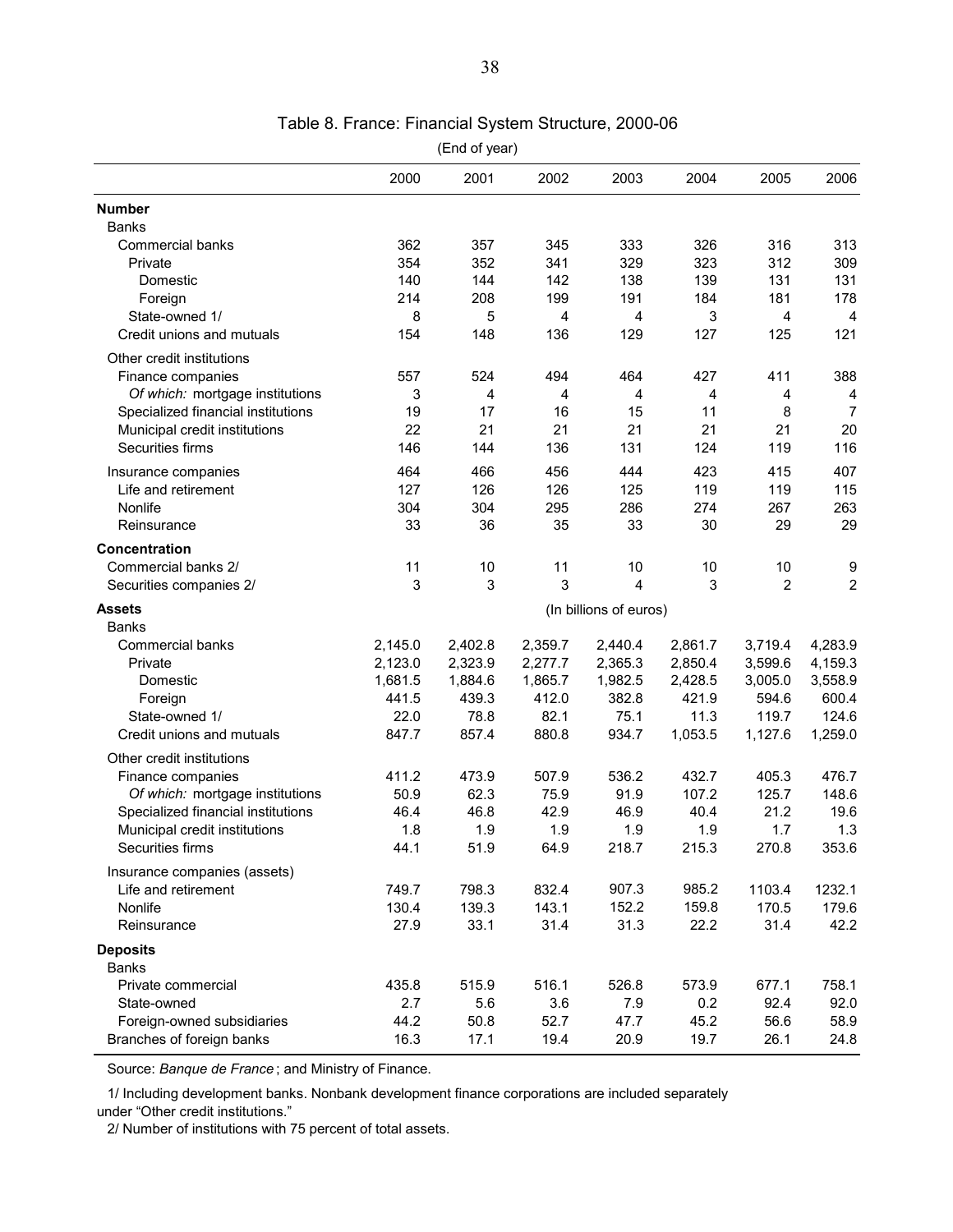# **APPENDIX I. FRANCE: FUND RELATIONS**

(As of December 31, 2007)

*Mission***:** Paris, November 8–19, 2007. The concluding statement of the mission is available at http://www.imf.org/external/np/ms/2007/111907.htm.

*Staff team***:** Messrs. Leipold (Head), Franks, Schule, Nadal De Simone, Luzio, Ms. Xiao (all EUR), and Mr. Keen (FAD).

*Country interlocutors***:** The minister of the economy, finance, and industry; the minister of the budget and the reform of the state; the governor of the central bank; the director general of the treasury; the directors of the budget, taxation, health, social affairs, and labor and their staffs; the economic advisor in the cabinet of the prime minister; the *rapporteur* of the finance commission of the National Assembly; INSEE; the Commission Bancaire; the Financial Market Authorities; the Council for Economic Analysis; representatives of labor unions, employer organizations, academia, and the financial sector. Mr. Fayolle (Executive Director) or Mr. Claveranne (Alternate Executive Director) attended the meetings.

*Fund relations***:** The previous Article IV Consultation took place on November 1, 2006. The associated Executive Board's assessment is available at http://www.imf.org/external/np/sec/pn/2006/pn06127.htm and the staff report at http://www.imf.org/external/pubs/ft/scr/2006/cr06389.pdf. France accepted the obligations under Article VIII and, apart from certain security restrictions, maintains an exchange system free of restrictions.

*Data*: France subscribes to the Fund's Special Data Dissemination Standard, and comprehensive economic data are available on a timely basis (Appendix II).

| П.   | <b>General Resources Account:</b> | <b>SDR Million</b> | <b>Percent of Quota</b>      |
|------|-----------------------------------|--------------------|------------------------------|
|      | Quota                             | 10,738.50          | 100.00                       |
|      | Fund holdings of currency         | 10,025.19          | 93.36                        |
|      | Reserve position in Fund          | 713.39             | 6.64                         |
| III. | <b>SDR</b> Department:            | <b>SDR Million</b> | <b>Percent of Allocation</b> |
|      | Net cumulative allocation         | 1,079.87           | 100.00                       |
|      | Holdings                          | 629.62             | 58.31                        |

# I. **Membership Status:** Joined December 27, 1945; Article VIII.

## IV. **Outstanding Purchases and Loans:** None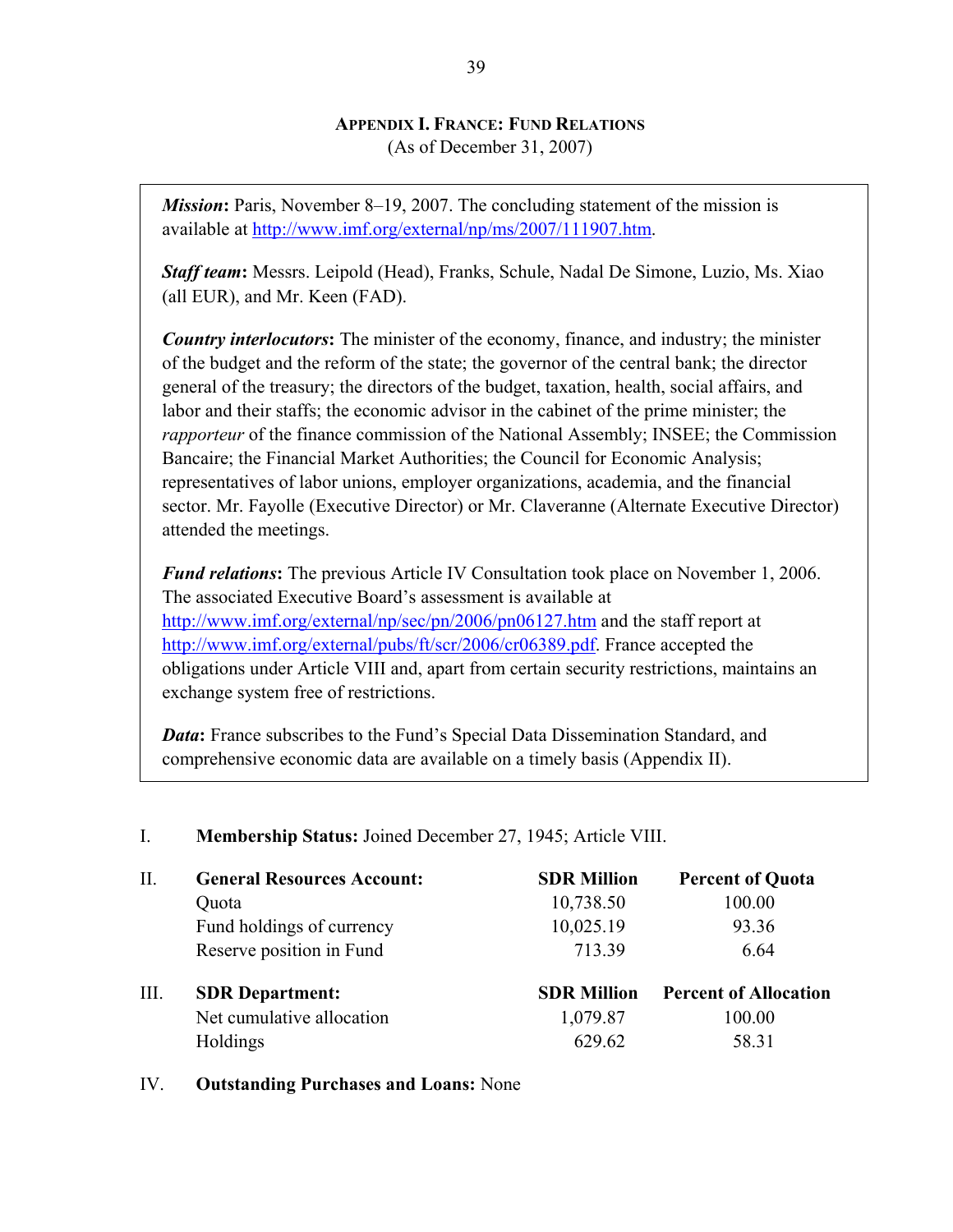# V. **Latest Financial Arrangements:** None

VI. **Projected Payments to Fund** (SDR million; based on existing use of resources and present holdings of SDRs):

|                  | Forthcoming |       |       |       |       |  |  |  |
|------------------|-------------|-------|-------|-------|-------|--|--|--|
|                  | 2008        | 2009  | 2010  | 2011  |       |  |  |  |
| Principal        |             |       |       |       |       |  |  |  |
| Charges/interest | 15.86       | 15.80 | 15.81 | 15.81 | 15.82 |  |  |  |
| <b>Total</b>     | 15.86       | 15.80 | 15.81 | 15.81 | 15.82 |  |  |  |

## VII. **Implementation of HIPC Initiative:** Not applicable

## VIII. **Safeguards Assessments:** Not applicable

## IX. **Exchange Rate Arrangements:**

- France's currency is the euro, which floats freely and independently against other currencies.
- In accordance with EU regulations and the relevant UN Security Council resolutions, certain restrictions are maintained on the making of payments and transfers for current international transactions with respect to the former government of Iraq, the former government of Liberia, Myanmar, certain individuals associated with the previous government of the former Republic of Yugoslavia, and Zimbabwe. Financing of, and financial assistance related to, military activities in the Democratic Republic of the Congo (from October 1, 2003), Somalia (effective January 27, 2003), and Sudan (from January 26, 2004) are prohibited. Restrictions also apply on transfers with respect to the Taliban and individuals and organizations associated with terrorism. The restriction with respect to the Socialist People's Libyan Arab Jamahiriya has been notified to the Fund under Decision No. 144-(52/51).
- Measures have been taken to freeze accounts of listed persons and entities linked to terrorists pursuant to the relevant EU regulations and UN Security Council resolutions.

## X. **Article IV Consultation:**

The last Article IV consultation was concluded on October 25, 2006. France is on the standard 12-month consultation cycle.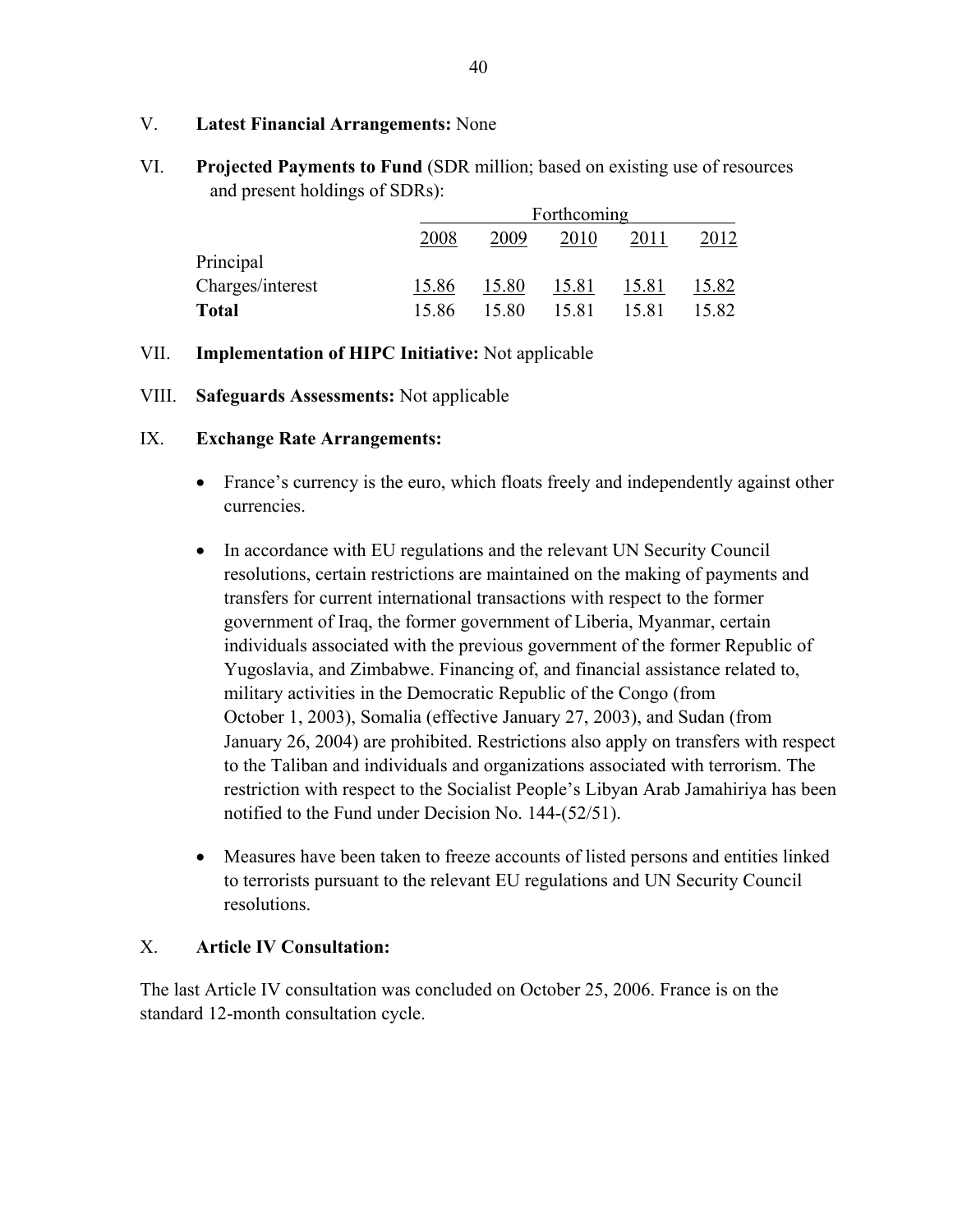#### XI. **FSAP Participation and ROSC:**

*France–Report on the Observance of Standards and Codes (ROSC): Module I–Fiscal Transparency Fiscal Transparency—Update*  October 17, 2000 IMF Country Report No. 01/196, 11/05/01

*Fiscal Transparency—Update* 

IMF Country Report No. 04/345, 11/03/04

**Summary:** The report found that France has achieved a high level of fiscal transparency and has introduced a number of improvements in coverage and presentation of fiscal information. Notable areas of progress include the development in the final accounts publication to include more complete information on government assets and liabilities as well as disclosure of contingent liabilities. Accounting standards have been changed to reflect accruals principles in a number of areas, and these standards are clearly explained. The staff suggested that further steps could be taken to identify and report quasi-fiscal activities in the budget presentation, provide a more consolidated picture of fiscal activity outside the appropriation process, and improve the reconciliation of stated policies with outcomes at the general government level.

These issues have been addressed in the *Loi organique aux lois de finance* (LOLF), which has become fully effective on January 1, 2006. In addition to the annual appropriations, the government has to commit to a multi-annual framework, details of which are provided in the economic, social, and financial report attached to the Budget Act. The budget is organized along missions and provides details on the level of appropriations for each mission and performance indicators by which the expected results of the mission will be assessed ex post. The State Audit Office has been given the new assignment of certifying the public accounts, and implementation of accruals-basis accounting has been confirmed. Parliamentary oversight powers have been strengthened.

| <b>France–Report on the Observance of Standards and Codes</b> | October 2000, corrected:  |
|---------------------------------------------------------------|---------------------------|
| (ROSC): Module II-Transparency in Monetary and Financial      | 2/15/01                   |
| <b>Policies</b>                                               |                           |
|                                                               | <b>IMF Country Report</b> |
| <b>Transparency in Monetary and Financial Policies—Update</b> | No. 01/197, 11/05/01      |
| <b>Transparency in Monetary and Financial Policies—Update</b> | <b>IMF Country Report</b> |
|                                                               | No. 02/248, 11/13/02      |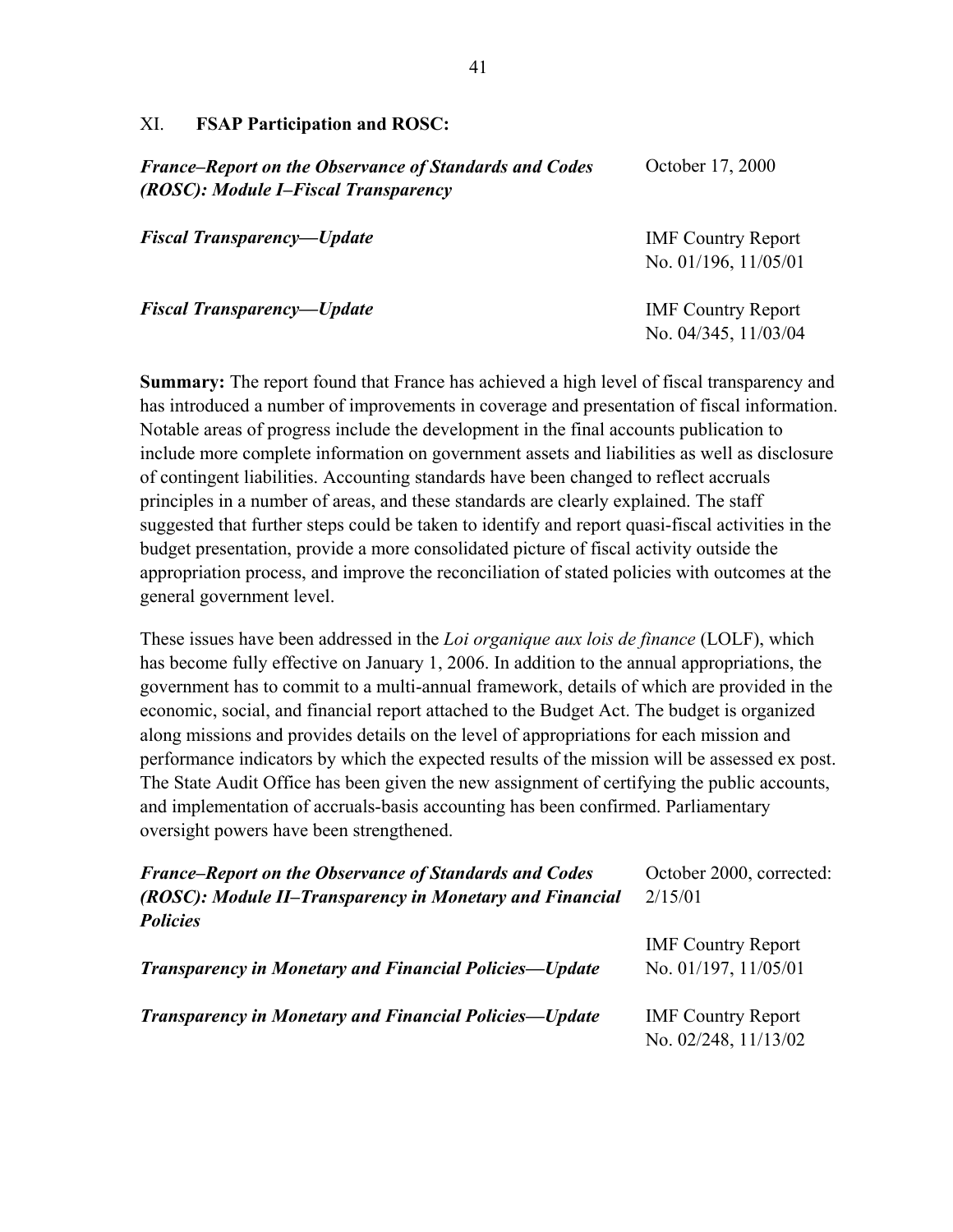**Summary:** The 2000 ROSC noticed that transparency of financial policies is accorded a high priority by all financial agencies assessed, and they are in observance of the good practices of the *Code of Good Practices on Transparency in Monetary and Financial Policies*. The major agencies disclose their objectives, their legal and institutional frameworks, and have open processes of policymaking and regulation. The principles of transparency are observed by dissemination of relevant information to the public and in the agencies' arrangements for internal conduct, integrity, and accountability. However, the staff noted that the framework for supervision and regulation applicable to mutual insurance firms is not as well defined and suggested to improve its transparency. The transparency of monetary policy was not assessed by the Fund team as the *Banque de France* is a member of the European System of Central Banks and no longer conducts independent monetary policy.

Subsequently, the framework for supervision and regulation applicable to a specific group of mutual insurance firms was modified in a number of steps. In August 2003, legislation created a single supervisory body, the *Commission de Contrôle des Assurances, Mutuelles et Institutions de Prévoyance* (CCAMIP) by merging the regular insurance supervisor (CCA) and mutualities' supervisor (CCMIP). Coordination with the banking sector supervisors was strengthened and the powers of the supervisory authorities extended.

| <b>France–Report on the Observance of Standards and Codes</b> | <b>IMF Country Report</b>                         |
|---------------------------------------------------------------|---------------------------------------------------|
| (ROSC): Data Module                                           | No. 03/339, 10/29/03                              |
| Data Module-Update                                            | <b>IMF</b> Country Report<br>No. 04/345, 11/03/04 |
| Data Module-Update                                            | <b>IMF Country Report</b>                         |
|                                                               | No. 05/398, 11/07/05                              |

**Summary:** The report found that France is in observance of the Fund's Special Data Dissemination Standard (SDDS). In particular, the mandate of INSEE and the *Banque de France* for the production of the six macroeconomic datasets is clearly defined, with the reporting burden and the confidentiality provisions given special consideration notably through the CNIS. Professionalism is central to the statistical operations of the two institutions, internationally and/or European accepted methodologies are generally followed, the degree of accuracy and reliability of the six datasets is remarkable, statistics are relevant and provided on a timely basis, and they are accessible to the public.

The report made a number of suggestions for further improvements: the responsibility of INSEE as the producer of government finance statistics should be clarified; data sharing between the *Banque de France* and the rest of the French statistical system improved; classification and valuation methods in balance-of-payments statistics reviewed; consistency between the current account of the balance of payments and the goods and services account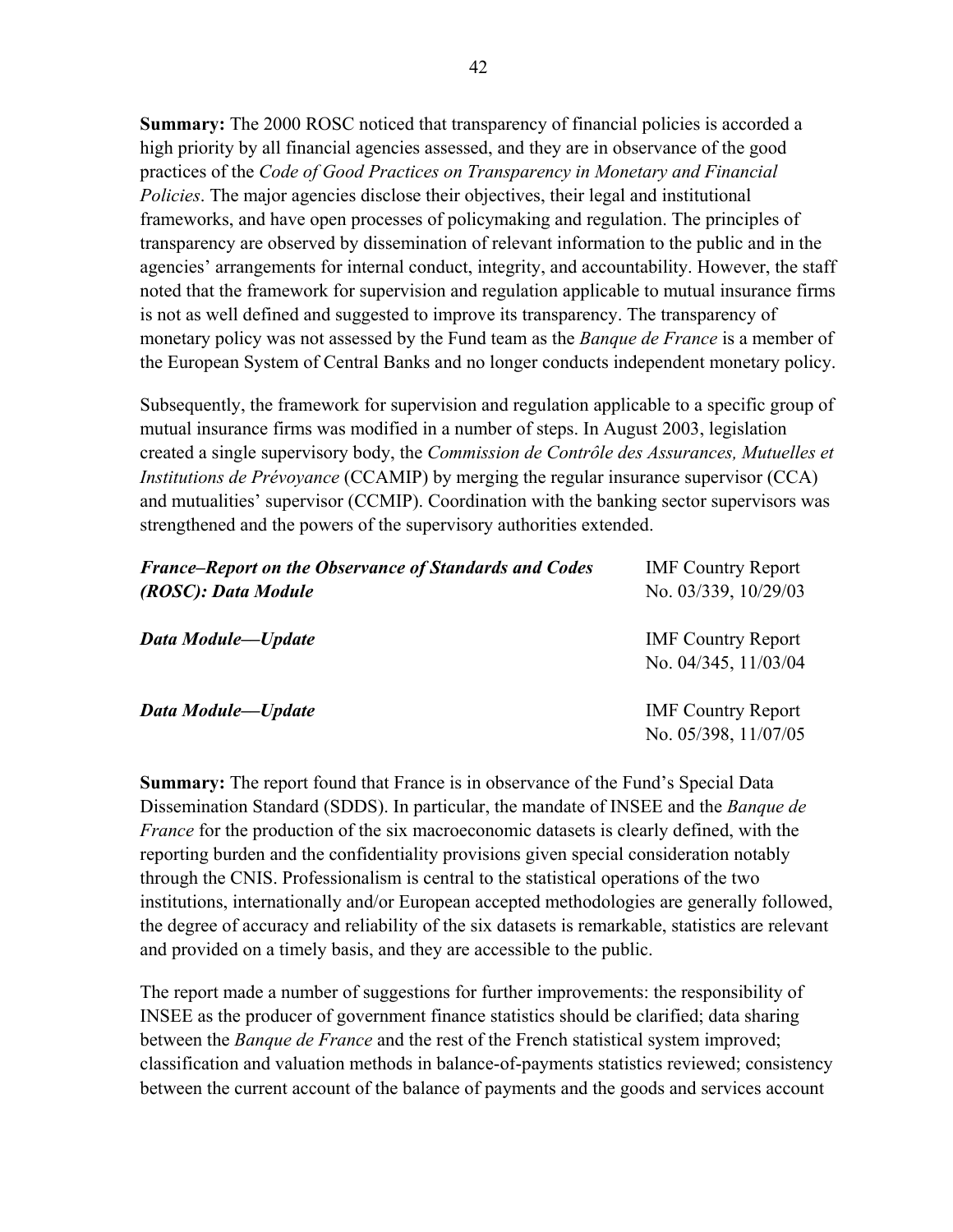in the national accounts improved; the timing of revisions in the quarterly and annual national accounts aligned; and identification of data production units of INSEE facilitated.

France continues to implement several of the 2003 ROSC Data Module recommendations, including by promoting a broader understanding of statistical data revisions, making greater use of firm-level data to improve the measurement of changes in stocks, and intensifying work on portfolio investment income with the objective of starting to record those transactions on an accrual basis.

| <b>France–Financial System Stability Assessment (FSSA)</b>                                    | <b>IMF</b> Country Report<br>No. 04/344, 11/03/04 |
|-----------------------------------------------------------------------------------------------|---------------------------------------------------|
| <b>FSAP Assessment and Reports on ROSCs</b>                                                   | <b>IMF</b> Country Report<br>No. 04/345, 11/03/04 |
| <b>FSAP</b> Assessment                                                                        | <b>IMF</b> Country Report<br>No. 05/185, 06/08/05 |
| <b>Publication of FSAP—Detailed Assessment of Observance of</b><br><b>Standards and Codes</b> | <b>IMF</b> Country Report<br>No. 05/186, 06/08/05 |

**Summary:** The report concluded that France's financial sector is strong and well supervised. No weaknesses that could cause systemic risks were identified. The strength of the system is supported by the financial soundness indicators and the strong conformity to the supervisory and regulatory standards approved by the Basel Committee, IAIS, IOSCO, FATF, and CPSS.

The degree of observance of the transparency code is high in all relevant areas. The French banking sector has been modernized and restructured over the past two decades and is well capitalized. Systemic vulnerabilities in the important insurance sector are well contained. Securities markets are large and sophisticated.

Notwithstanding the strengths of the French financial sector, a number of issues emerged from the FSAP, including (i) concentration in banking may have reached a point where further consolidation could intensify concerns over the scope for collusion and long-term stability where many banks could be considered "too big to fail;" (ii) banks' large and growing portfolios of fixed-rate residential housing loans could represent a longer-term risk in the event of large increases in funding costs and/or a significant fall in real estate prices; (iii) some administered savings schemes and other policy measures give rise to costs and impede financial market innovation. These schemes are not well targeted to achieve intended social goals and are not well aligned with current priorities, such as strengthening the pension system; (iv) the banking system's rapid accumulation of capital strengthens banks' resilience. This accumulation is harder to control for mutual banks, given their legal restrictions on remuneration of their members. And, for all banks, it could encourage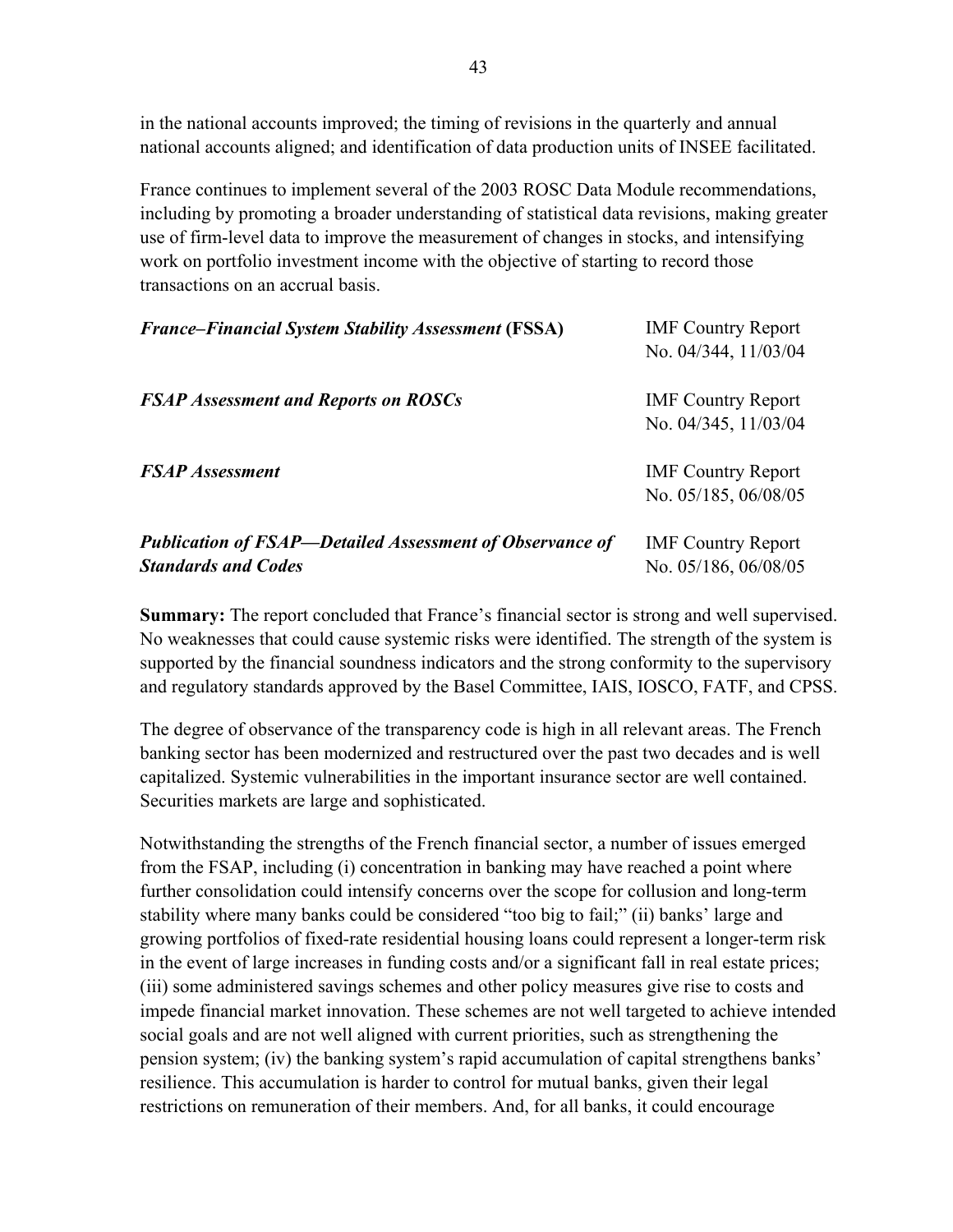expansion through expensive takeovers and risky new ventures; (v) the supervisory system of the financial sector is composed of specialized segments. Coordination mechanisms need to be further adapted. Additional steps should be considered in the future as cross-sectoral financial groups become more prevalent; (vi) the consolidation of the French stock and futures markets with others in Europe has increased the importance of effective cooperation across national jurisdictions. Moreover, the authorities face the challenge of adjusting to and effectively implementing the significant regulatory overhaul that took place in late 2003; and (vii) the infrastructure for the clearing and settlement of payments and securities is generally sound and modern. However, there is some room for improvement in the clearing and settlement of retail payments and securities, where the multilateral netting systems lack fully adequate safeguards to ensure timely settlement in case of default.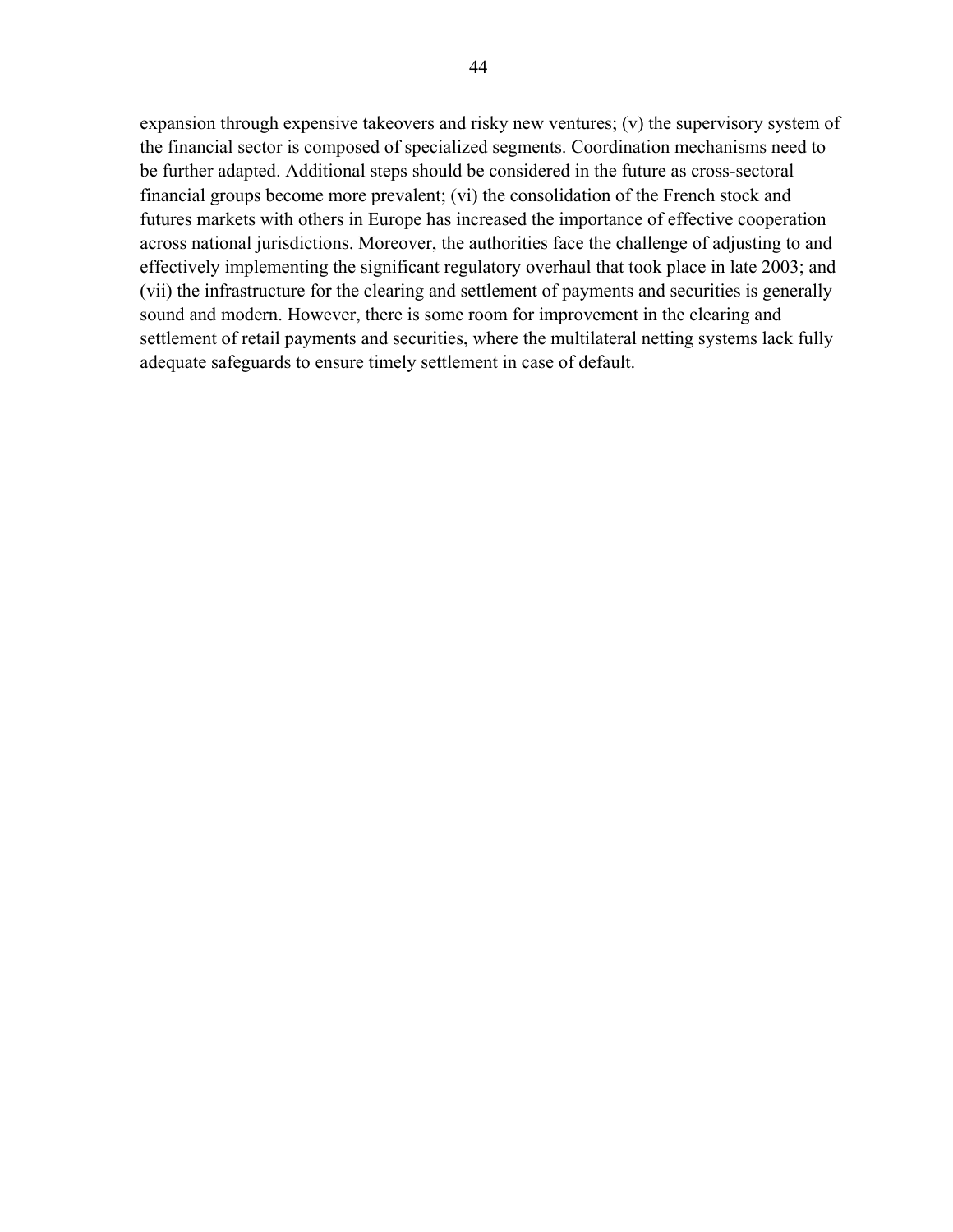#### **APPENDIX II. FRANCE: STATISTICAL ISSUES**

The economic database is comprehensive and of high quality, and data provision to the Fund is adequate for surveillance. The authorities regularly publish a full range of economic and financial data, and calendar dates of main statistical releases are also provided. France subscribes to the Fund's Special Data Dissemination Standard. The transmission of data in electronic form from INSEE (*Institut national de la statistique et des études économiques*) and the profusion of data from various institutions (*Banque de France*, INSEE, ministry of finance, ministry of labor and solidarity) have helped to build an infrastructure, in which all data can be easily accessed through the Economic Data Sharing System. A data ROSC mission conducted an assessment of the statistical system in March 2003, and the report was published in October 2003. A factual update to the main report was published in November 2004.

France's monetary and banking statistics methodology conforms with the European Central Bank framework, which provides comparable details as the Standardized Report Forms developed by STA. Statistics for *International Financial Statistics* on banking institutions and monetary aggregates are prepared on a monthly basis and are timely. Monetary data are also disseminated in the quarterly *IFS Supplement* on monetary and financial statistics.

France follows the European System of Integrated Economic Accounts 1995 (ESA95). Data for GDP and its expenditure components are available from 1978 onwards. Both annual and quarterly accounts provide reliable information, although estimates from the two accounts differ slightly before the quarterly accounts are revised to be aligned to the annual ones. In 2005, national accounts estimates were rebased to 2000 prices.

Government finance statistics have been strengthened recently. Both central and general government data are presented in a more comprehensive fashion than previously and the data for 2006 and 2007 also reflect the various impacts of recent budgetary reform. Although the source data is collected by the Ministry of Economy and Finance, INSEE is principally responsible for the compilation and dissemination of fiscal data in a framework that is consistent with ESA95. INSEE's website has recently been enhanced; in particular, it includes expenditure tables and government revenues by subsector (central government, miscellaneous central government agencies, local governments, and social security administration).

Balance-of-payments statistics should be interpreted with caution, given large errors and omissions. Greater coherence between the external current account and the rest of the world account in the national accounts is needed. In this regard, work with promising early results has been undertaken on the transportation account.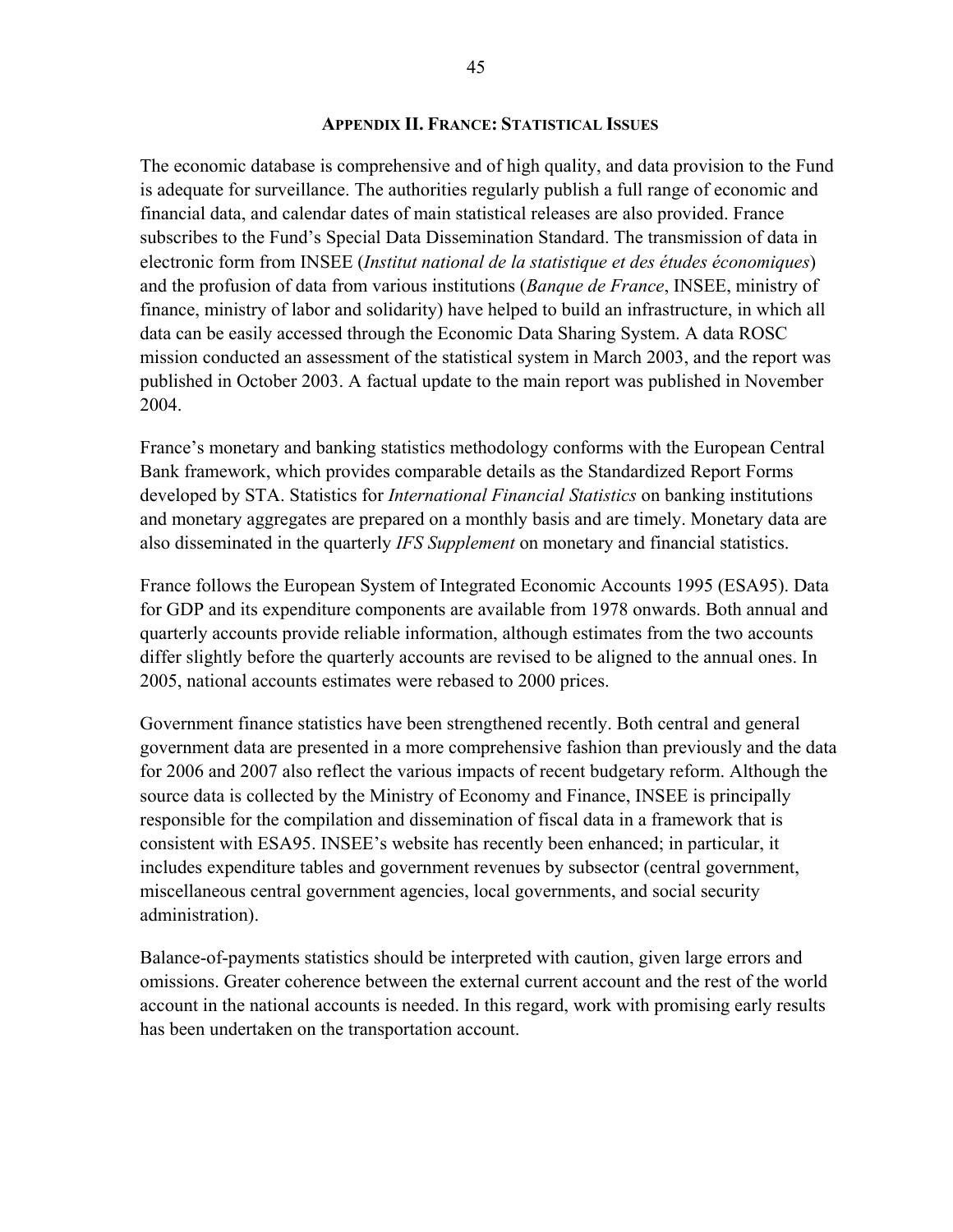|                                                                                                             | Date of                              |                  |                         |                             |                                      |                                                           | Memo Items:                                               |
|-------------------------------------------------------------------------------------------------------------|--------------------------------------|------------------|-------------------------|-----------------------------|--------------------------------------|-----------------------------------------------------------|-----------------------------------------------------------|
|                                                                                                             | Observatio<br>Latest<br>$\mathbf{a}$ | Received<br>Date | Frequency<br>Data<br>5, | Frequency<br>Reporting<br>ď | Publication<br>Frequency<br>$\sigma$ | Methodological<br>Soundness <sup>6</sup><br>Data Quality- | Accuracy and<br>Data Quality-<br>Reliability <sup>7</sup> |
| Exchange Rates                                                                                              | 11/07                                | 12/06/07         | Monthly                 | Monthly                     | Monthly                              |                                                           |                                                           |
| of the<br>International Reserve Assets and Reserve Liabilities<br>Monetary Authorities'                     | 10/07                                | 11/30/07         | Monthly                 | Monthly                     | Monthly                              |                                                           |                                                           |
| Reserve/Base Money                                                                                          | 06/06                                | 08/06            | Weekly                  | Weekly                      | Weekly                               | 0, 0, 10, 10                                              | 0, 0, 0, 0, 0                                             |
| <b>Broad Money</b>                                                                                          | 11/07                                | 12/07            | Monthly                 | Monthly                     | Monthly                              |                                                           |                                                           |
| Central Bank Balance Sheet                                                                                  | 10/07                                | 11/28/07         | Monthly                 | Monthly                     | Monthly                              |                                                           |                                                           |
| Consolidated Balance Sheet of the Banking System                                                            | 10/07                                | 11/28/07         | Monthly                 | Monthly                     | Monthly                              |                                                           |                                                           |
| Interest Rates <sup>2</sup>                                                                                 | 10/07                                | 12/17/07         | Monthly                 | Monthly                     | Monthly                              |                                                           |                                                           |
| Consumer Price Index                                                                                        | 11/07                                | 12/18/07         | Monthly                 | Monthly                     | Monthly                              | 0, 0, 0, 0                                                | 0, 0, 0, 0, NA                                            |
| Revenue, Expenditure, Balance and Composition of<br>Financing <sup>3</sup> -General Government <sup>4</sup> | Q2:2007                              | 10/07            | Quarterly               | Quarterly                   | Quarterly                            | 0, 0, 0, 0                                                | 0,0,0,0,0                                                 |
| Revenue, Expenditure, Balance and Composition of<br>Financing <sup>3</sup> —Central Government <sup>5</sup> | 07/05                                | 09/06            | Monthly                 | Monthly                     | Monthly                              |                                                           |                                                           |
| Stock of Central Government Debt                                                                            | 07/06                                | 09/06            | Monthly                 | Monthly                     | Monthly                              |                                                           |                                                           |
| Stock of Central Government-Guaranteed Debt                                                                 | Q1:2006                              | 08/06            | Quarterly               | Quarterly                   | Quarterly                            |                                                           |                                                           |
| External Current Account Balance                                                                            | Q2:2007                              | 11/07            | Quarterly               | Quarterly                   | Quarterly                            | 0.0,0,10                                                  | 0, 0, 0, 0, 0                                             |
| Exports and Imports of Goods and Services                                                                   | Q3:2007                              | 12/07            | Quarterly               | Quarterly                   | Quarterly                            |                                                           |                                                           |
| <b>GDP/GNP</b>                                                                                              | Q3:2007                              | 12/07            | Quarterly               | Quarterly                   | Quarterly                            | 0, 0, 0, 0                                                | 0, 10, 0, 0, 0                                            |
| Gross External Debt                                                                                         | 12/31/05                             | 06/06            | Monthly                 | Monthly                     | Monthly                              |                                                           |                                                           |
|                                                                                                             |                                      |                  |                         |                             |                                      |                                                           |                                                           |

APPENDIX II. FRANCE: TABLE OF COMMON INDICATORS REQUIRED FOR SURVEILLANCE **SURVEILLANCE REQUIRED FOR COMMON INDICATORS**  (As of December 28, 2007) (As of December 28, 2007) **FRANCE: TABLE OF APPENDIX II.**

Includes reserve assets pledged or otherwise encumbered as well as net derivative positions. 1Includes reserve assets pledged or otherwise encumbered as well as net derivative positions.

 2 Both market-based and officially-determined, including discount rates, money market rates, rates on treasury bills, notes and bonds. Both market-based and officially-determined, including discount rates, money market rates, rates on treasury bills, notes and bonds.

<sup>3</sup> Foreign, domestic bank, and domestic nonbank financing. <sup>3</sup> Foreign, domestic bank, and domestic nonbank financing.

<sup>4</sup>The general government consists of the central government (budgetary funds, extra budgetary funds, and social security funds) and state and local governments.<br><sup>5</sup> This information is provided on a budget-accounting basi 4 The general government consists of the central government (budgetary funds, extra budgetary funds, and social security funds) and state and local governments. <sup>5</sup> This information is provided on a budget-accounting basis (not on a national accounts basis).

March 2003) for the dataset corresponding to the variable in each row. The assessment indicates whether international standards concerning concepts and definitions, scope, March 2003) for the dataset corresponding to the variable in each row. The assessment indicates whether international standards concerning concepts and definitions, scope, <sup>6</sup> Reflects the assessment provided in the data ROSC or the Substantive Update (published in October 2003, and based on the findings of the mission that took place in  $\degree$  Reflects the assessment provided in the data ROSC or the Substantive Update (published in October 2003, and based on the findings of the mission that took place in

Same as footnote 6, except referring to international standards concerning source data, statistical techniques, assessment and validation of source data, assessment and 7 Same as footnote 6, except referring to international standards concerning source data, statistical techniques, assessment and validation of source data, assessment and classification/sectorization, and basis for recording are fully observed (O), largely observed (LO), largely not observed (LNO), or not observed (NO). classification/sectorization, and basis for recording are fully observed (O), largely observed (LO), largely not observed (LNO), or not observed (NO) validation of intermediate data and statistical outputs, and revision studies. validation of intermediate data and statistical outputs, and revision studies.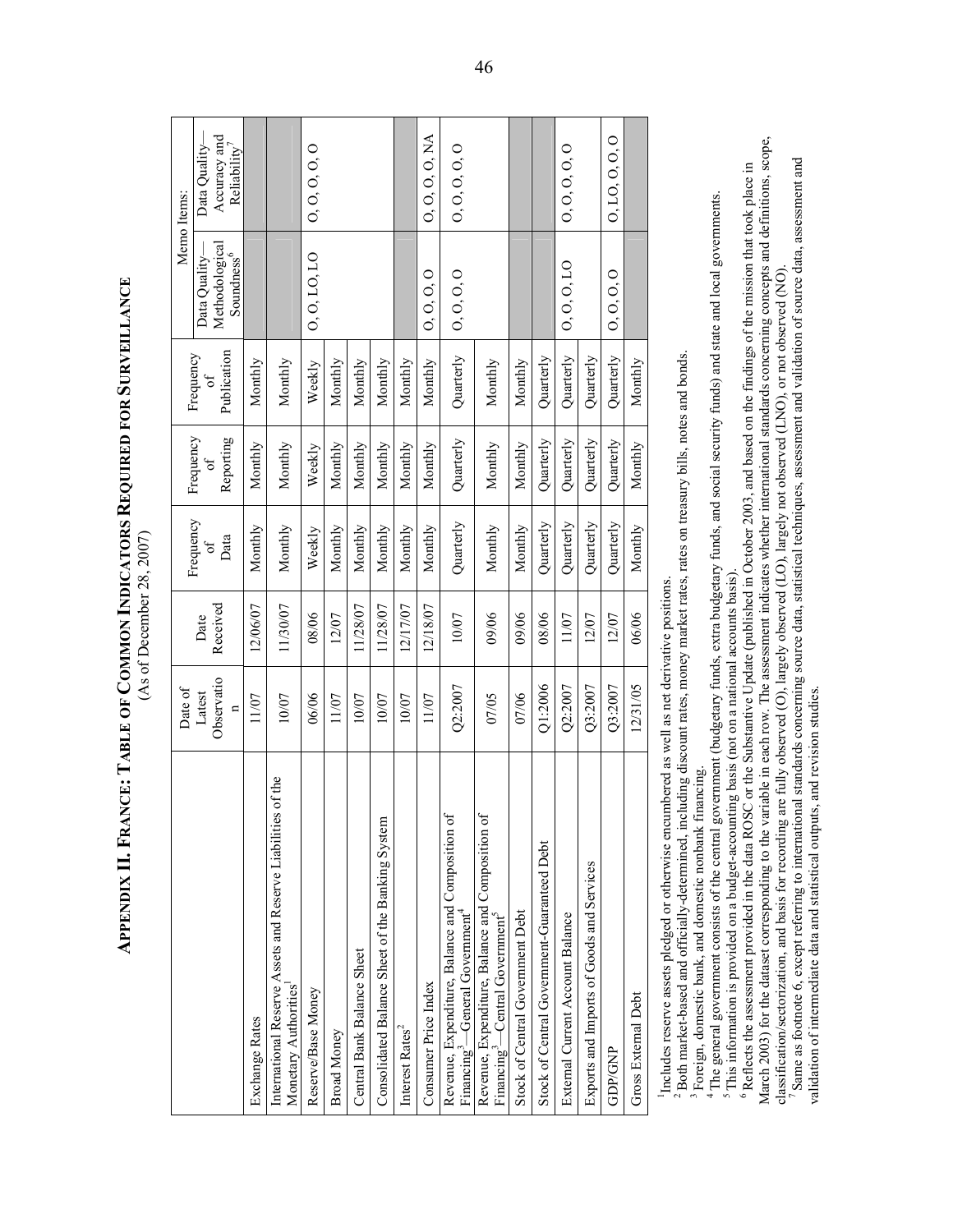### INTERNATIONAL MONETARY FUND

# FRANCE

# **Staff Report for the 2007 Article IV Consultation Supplementary Information**

Prepared by the European Department

(In consultation with the Policy Development and Review Department)

Approved by Michael Deppler and Matthew Fisher

February 12, 2008

This supplement to the staff report for the 2007 Article IV consultation with France provides an update on staff's revised economic outlook, recent developments in financial markets, and structural reform proposals. The information does not alter the thrust of the staff appraisal.

#### **Summary**

*Growth is forecast to dip in 2008 to 1.5 percent, slightly lower than anticipated in the staff report due to a further weakening of the global environment, as set out in the recent interim WEO. Headline inflation has continued to rise, given higher oil and food prices, but core inflation remains below 2 percent. While the banking system so far appears to be only moderately affected by the ongoing financial turmoil, the full extent of necessary write-downs is still unknown, and a massive fraud case at Société Générale is troubling. The Commission for the Liberalization of Growth in France (Attali Commission) has presented its report and the government has undertaken to implement most of its (over 300) specific recommendations, though protests by taxi drivers seem to have led it to distance itself from the report's proposals in this area.* 

## **Output and inflation**

1. **Staff projects a deceleration of GDP growth to 1½ percent in 2008** (Table 1). The revision is driven by slower growth in the U.S. and Europe and the effects of higher inflation on consumer spending. It is consistent with the mark-down of  $\frac{1}{2}$  percentage point in euro area growth in the interim WEO published on January 29, which reflects broadly evenhanded reductions across main euro area countries. While lending flows to the private sector have continued to be strong, the global financial market turmoil has led to appreciably tighter bank lending standards for firms. Recent developments have also weighed on consumer confidence, which dropped in January to its lowest level in 12 years. The tax cuts approved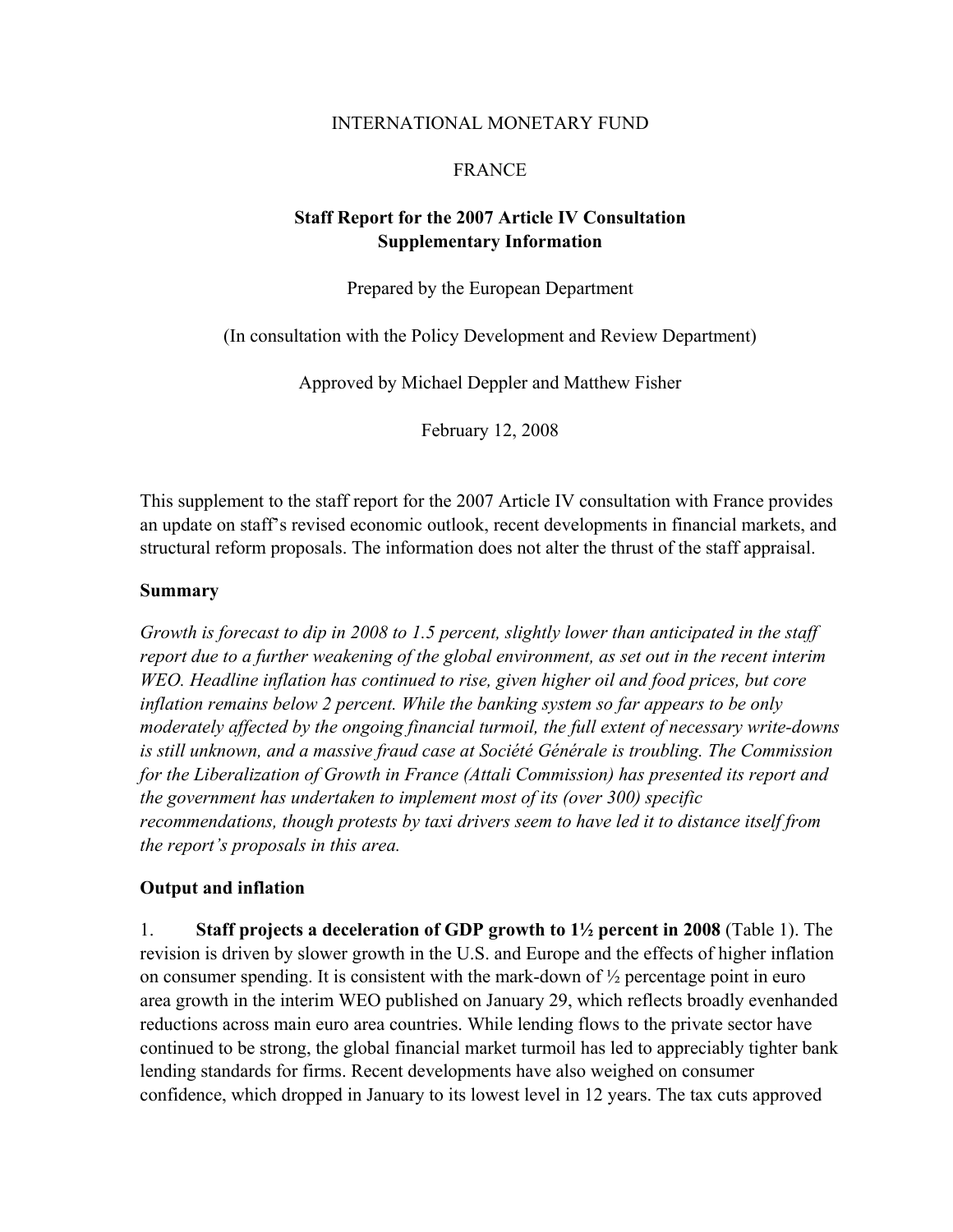in July 2007 and in the 2008 budget  $\frac{1}{2}$  percent of GDP) became fully effective in January and stand to mitigate somewhat the negative external effects on demand. With a fiscal deficit projected by staff to widen to 2.8 percent of GDP (versus 2.7 percent of GDP in the staff report) in 2008—near the Maastricht limit—and a relatively high debt/GDP ratio, there is no room for additional discretionary fiscal stimulus. In this respect, on February 12, 2008 the ECOFIN Council invited France to "strengthen the pace of budgetary consolidation and debt reduction." The risks to the staff's forecast are broadly balanced, with downside risks related to the international environment and, on the upside, a possibly stronger rebound in the aeronautics and automobile industries. A relatively strong showing of industrial production in December 2007 may provide some ground for the latter.

# **Financial sector**

 $\overline{a}$ 

2. **On January 24, Société Générale (SG) communicated that a massive rogue dealing fraud has cost the bank €4.9 billion.** SG reported the fraud in addition to  $\epsilon$ 2.1 billion in U.S. residential mortgage and monoline related write-downs; the latter were revised to  $\epsilon$ 2.6 billion on February 11. SG has launched a rights issue to raise  $\epsilon$ 5.5 billion in fresh capital in the market. In a report, issued on February 4, the authorities concluded that the fraud was an isolated event, but pointed to failures in the bank's internal controls of derivatives trading, with questions already raised last year by the derivatives exchange, Eurex. The report finds that the subsequent unwinding of the trader's position conformed to market practice, but was carried out under difficult market conditions. Minister Lagarde has asked for clarification of the communication requirements between regulatory agencies and the government in crisis management. Various other enquiries into the episode are underway. Separately, the authorities have indicated their aversion to possible hostile takeover bids of SG.

3. **Notwithstanding the SG episode, the French banking system appears to be only moderately affected by the ongoing financial turbulence.** So far, most of the large French banks have disclosed manageable exposure to the U.S. subprime market. Two of the large banks have revealed preliminary results for the entire year: BNP has reported an increase over last year's net income, and––excluding the fraud-related write-downs––SG has reported stable results, despite losses related to the turbulence. However, banks' exposure and risk may increase in case of a worsening situation of monoline bond insurers<sup>1</sup> and a persistence of the turmoil.

4. **The government has asked financial institutions and regulators to join in efforts at both the national and international level to strengthen internal control of market operations.** The government has asked firms and regulators to work together on improved

<sup>&</sup>lt;sup>1</sup> BNP and SG are among the eight banks that have joined to aid Ambac Financial Group, a large bond insurer hit by the global turmoil.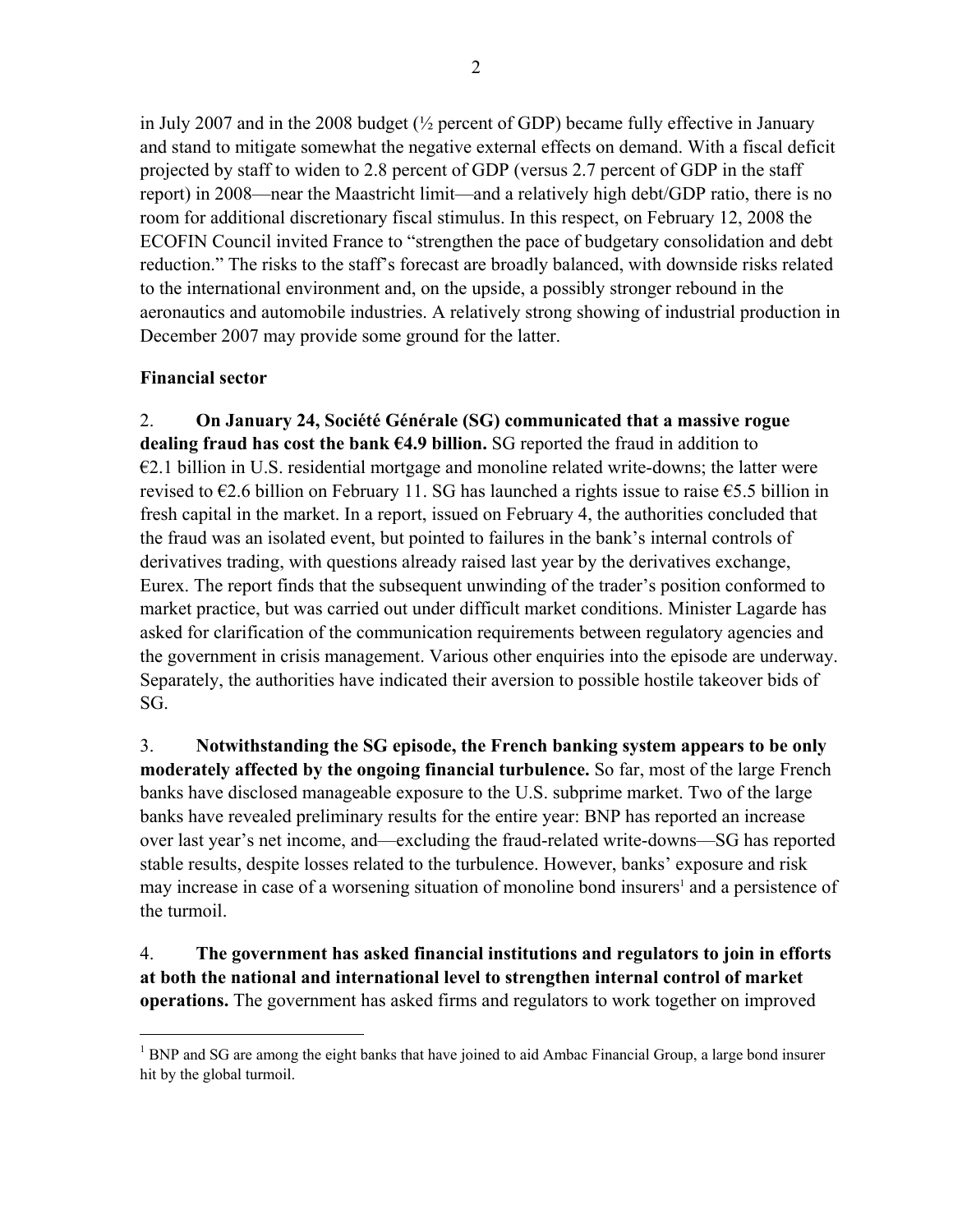internal control systems and better regulation of operational risk management, to reduce vulnerabilities in the French banking system. It noted that banks' management should be fully involved in risk control and fraud identification, and that supervisors may need to raise monetary sanctions against violations of regulations. France has called for setting homogeneous international standards on the management and transparency of operational and reputational risk, within the framework of Basel II.

5. **Credit standards have tightened appreciably in corporate lending, but not in household lending.** The *Banque de France*'s most recent lending survey reported a sharp tightening of banks' credit standards to firms in the fourth quarter and expectations of a further tightening in 2008. French firms have relatively strong balance sheet positions and are less reliant on bank lending than in some other euro area countries; nonetheless, tightening credit conditions, especially if confirmed going forward, would compound downside risks to growth.2 In contrast to firms, lending standards to households have remained little changed. This difference suggests that, beyond the impact of the turmoil on bank leverage, the worsening economic outlook may have played a major role in the credit tightening.

# **Structural issues**

 $\overline{a}$ 

6. **President Sarkozy has undertaken to implement most of the Attali Commission's proposals to generate growth in France.** In mid-January, the Commission presented 316 specific measures (*décisions*) covering education, future technologies, competitiveness of SMEs, labor markets, rents and privileges, taxation, and public spending. The objectives are to raise potential growth by 1 percentage point, reduce unemployment to 5 percent, cut poverty, and improve living conditions in problem neighborhoods by 2012. Prime Minister Fillon announced the presentation of a draft law on the "modernization of the economy" in spring 2008, which would also include proposals on the deregulation of retail trade, strengthened competition policies, and measures in support of SMEs. He also initiated consultations with social partners and economic agents to formulate reform plans in a number of other areas, including the regulated professions. Protests by taxi drivers seem, for their part, to have induced the government to distance itself from the specifics of the Attali report's recommendations. Other report proposals are to be covered by existing processes, such as the general expenditure review (RGPP) and negotiations on pension reform due later this year. Ahead of these talks, the government has announced a multi-year increase in the minimum pension (*minimum vieillese)*, with a first installment already in 2008.

<sup>&</sup>lt;sup>2</sup> See Selected Issues II, Financing and Risks of French Firms (www.imf.org). The tightening of lending standards for credit to firms, which was more moderate in France until October 2007 (¶7 of the staff report), is now in line with the euro area average.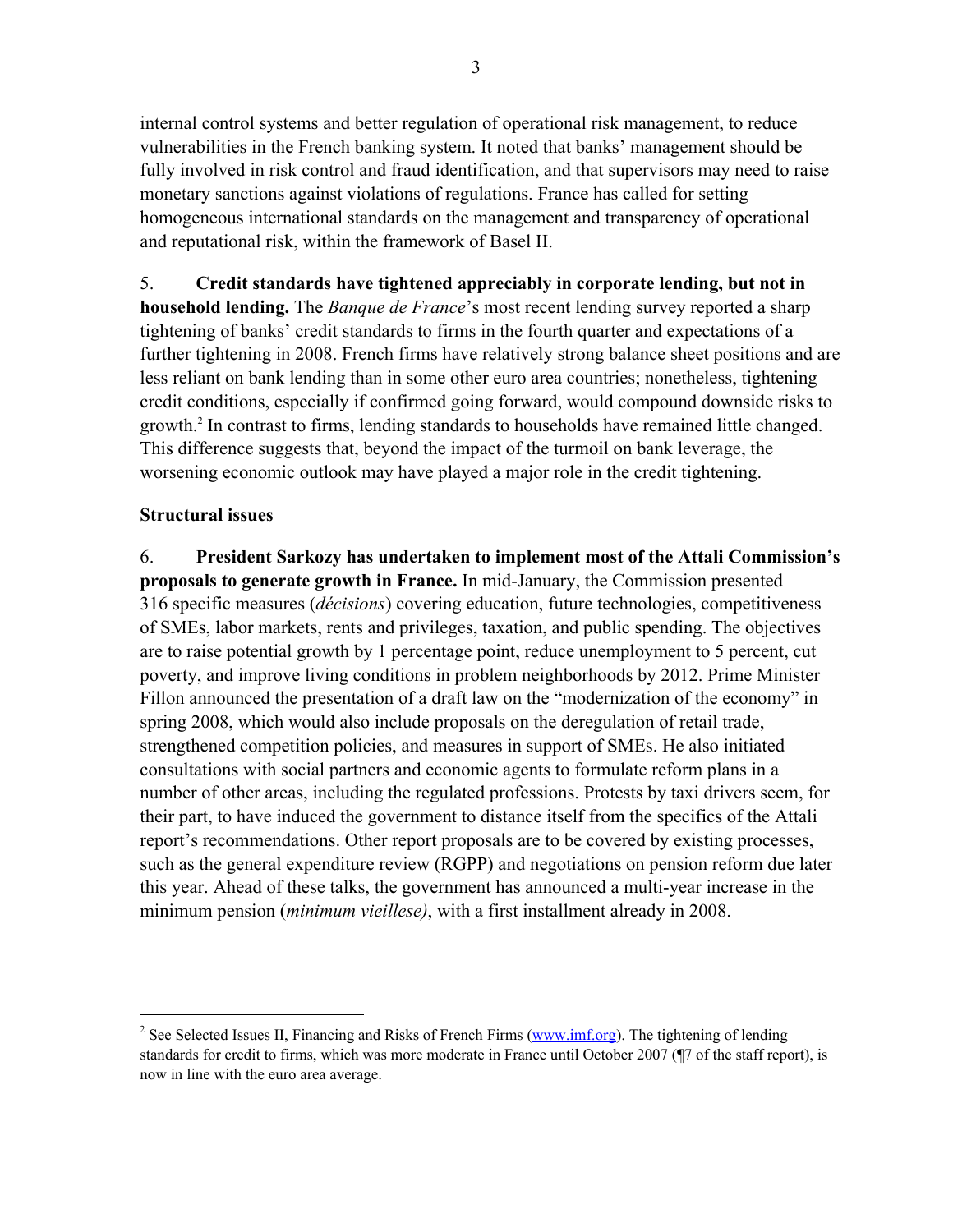#### **Staff assessment**

7. **The events at Société Générale are troubling, and revealing of serious shortcomings in internal controls, but not such as to affect the overall stability of the French financial system.** If Société Générale successfully concludes its announced recapitalization of  $\epsilon$ 5.5 billion or is merged with a stronger partner, there are unlikely to be systemic repercussions. Contestability, including by potentially interested foreign parties, should however be fully assured. Efforts to enhance operational risk management to avert similar frauds in the future are welcome, with effective enforcement of existing regulations being the priority, and incentives to undue risk-taking in proprietary trading re-examined; regulatory changes might also be needed, and weighed against their cost implications.

8. **Many measures proposed in the Attali report could help lift growth and raise consumer welfare.** The removal of barriers to doing business in the retail sector, including hotels and restaurants, and the strengthening of competition policies would raise supply, improve the efficiency of markets, and lower consumer prices—and are specifically endorsed in the staff report (¶36 and others). Their inclusion in a broader liberalizing draft law in the spring is welcome. With respect to other reforms, it will be important that consultations with social partners and professionals do not result in undue delays or weak agreements, maximizing long-term benefits to consumers. Given the state of public finances, it will be important to offset the budgetary costs of some of the proposals by a redeployment of resources.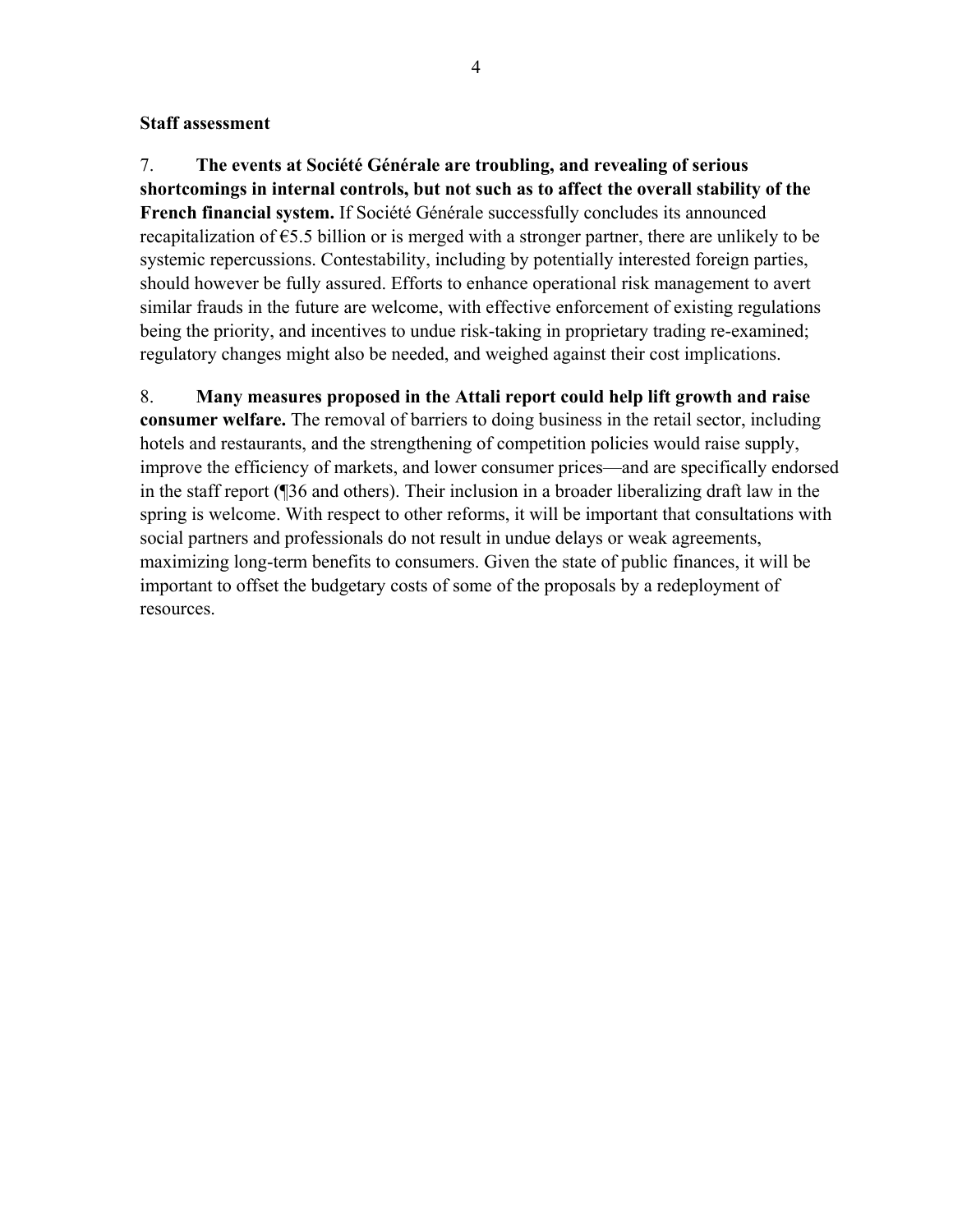Table 1. France: Main Economic Indicators, 2004-13

|  | (Annual percentage change; unless otherwise indicated) |
|--|--------------------------------------------------------|
|  |                                                        |

|                                            |        |         |         | Projection |           |          |          |           |           |           |
|--------------------------------------------|--------|---------|---------|------------|-----------|----------|----------|-----------|-----------|-----------|
|                                            | 2004   | 2005    | 2006    | 2007       | 2008      | 2009     | 2010     | 2011      | 2012      | 2013      |
| Demand and supply in constant prices 1/    |        |         |         |            |           |          |          |           |           |           |
| Gross domestic product                     | 2.5    | 1.7     | 2.0     | 1.9        | 1.5       | 1.9      | 2.6      | 2.6       | 2.5       | 2.5       |
| Private consumption                        | 2.5    | 2.2     | 2.0     | 2.1        | 1.8       | 1.9      | 2.6      | 2.5       | 2.4       | 2.4       |
| Public consumption                         | 2.3    | 0.9     | 1.4     | 1.6        | 1.6       | 1.7      | 1.8      | 1.8       | 1.8       | 1.8       |
| Gross fixed investment                     | 3.6    | 4.0     | 3.7     | 3.9        | 2.6       | 3.7      | 4.0      | 3.8       | 3.9       | 3.9       |
| <b>Business investment</b>                 | 4.2    | 2.1     | 4.2     | 5.0        | 3.2       | 5.0      | 5.2      | 4.8       | 4.8       | 4.8       |
| Residential investment                     | 3.2    | 6.1     | 4.4     | 1.5        | 2.1       | 1.7      | 1.7      | 1.8       | 1.8       | 1.8       |
| Public investment                          | 2.3    | 7.1     | 1.2     | 4.2        | 1.1       | 1.9      | 2.9      | 3.3       | 3.2       | 3.2       |
| Stockbuilding 2/                           | 0.6    | 0.0     | 0.2     | $-0.1$     | 0.0       | 0.0      | 0.0      | 0.0       | 0.0       | 0.0       |
| Foreign balance 2/                         | $-0.7$ | $-0.6$  | $-0.4$  | $-0.2$     | $-0.6$    | 0.0      | 0.0      | 0.0       | 0.0       | 0.0       |
| Exports of goods and NFS                   | 4.0    | 2.8     | 5.5     | 3.4        | 3.3       | 5.3      | 6.9      | 6.8       | 6.5       | 6.3       |
| Imports of goods and NFS                   | 7.1    | 5.0     | 6.8     | 4.3        | 4.8       | 5.9      | 6.7      | 6.4       | 6.3       | 6.3       |
| Prices                                     |        |         |         |            |           |          |          |           |           |           |
| GDP deflator                               | 1.4    | 1.8     | 2.5     | 2.1        | 1.9       | 1.8      | 1.7      | 1.7       | 1.7       | 1.7       |
| Consumer prices (average) 3/               | 2.3    | 1.9     | 1.9     | 1.6        | 2.3       | 1.8      | 1.7      | 1.7       | 1.7       | 1.7       |
| Consumer prices (end of period)            | 2.3    | 1.8     | 1.7     | 2.8        | $\cdots$  | $\ldots$ | $\ldots$ | $\ddotsc$ | $\ddotsc$ | $\sim$    |
| Employment and wages                       |        |         |         |            |           |          |          |           |           |           |
| Employment                                 | 0.1    | 0.5     | 0.8     | 1.1        | 0.5       | 0.3      | 0.3      | 0.3       | 0.3       | 0.1       |
| Unemployment 4/                            | 9.6    | 9.7     | 9.5     | 8.7        | 8.2       | 7.9      | 7.7      | 7.4       | 7.1       | 7.0       |
| Productivity 5/                            | 2.4    | 1.3     | 1.2     | 0.9        | 0.9       | 1.6      | 2.4      | 2.3       | 2.2       | 2.4       |
| Unit labor costs (whole economy)           | 1.0    | 1.7     | 1.8     | 2.6        | 2.5       | 1.9      | 1.1      | 1.2       | 1.4       | 1.3       |
| Output in manufacturing                    | 0.4    | 1.4     | 2.0     | 2.5        | 2.5       | 2.5      | 2.5      | 2.5       | 2.5       | 2.5       |
| Hourly labor compensation in manufacturing | 4.2    | 1.8     | 3.4     | 3.2        | 3.0       | 2.5      | 2.5      | 2.5       | 2.5       | 2.5       |
| Unit labor costs in manufacturing          | 0.7    | $-2.5$  | $-0.9$  | $-0.5$     | $-0.5$    | $-0.5$   | $-0.5$   | $-0.5$    | $-0.5$    | $-0.5$    |
| Personal sector                            |        |         |         |            |           |          |          |           |           |           |
| Real disposable income 6/                  | 2.6    | 1.6     | 2.1     | 2.7        | 1.8       | 2.1      | 2.2      | 2.4       | 2.4       | 2.4       |
| Savings ratio 7/                           | 15.8   | 15.3    | 15.5    | 15.9       | 15.9      | 16.1     | 15.8     | 15.7      | 15.6      | 15.6      |
| Output gap 8/                              | $-0.5$ | $-0.8$  | $-0.9$  | $-1.1$     | $-1.8$    | $-2.0$   | $-1.5$   | $-0.9$    | $-0.5$    | 0.0       |
| Rate of growth of potential output         | 2.1    | 2.1     | 2.1     | 2.2        | 2.2       | 2.2      | 2.2      | 2.1       | 2.1       | 2.1       |
| <b>Balance of payments</b>                 |        |         |         |            |           |          |          |           |           |           |
| Trade balance (in billions of euros)       | $-3.8$ | $-23.0$ | $-30.0$ | $-38.1$    | $-58.2$   | $-61.1$  | $-62.2$  | $-63.0$   | $-65.5$   | $-69.3$   |
| (in percent of GDP)                        | $-0.2$ | $-1.3$  | $-1.7$  | $-2.0$     | $-3.0$    | $-3.0$   | $-3.0$   | $-2.9$    | $-2.9$    | $-2.9$    |
| Current account (in billions of euros)     | 8.5    | $-15.7$ | $-22.5$ | $-24.4$    | $-58.8$   | $-61.7$  | $-62.1$  | $-61.9$   | $-63.6$   | $-67.1$   |
| (in percent of GDP)                        | 0.5    | $-0.9$  | $-1.3$  | $-1.3$     | $-3.0$    | $-3.1$   | $-3.0$   | $-2.8$    | $-2.8$    | $-2.8$    |
| Terms of trade                             | $-0.5$ | $-1.8$  | $-0.3$  | 0.0        | $-1.9$    | 0.5      | 0.3      | 0.3       | 0.2       | 0.0       |
| Nominal effective exchange rate            | 107.6  | 107.7   | 108.1   | 110.3      | $\ddotsc$ | $\ldots$ | $\ldots$ | $\ddotsc$ | $\ldots$  | $\ddotsc$ |
| Real effective exchange rate               | 103.2  | 101.4   | 101.1   | 102.3      | $\sim$    | $\sim$   | $\ldots$ | $\ldots$  | $\ldots$  | $\ddotsc$ |
| Public sector accounts 9/                  |        |         |         |            |           |          |          |           |           |           |
| Revenue                                    | 49.6   | 50.7    | 50.8    | 50.7       | 50.3      | 50.1     | 50.0     | 50.0      | 50.0      | 50.0      |
| Expenditure                                | 53.2   | 53.7    | 53.4    | 53.1       | 53.1      | 52.9     | 52.4     | 51.9      | 51.4      | 51.0      |
| General government balance 10/             | $-3.6$ | $-2.9$  | $-2.5$  | $-2.4$     | $-2.8$    | $-2.8$   | $-2.4$   | $-2.0$    | $-1.5$    | $-1.1$    |
| Central Government balance 10/             | $-3.2$ | $-3.0$  | $-2.6$  | $-2.1$     | $-2.3$    | $-2.2$   | $-1.8$   | $-1.4$    | $-1.0$    | $-0.6$    |
| Social Security balance 10/                | $-0.9$ | $-0.2$  | $-0.3$  | $-0.4$     | $-0.4$    | $-0.6$   | $-0.6$   | $-0.5$    | $-0.4$    | $-0.3$    |
| Structural balance 11/                     | $-3.1$ | $-2.7$  | $-1.9$  | $-1.6$     | $-1.7$    | $-1.7$   | $-1.5$   | $-1.4$    | $-1.2$    | $-1.0$    |
| Primary balance                            | $-0.9$ | $-0.3$  | 0.0     | 0.2        | $-0.2$    | $-0.2$   | 0.2      | 0.6       | 1.1       | 1.5       |
| Gross debt 10/                             | 64.9   | 66.7    | 64.2    | 64.1       | 64.7      | 65.2     | 64.9     | 64.1      | 63.0      | 61.5      |
|                                            |        |         |         |            |           |          |          |           |           |           |

Sources: *Banque de France* ; data provided by the authorities; and IMF staff estimates.

1/ Data from the INSEE quarterly national accounts system.

2/ Change as percentage of previous year's GDP.

3/ Harmonized CPI.

4/ In percent of labor force; harmonized index.

5/ GDP over total employment.

6/ Personal disposable income deflated by the implicit deflator for private consumption.

7/ In percent of household disposable income.

8/ In percent of potential GDP.

9/ In percent of GDP.

10/ Maastricht definition.

11/ Data for 2005 and 2006 exclude the EDF and La Poste pension fund transfers, respectively (0.5 percent and 0.1 percent of GDP).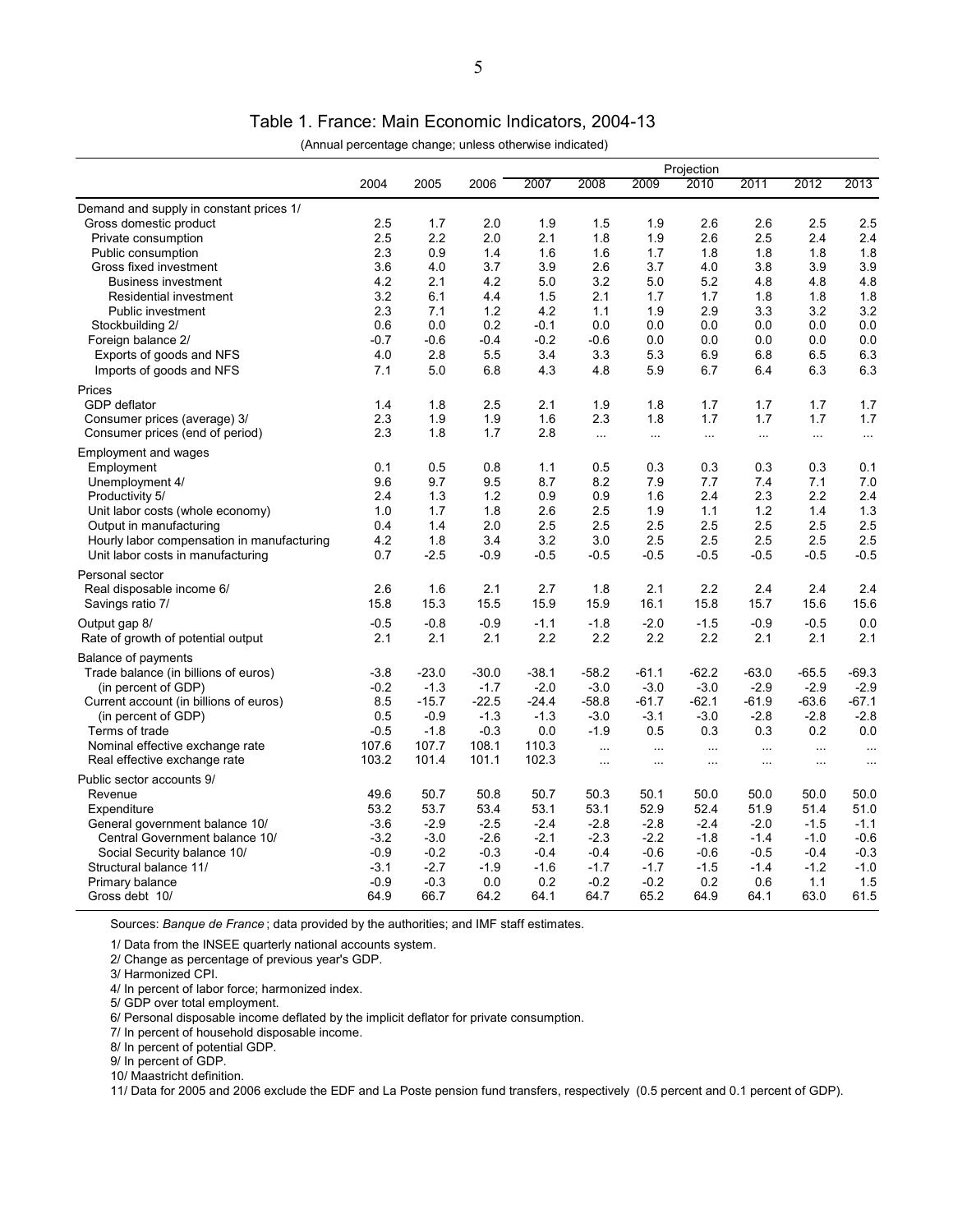

INTERNATIONAL MONETARY FUND **Public Information Notice** 

**EXTERNAL RELATIONS DEPARTMENT** 

Public Information Notice (PIN) No. 08/23 FOR IMMEDIATE RELEASE February 20, 2008

International Monetary Fund 700 19<sup>th</sup> Street, NW Washington, D. C. 20431 USA

# **IMF Executive Board Concludes 2007 Article IV Consultation with France**

On February 15, 2008, the Executive Board of the International Monetary Fund (IMF) concluded the Article IV consultation with France.<sup>1</sup>

# **Background**

l

Economic growth in France has averaged 2 percent since 2003, lagging both the revival of European growth and past growth performance at the same stage of the economic cycle. While domestic demand has remained robust, net exports have been a significant drag on growth, detracting close to  $\frac{1}{2}$  percentage point of GDP per year on average. In 2007, growth was 1.9 percent, down from 2.0 percent in 2006. Domestic demand has remained the driver of growth. As a result of the deceleration in real export growth and the continuation of dynamic import growth, France's current account has deteriorated steadily: from a surplus of 1.4 percent of GDP in 2002 to an estimated deficit of 1.3 percent in 2007.

Inflationary pressures are mounting, but headline inflation remains one of the lowest in the euro area. After ebbing down to 1.2 percent in mid-2007, headline inflation has rebounded to 2.8 percent in December 2007 with the surge in food and energy prices. Unit labor costs have risen, as productivity gains have lagged wage inflation. Monetary conditions have tightened noticeably since 2006, reflecting ECB rate increases and, more recently, euro appreciation and the increase in risk premia due to the fallout from the financial turbulence.

 $1$  Under Article IV of the IMF's Articles of Agreement, the IMF holds bilateral discussions with members, usually every year. A staff team visits the country, collects economic and financial information, and discusses with officials the country's economic developments and policies. On return to headquarters, the staff prepares a report, which forms the basis for discussion by the Executive Board. At the conclusion of the discussion, the Managing Director, as Chairman of the Board, summarizes the views of Executive Directors, and this summary is transmitted to the country's authorities.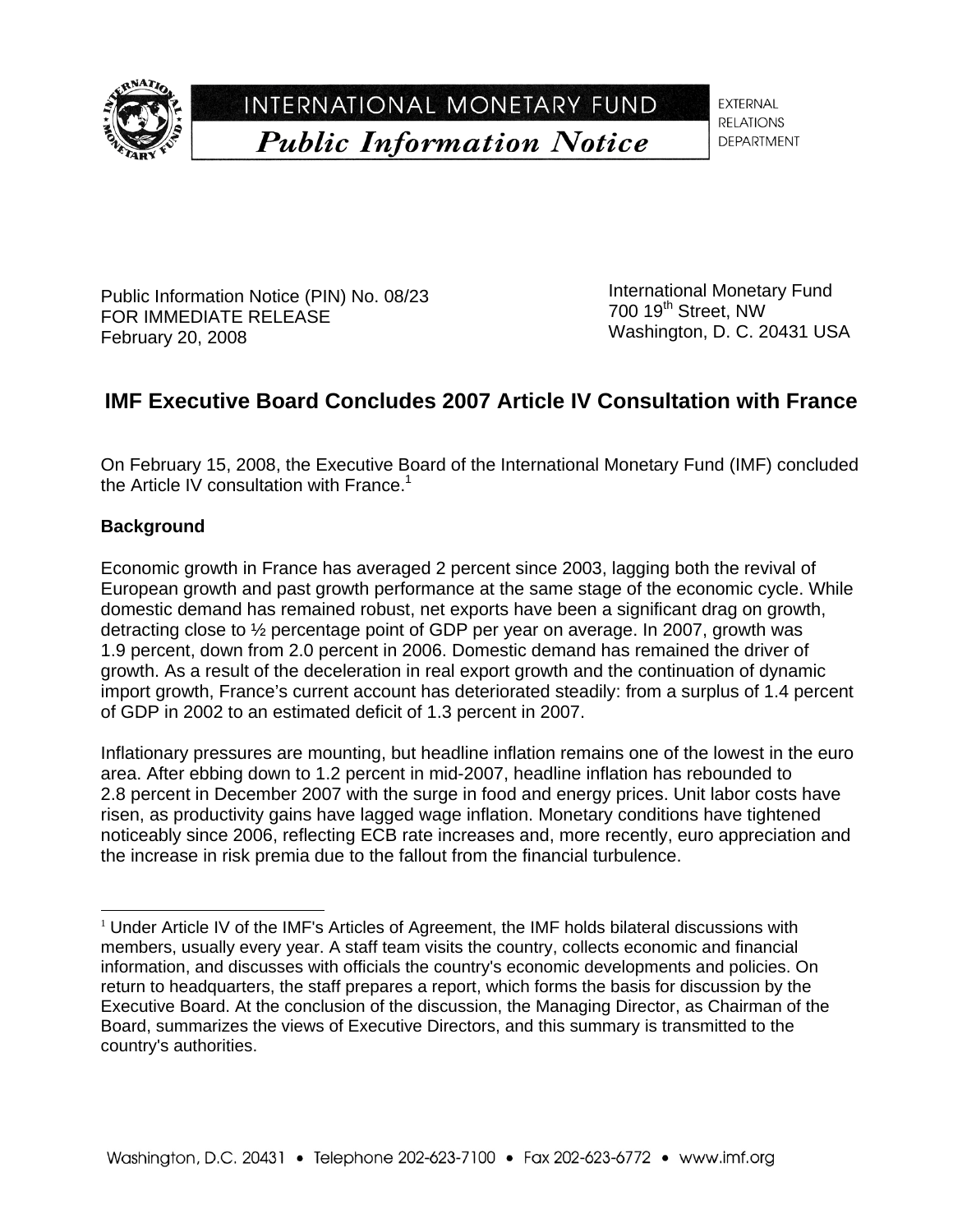Financial turbulence has had a limited impact on the domestic economy to date, and performance of the banking sector remains solid. French banks' exposure to the U.S. subprime market appears fairly limited and credit default swap spreads have risen less than for some other major European banks. Nonetheless, financial institutions remain vulnerable, particularly with regard to off-balance sheet exposures. In addition, profitability may be further impacted by rising risk in corporate credit, the cooling-off in real estate prices, and generally tighter credit conditions. Recent events at Société Générale have revealed shortcomings in internal control, which the authorities intend to address.

For 2008, GDP growth is projected to reach 1.5 percent, substantially weaker than anticipated earlier. The spike in oil prices, the rise in the euro and weakening economic prospects in partner countries will be a drag on growth. The risks to the staff's forecast are broadly balanced, with downside risks related to the international environment and, on the upside, a possibly stronger rebound in the aeronautics and automobile industries.

The authorities are pursuing an ambitious structural reform program across a wide range of areas. At the center of the program is the need to increase flexibility in labor markets. To date, the government has introduced a number of measures to make the 35-hour workweek restriction less binding. In addition, social partners have reached agreement on key labor market reforms, upon which the government intends to act. Other labor market initiatives include a review of the mechanism for setting the minimum wage (SMIC) and the merger of the unemployment and job placement agencies. The government is also pursuing goods and services market reforms, which could boost potential output and consumer welfare. Among the key priorities, early action is expected in reforming the retail distribution sector.

The 2008 budget represents a pause in fiscal consolidation. The budget maintains spending restraint (including an unprecedented reduction in public employment), but it is offset by the cost of the August 2007 tax package, leaving little deficit improvement. Over the medium term, the government aims for an annual structural adjustment of ½ percentage point of GDP consistent with the objective of reaching fiscal balance by 2012 under its central scenario.

The government has launched a comprehensive general review of public policy. The review aims to achieve a fundamental and lasting improvement in public services while reducing public spending on a sustainable basis. Analogously, a general review of the tax system has also begun. It would be the basis for reform toward a more efficient tax system based on greater stability, a supportive framework for business and investment, and greater use of environmental taxes.

## **Executive Board Assessment**

Directors commended the authorities for their intention to accelerate the economic reform process and to push for simultaneous reforms across different areas. Directors noted that this strategy increases the prospects for an appreciable acceleration in economic growth by exploiting the complementarities of reforms. They welcomed the authorities' focus on reforming areas where market distortions are currently greatest—notably labor and services markets.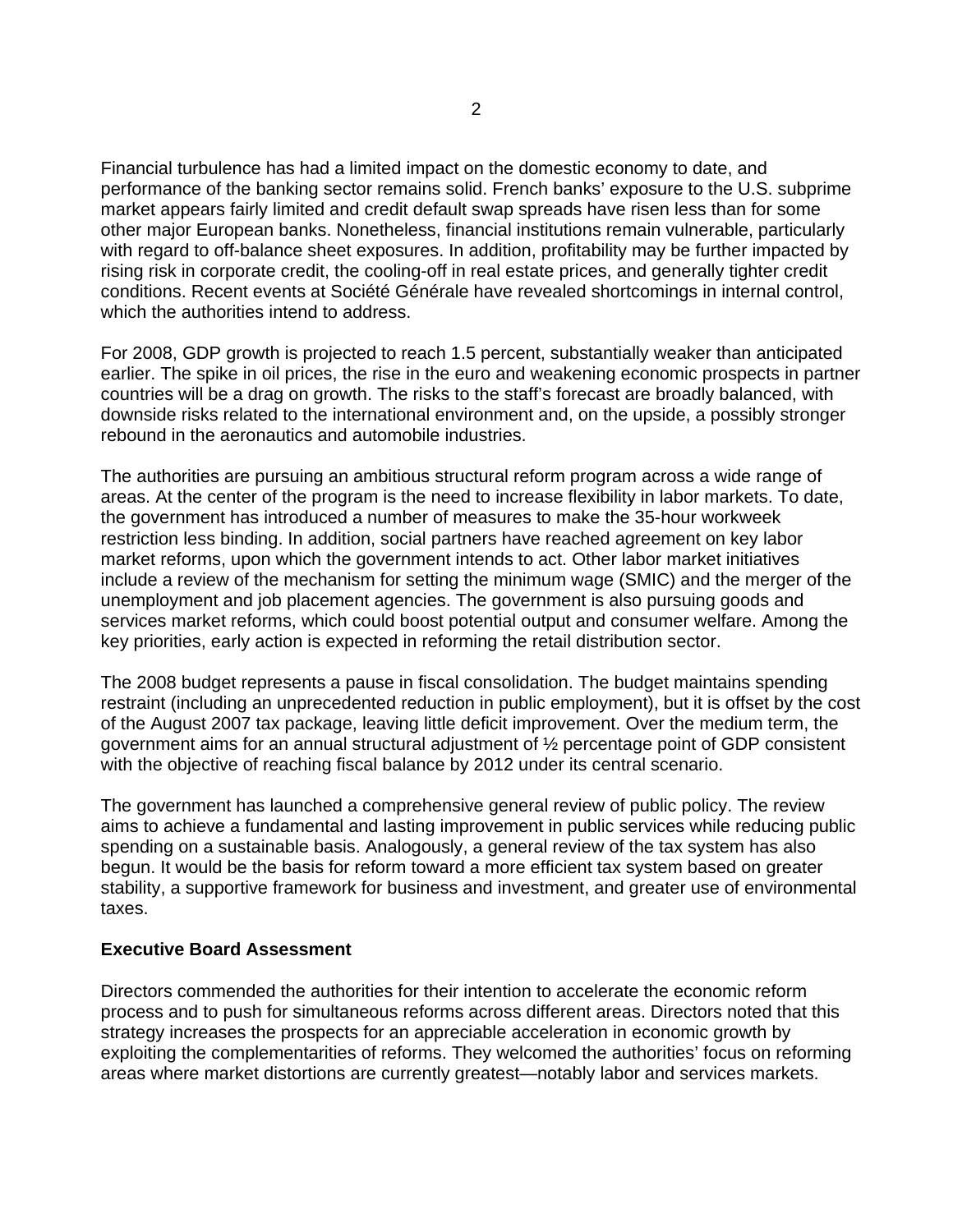Such an approach would address the sources of France's growth difficulties which, Directors noted, lie not in deficient consumer demand, but in rigidities that impede supply and impair export performance. Directors stressed that eliminating these rigidities would raise productivity and stimulate growth, and over time yield a greater contribution to improving the purchasing power of French households than short-term measures to boost disposable income.

Directors noted that near-term growth prospects for France have weakened with the onset of the global financial turmoil and the slowdown in advanced economies, with a recovery expected in 2009-10. Growth in recent years has been sustained by domestic demand, with the external sector contributing negatively. Export growth has lagged, producing a widening current account deficit. Directors noted that competitiveness, as reflected in the real effective exchange rate, shows some deterioration. However, the deterioration is modest—suggesting that the exchange rate is not the principal constraint on exports, and underscoring the need to address inefficiencies in factor and product markets to boost performance.

Directors saw labor market reforms as central to a strategy of raising growth, reducing unemployment, and improving the purchasing power of French households. They noted that the government has already taken steps to alleviate the country's highly restrictive labor regulations, including by relaxing the 35-hour workweek requirements and fostering an agreement between employers and trade unions to rationalize labor contracts and improve employment flexibility. Directors also welcomed steps to rationalize public employment services. They highlighted the need for further reforms, including steps to reduce wage compression by limiting future discretionary adjustments in the minimum wage, further relaxing the 35-hour workweek, and making more fundamental improvements in the flexibility of permanent employment contracts. In this context, a number of Directors noted the fiscal costs implied in trying to alleviate labor market rigidities via the budget, and favored an approach that addressed the core problems directly.

Directors viewed goods and services market reforms as having the potential to significantly boost output and consumer welfare. They welcomed steps to liberalize retail distribution, which should lead to a positive effect on inflation, and the planned move to a unified competition authority. More generally, the liberalizing opportunity offered by the EU Services Directive should be fully seized. Directors looked forward to the draft law expected in the Spring taking up the recommendations of the Attali Commission.

Directors noted that, while the 2008 budget contains several commendable initiatives to contain spending, including an unprecedented reduction in public employment, it entails a pause in fiscal adjustment due to tax cuts. While recognizing the challenges to policy making in the present conjuncture, most Directors stressed that fiscal consolidation should proceed in tandem with structural reforms. They accordingly encouraged the authorities to be vigilant to the risk of slippage in the fiscal deficit target in 2008. With lower growth forecast in 2008, the deficit risked moving toward its Maastricht limit, leaving in these Directors' view no room for additional discretionary fiscal stimulus. Several other Directors, however, felt that it was appropriate for fiscal policy to play an active countercyclical role in the face of the weakening global economic environment and other downside risks to the French economy. More generally, Directors urged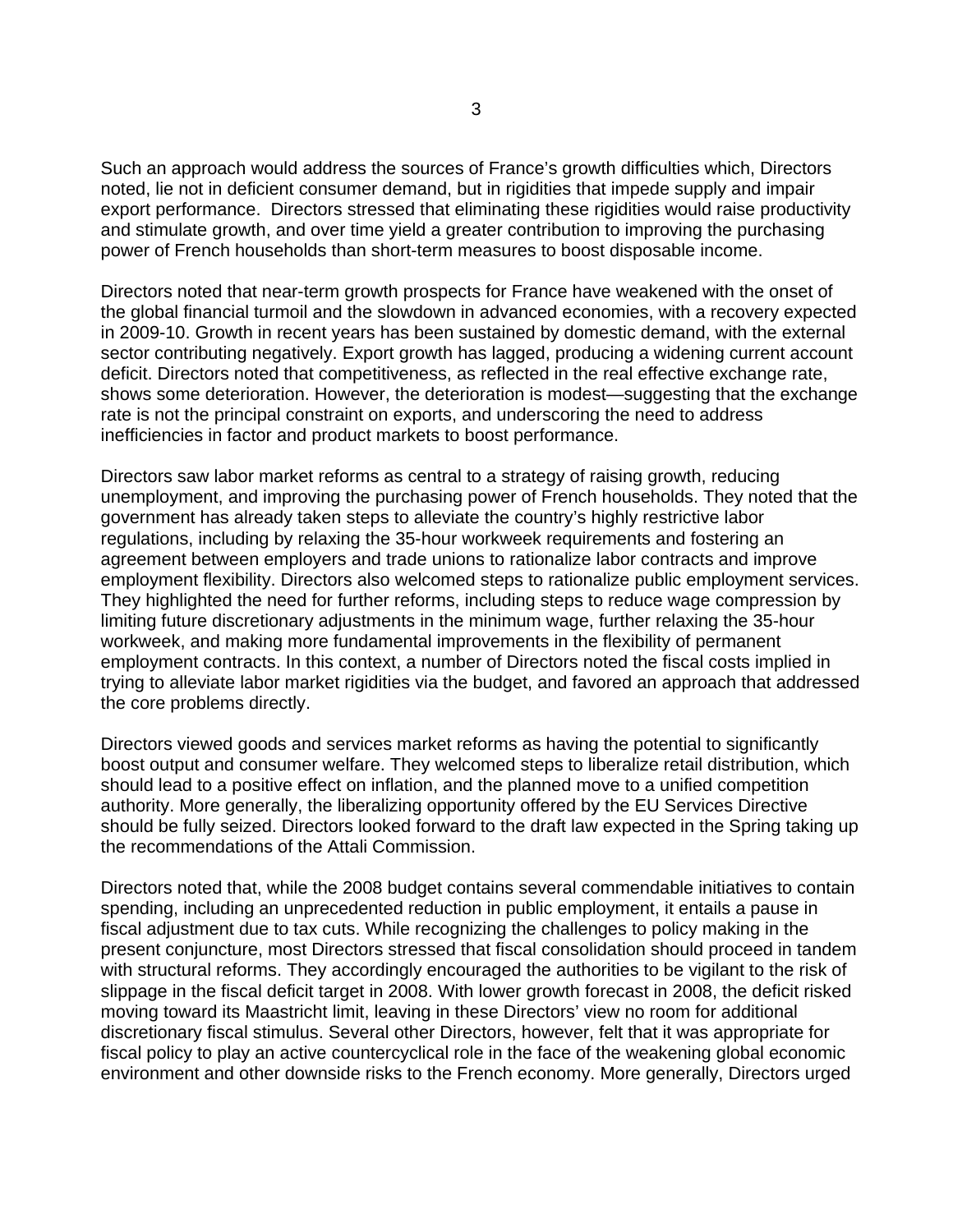the authorities from 2009 to return to an ambitious adjustment path for the fiscal deficit, strengthening the credibility of their medium-term objective of budget balance.

Directors strongly welcomed the government's ongoing expenditure and tax policy reviews. They observed that international experience shows that these exercises can provide significant lasting improvements in the fiscal position and in the efficiency of public services. They noted, however, that these improvements take time to materialize, so fiscal consolidation in 2009-10 should be based on tight spending plans.

Directors noted that the French financial system appears to have been only moderately affected by the recent financial market turbulence. The system is well-capitalized, exposure to the U.S. subprime market is limited, and off-balance sheet exposure appears to be moderate. But market conditions have yet to return to normal and risks remain. Directors thus encouraged the authorities to remain vigilant to the possibility of further spillovers from other countries and from other market segments. The recent trading fraud at Societé Générale, while it appears to be an isolated event, points to the need to continue to reinforce risk management controls in banks. Directors welcomed the authorities' prompt investigation of the affair and their commitment to take the necessary steps to ensure that similar problems do not recur. Directors recommended that the authorities move forward with the modernization of France's financial market, moving away from its administered past, as advised also by the recent Camdessus report on regulated savings. A more efficient financial sector could make a significant contribution to boosting economic growth. The impulse that the authorities intend to give to the Lamfalussy process is also welcome.

*Public Information Notices (PINs)* form part of the IMF's efforts to promote transparency of the IMF's views and analysis of economic developments and policies. With the consent of the country (or countries) concerned, PINs are issued after Executive Board discussions of Article IV consultations with member countries, of its surveillance of developments at the regional level, of post-program monitoring, and of ex post assessments of member countries with longer-term program engagements. PINs are also issued after Executive Board discussions of general policy matters, unless otherwise decided by the Executive Board in a particular case. The staff report (use the free Adobe Acrobat Reader to view this pdf file) for the 2007 Article IV Consultation with France is also available.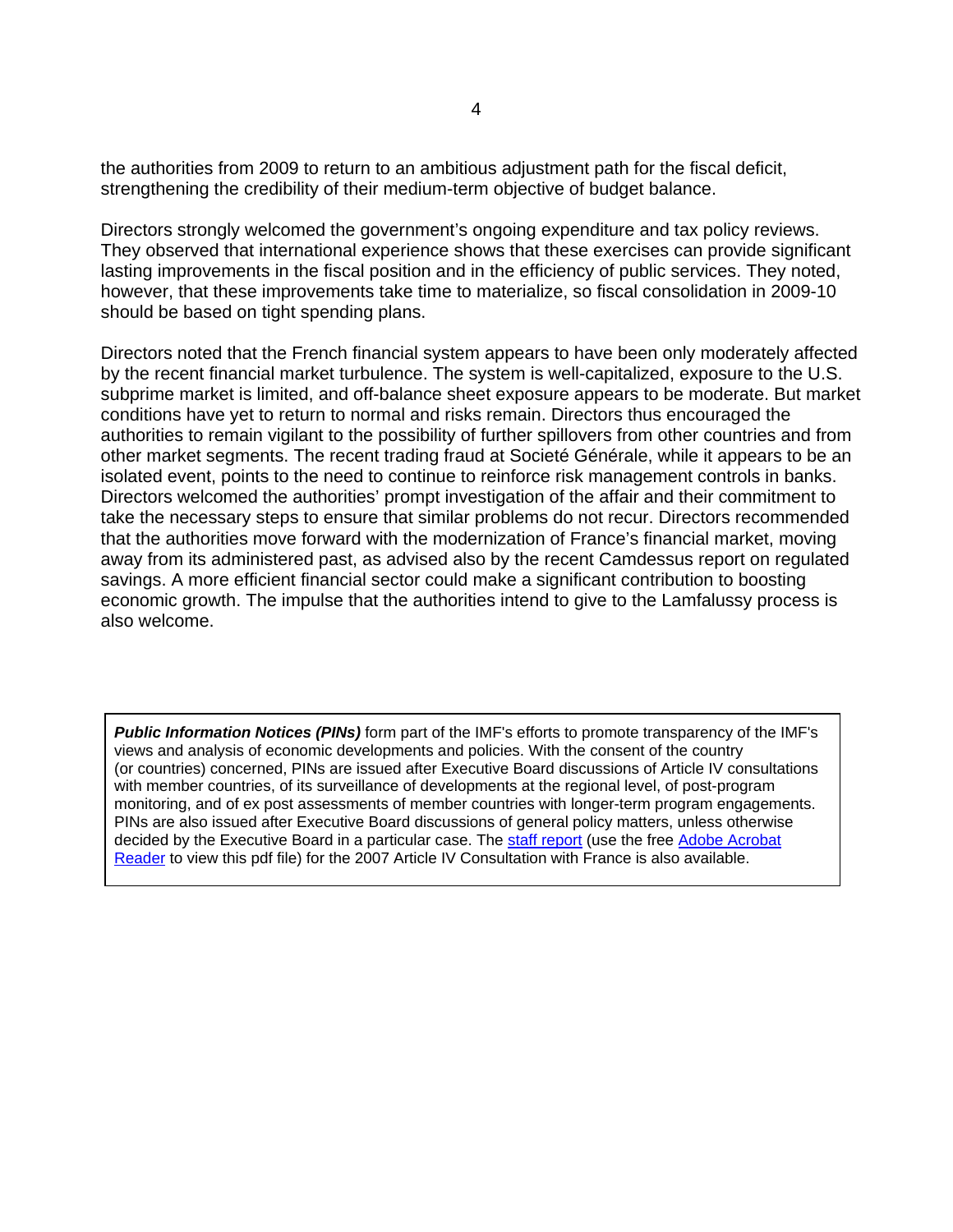| (Annual percentage change; unless otherwise indicated) |        |        |                    |        |          |
|--------------------------------------------------------|--------|--------|--------------------|--------|----------|
|                                                        | 2003   | 2004   | 2005               | 2006   | 2007 1/  |
| Real economy (change in percent)                       |        |        |                    |        |          |
| <b>Real GDP</b>                                        | 1.1    | 2.5    | 1.7                | 2.0    | 1.9      |
| CPI (year average)                                     | 2.2    | 2.3    | 1.9                | 1.9    | 1.5      |
| Unemployment rate (in percent)                         | 9.5    | 9.6    | 9.7                | 9.5    | 8.7      |
| Gross national savings (percent of GDP)                | 19.7   | 19.7   | 19.1               | 19.8   | 19.9     |
| Gross domestic investment (percent of GDP)             | 18.8   | 19.3   | 19.8               | 20.5   | 20.8     |
| <b>Public finance</b> (percent of GDP)                 |        |        |                    |        |          |
| Central government balance                             | $-3.9$ | $-3.2$ | $-3.0$             | $-2.6$ | $-2.0$   |
| General government balance                             | $-4.1$ | $-3.6$ | $-2.9$             | $-2.5$ | $-2.4$   |
| General government gross debt                          | 62.9   | 64.9   | 66.7               | 64.2   | 64.0     |
| Money and interest rates                               |        |        |                    |        |          |
| Money market rate (in percent)                         | 2.3    | 2.1    | 2.2                | 3.1    | 4.2      |
| Government bond yield (in percent)                     | 4.2    | 4.2    | 3.5                | 3.9    | 4.3      |
| <b>Balance of payments (percent of GDP)</b>            |        |        |                    |        |          |
| Trade balance                                          | 0.2    | $-0.4$ | $-1.5$             | $-1.4$ | $-2.0$   |
| Current account                                        | 0.8    | 0.1    | $-1.1$             | $-1.2$ | $-1.3$   |
| Official reserves (US\$ billion) 2/                    | 30.2   | 35.3   | 27.8               | 42.7   | 51.8     |
| Fund position (as of December 31, 2007)                |        |        |                    |        |          |
| Holdings of currency (percent of quota)                |        |        |                    |        | 93.4     |
| Holdings of SDRs (percent of allocation)               |        |        |                    |        | 58.3     |
| Quota (SDRs million)                                   |        |        |                    |        | 10,738.5 |
| <b>Exchange rates</b>                                  |        |        |                    |        |          |
| Exchange rate regime                                   |        |        | Participant in EMU |        |          |
| Euro per U.S. dollar (February 14, 2008)               |        |        |                    |        | 1.46     |
| Nominal effective rate (2000=100)                      | 106.1  | 107.6  | 107.7              | 108.1  | 110.3    |
| Real effective exchange rate (2000=100) 3/             | 100.9  | 103.3  | 101.5              | 101.2  | 102.3    |

# France: Selected Economic Indicators

Sources: Data provided by the authorities; and IMF staff estimates.

1/ First results.

2/ Excluding gold, end-of-period; eurosystem definition.

3/ Based on relative normalized unit labor costs in manufacturing.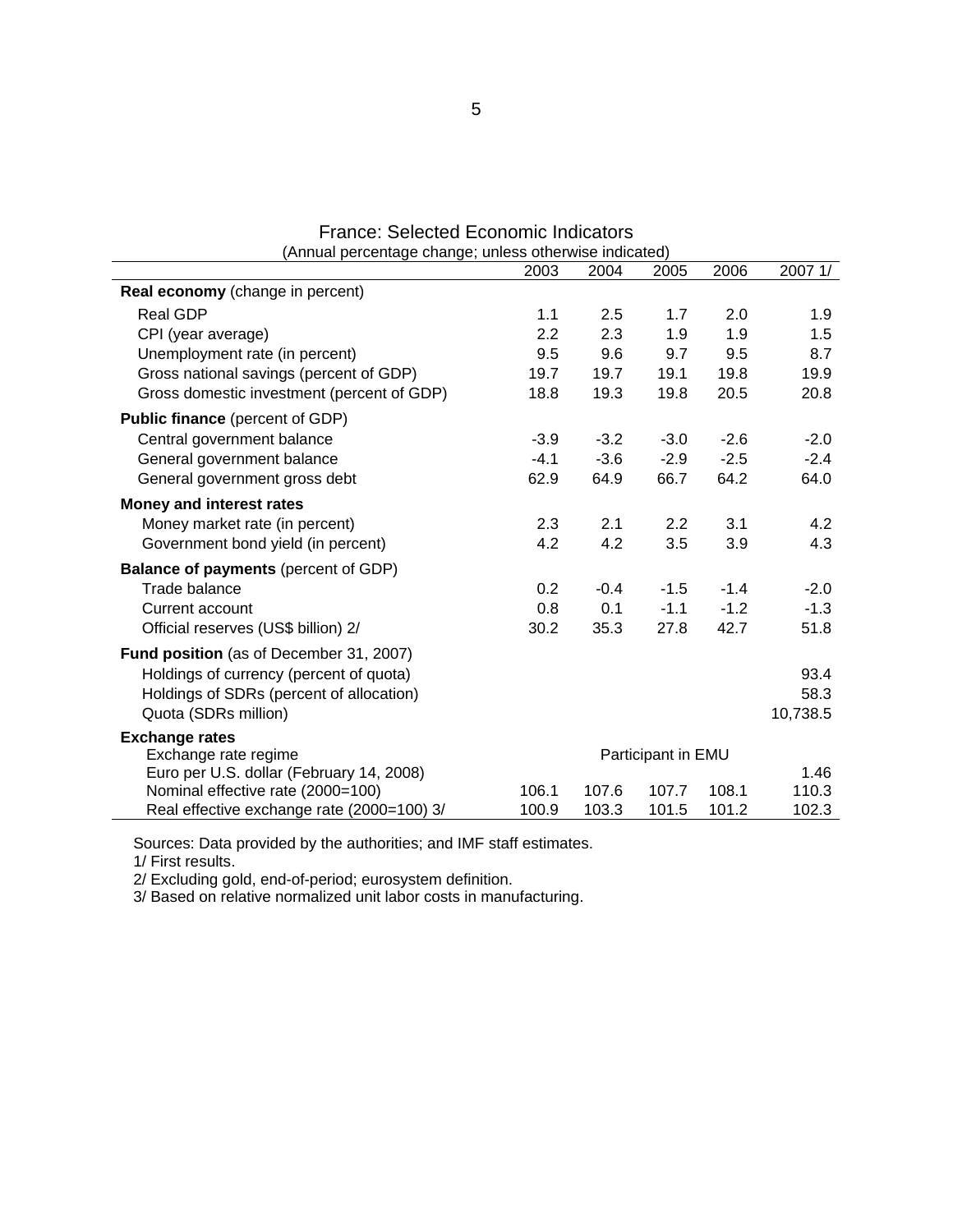# **Statement by Ambroise Fayolle, Executive Director for France February 15, 2008**

We wish to thank staff for a quality report that provides an in-depth analysis of the strengths of the French economy—and the challenges it faces—at a pivotal time in its history. We are also grateful for the *Selected Issues*, which we found most interesting. The discussions with the team were warmly appreciated by the French authorities, in addition to providing useful input for their own assessments. As the authorities themselves explained during the mission, they are hopeful that the IMF can more widely disseminate cross-country analyses and experiences. The French authorities set great store by the surveillance exercise, as evidenced by their decisions to implement two of the resulting recommendations: the ending of the monopoly over the distribution of the *livret A* accounts and the establishment of a unified regulatory authority in charge of competition issues.

# **Structural reforms**

**"France is on the move," IMF staff asserted in the Concluding Statement for the 2007 Article IV Consultation.** The government's strategy is to free productive capacities. To achieve this goal, the government has embarked upon a **reform process** distinguished by one clear objective and three characteristic features: its scope, its method, and its speed of implementation.

- **Objective:** raise France's potential growth by 1 percent over time.
- **Scope:** achieve a "critical mass" of reforms so as to maximize synergies. France is implementing a comprehensive structural reform strategy aimed at raising productivity, increasing the employability of individual workers, and enhancing the attractiveness of France's economy.
- **Method:** move quickly while allowing adequate time for collective bargaining, consensus and avoiding deadlocks.
- **Implementation:** once decisions have been reached, the authorities will press ahead quickly with the structural reforms. A sizable number of reforms have already been carried out, as staff has pointed out. I would like to touch upon some of these reforms.

# **Improve labor market mobilization**

The reform of overtime rules, adopted last August, is producing a supply-side effect. A mere 3 months after its adoption, by November 2007, 50 percent of firms with more than 10 employees had reported already using the new system. In addition, special pension plans have been reformed, with particular reference to contribution periods and indexation rules, which have been aligned with the rules governing reformed pension plans. In 2008, the full set of financing parameters of pensions will be examined with a view to reducing mediumand long-term financing requirements. The merger of UNEDIC and ANPE, a reform that has been on the table for over twenty years, will foster a more effective matching of supply and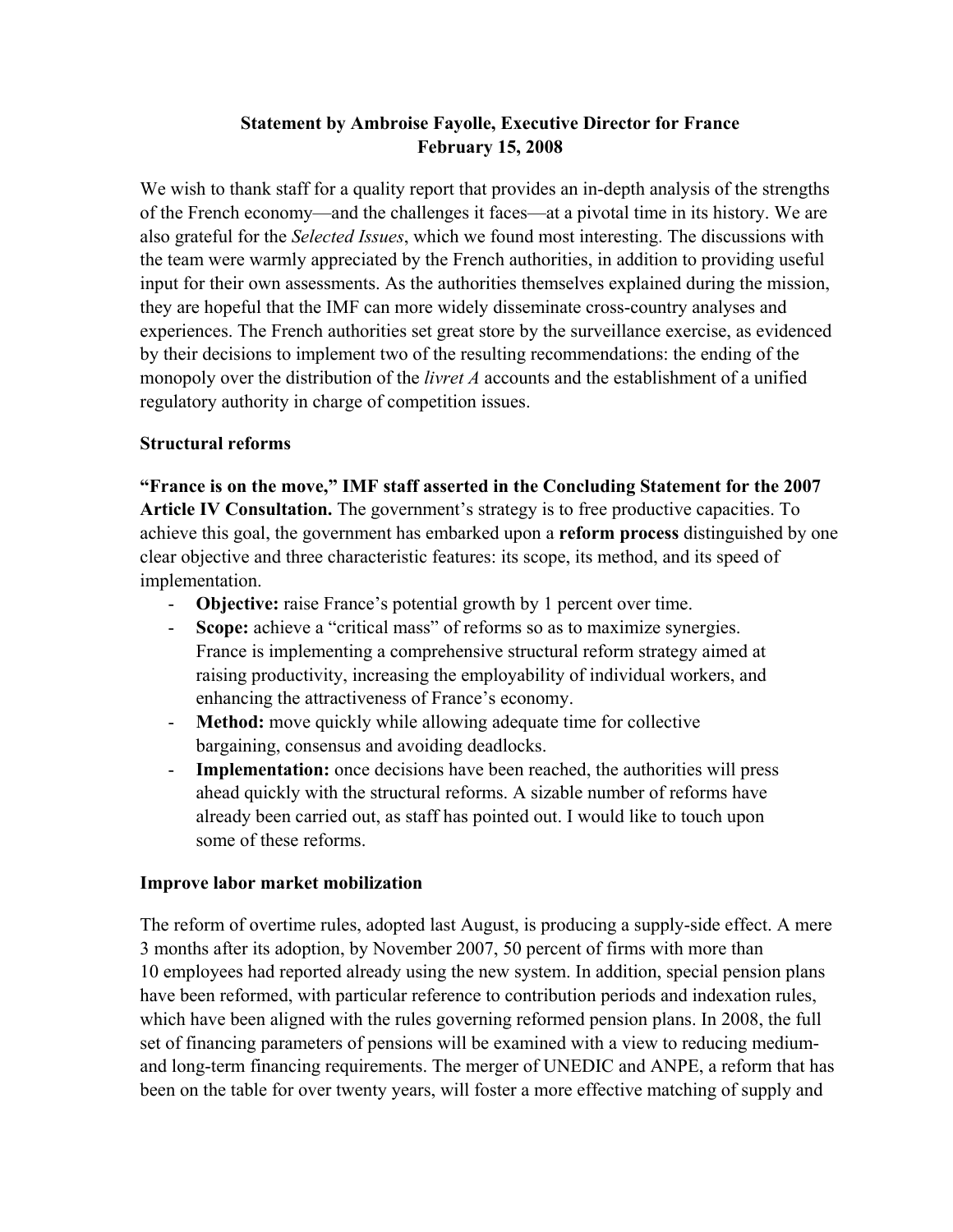demand, while improving labor market flexibility. And as Fund staff have pointed out, the decision to forego any hike in the SMIC (minimum wage) in July 2007 will make it easier for employers to hire unskilled workers. Furthermore, the agreement reached between 8 out of 9 employers' and workers' unions on January 11, 2008 will increase the flexibility of the labor market and improve the employment rate. This agreement relaxes the requirements for terminating employer-employee relationships in exchange for the introduction of an occupational and social safety net for workers in addition to the preservation of their acquired rights. Negotiations have begun in other areas, in which the employers' and workers' unions are expected to reach agreement by March 31, 2008. I am referring in particular to the strengthening of vocational training and negotiations with respect to working hours.

**Increase competition in the market for goods and services.** The law adopted last December, rightly described as "particularly promising" by staff (Box 2), frees wholesale margins and passes savings on to customers. According to forecasts, this key measure should decrease the CPI by 1½ to 2 points. Other reforms have already been decided upon, with implementation beginning in early 2008: the liberalization of ports and rail freight, and the over-the-counter sale of pharmaceutical products. Finally, a draft law is expected in the Spring to take up the recommendations of the Attali commission.

**Strengthen R&D.** The London protocol has been ratified. This will allow French firms to reduce patent costs while at the same time increasing the international comprehensibility of patents. The research tax credit (implemented on January 1, 2008) modifies the eligible tax base with the aim of encouraging long-term innovation efforts. It is one of the most attractive settings in Europe. The GDP increment associated with the latter reform will be in the range of 0.3 and 0.5 point of GDP after 10 years. Furthermore, the universities were reformed in August 2007.

**France is drawing inspiration from successful foreign experiences**. When discussing foreign experiences, it is vital to take full account of those factors—monetary conditions in particular—that are key to the successful implementation of the accompanying reforms. The annex and the box on the Canadian experience could be amended in that regard.

**Last but not least, reflecting France's commitment to the surveillance exercise, the authorities recently adopted two decisions long recommended by the IMF.** First, last December, the Prime Minister announced the ending of the monopoly on the distribution of *livret A* accounts, which should take effect by January 1, 2009 at the latest, as called for by the Fund (paragraph 41). Moreover, on January 23, 2008 the President of the Republic announced his support for the Attali Commission's proposal to establish a unified competition authority, in accordance with IMF recommendations (paragraph 19).

# **Economic environment**

**The short-term outlook is reasonably good.** Naturally, France is not immune from the slowdown in the global economy. Consequently, the government has indicated that for 2008,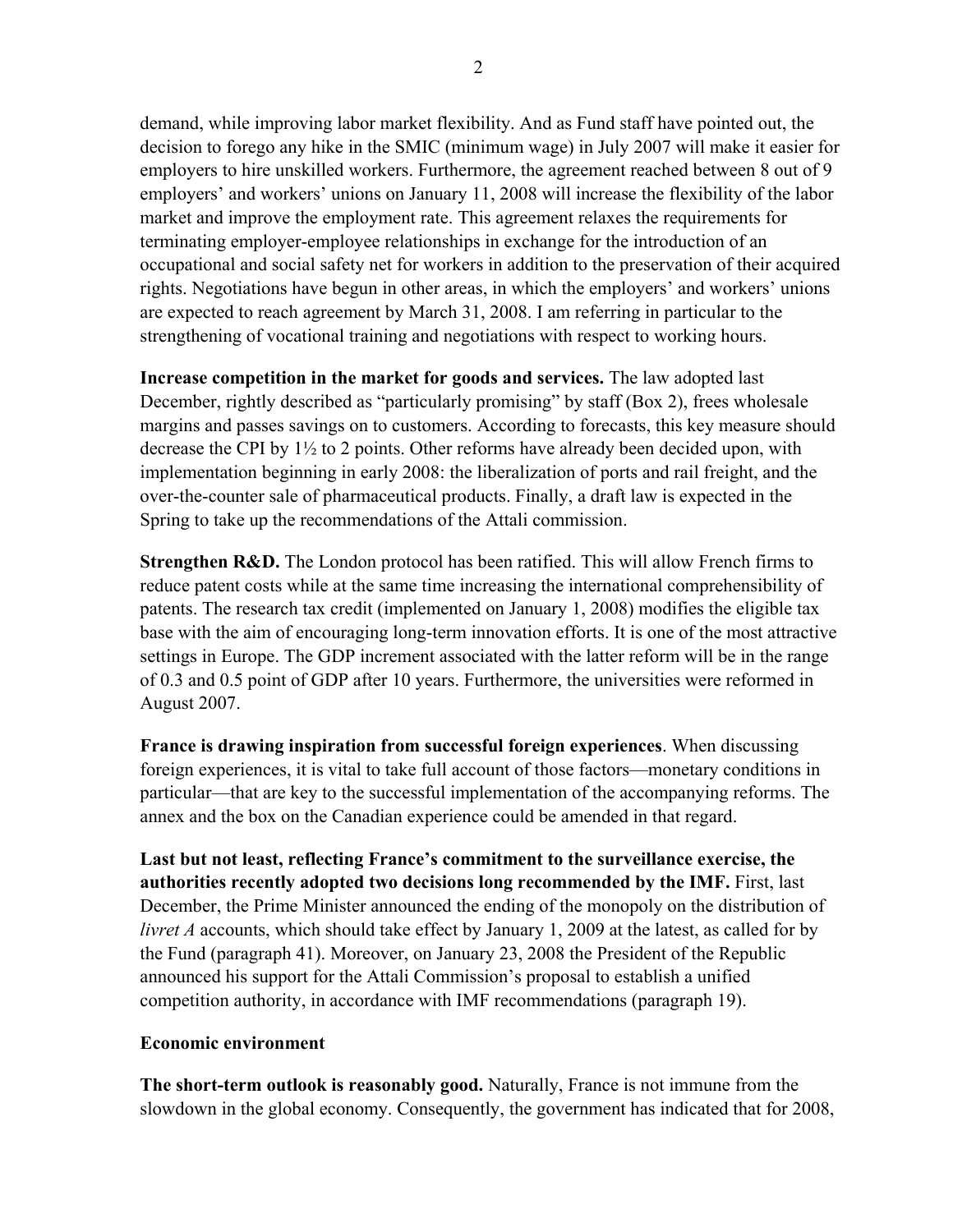France's growth forecast will be around 2 percent. The most recent INSEE economic outlook survey, published in mid-December 2007, projected a growth carry-over of 1.7 percent by mid-2008, i.e., well above Fund staff's estimates.

**The French economy performed well in 2007.** In particular, job creation has been robust: more than 230,000 new jobs appeared in the business sector during the first three quarters of 2007, in contrast to 190,000 for all of 2006. The unemployment rate at the end of the third quarter was 8.3 percent (down from 9.8 percent at end 2005). Furthermore, short-term economic indicators are on track. The business climate in the manufacturing sector has thus remained buoyant throughout 2007 in France. This is attributable in particular to the recovery of the automobile industry and the ongoing dynamic performance of the aviation sector.

**These welcome developments are expected to continue in 2008 and to support France's industrial production and exports.** In spite of the increase in inflation through end-2007, household consumption is expected to remain strong in early 2008, benefiting from the steady improvement in the labor market in 2007 and measures adopted last summer. Furthermore, despite tighter interest rates, consumer credit remained dynamic at end-2007. The relatively low level of household indebtedness (68 percent of gross disposable income), mainly at fixed rates, and a real estate market unhampered by risks identified in other countries, are two other positive factors going forward.

**With respect to the impact of the financial crisis on French firms, as analyzed in the**  *Selected Issues***, we share the view that French firms continue to perform favorably.** However, we wish to point out that in view of the selection bias in the study, its conclusions are relevant to the sole listed companies.

**France's economy is more resilient to a global slowdown than other comparable economies, given the manner in which its growth is structured, contrary to the claims made by staff, particularly in the** *Selected Issues.* Although the analytical method proposed by staff is appealing, it will require further verifications and additional econometric support if it is to be truly convincing, particularly with regard to the suggested policy recommendations.

# **Economic policy**

**The authorities have indicated their intention to pursue their fiscal consolidation effort through 2010, cyclical conditions permitting.** The timetable and arrangements for this adjustment are consistent with the government's economic strategy, which is designed to achieve sustainable improvements in government finance, focusing on two key areas.

**First, the implementation of structural reforms is designed to boost potential growth.** Available research (IMF studies in particular) shows that current and proposed reforms will raise potential growth by 1 percent over time.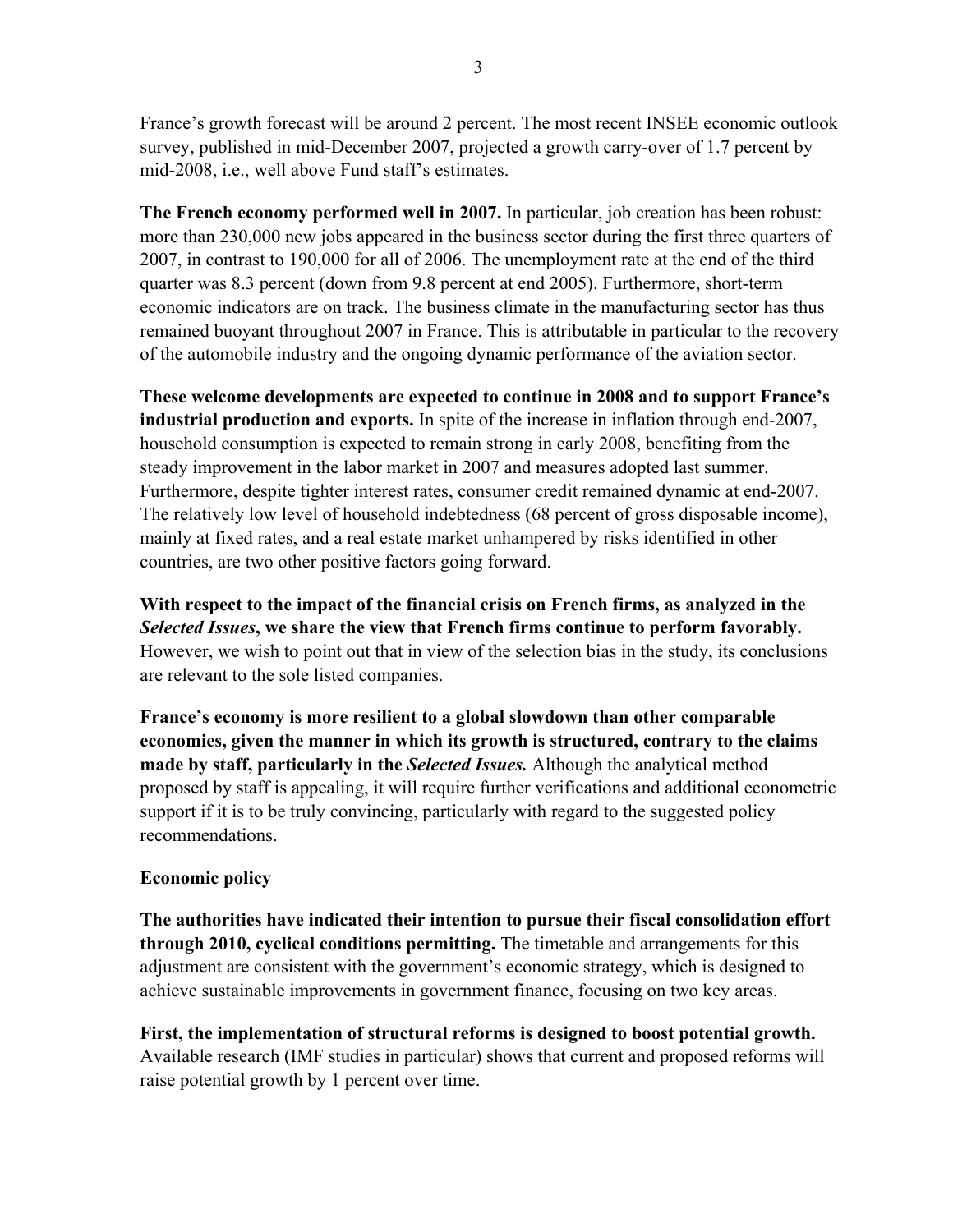**Second, the government is embarked upon an unprecedented drive to control public expenditure.** Specifically, the framework for expenditure control (stabilization in volume terms) has been broadened, particularly to include withholdings from revenue (in favor of regional governments and the European Union). In light of those expenditures for which increases are automatic (pensions, debt outlays), compliance with the expenditure framework will necessitate volume reductions in other government expenditures. The decision not to replace one out of every two civil servants will represent a key component of this effort, as adopted in the 2008 budget law (except for national education, where the ratio will be one out of three). Lastly, the government has made a commitment to parliament to identify a tax expenditure supervision tool, as a complement to the expenditure framework. The 2008 budget will be rigorously implemented.

**The objectives of public expenditure control are credible.** First, the broad review of public policy (RGPP) is under way. As a result of this review, staff reductions should be accompanied by organizational changes and streamlining. This exercise is being led at the very highest levels of government and the main decisions will be taken in the Spring. Then, in 2009, a three-year government budget will be adopted to supplement the RGPP, in order to align the timetable of the reforms with the budget process. This multi-year approach will make it possible to strengthen the beneficial reforms introduced by the budget framework law (LOLF).

**We are in broad agreement with the main message in the** *Selected Issues* **regarding the French tax system. However, the claim that the fundamental changes of the kind seen elsewhere have yet to appear in France is unduly harsh.** Staff's message (i.e., the need for a comprehensive approach) is consistent with the wide-ranging review of the tax and social contribution system (RGPO) currently being pursued by the authorities. However, the reforms that are already in place should not be overlooked. For example, the maximum marginal rate of the income tax in France is now one of the most competitive. Moreover, France is at the forefront of efforts to achieve tax neutrality—for example, through the phaseout of double taxation on equity securities for businesses. Finally, although the nominal rate of corporate income tax remains high, France has lately been focusing its corporate income tax reduction efforts on the reform of the *taxe professionelle*, as acknowledged in Box 4.

## **Financial system**

**Like staff, we believe that France's financial markets have weathered the recent financial turbulence well.** The impact of the crisis in France has affected different banking groups in different ways, depending on their operational structure; yet, as IMF staff make clear, the impact was softened by the solid performance in the first half of 2007 and strong diversification of services and products, as well as the limited direct and indirect exposure of major French banks to the subprime market. In particular, the overall solvency of the French banking system remains satisfactory. With regard to the difficulties encountered by mutual funds (paragraph 29), the staff report should specify that the amounts associated with funds